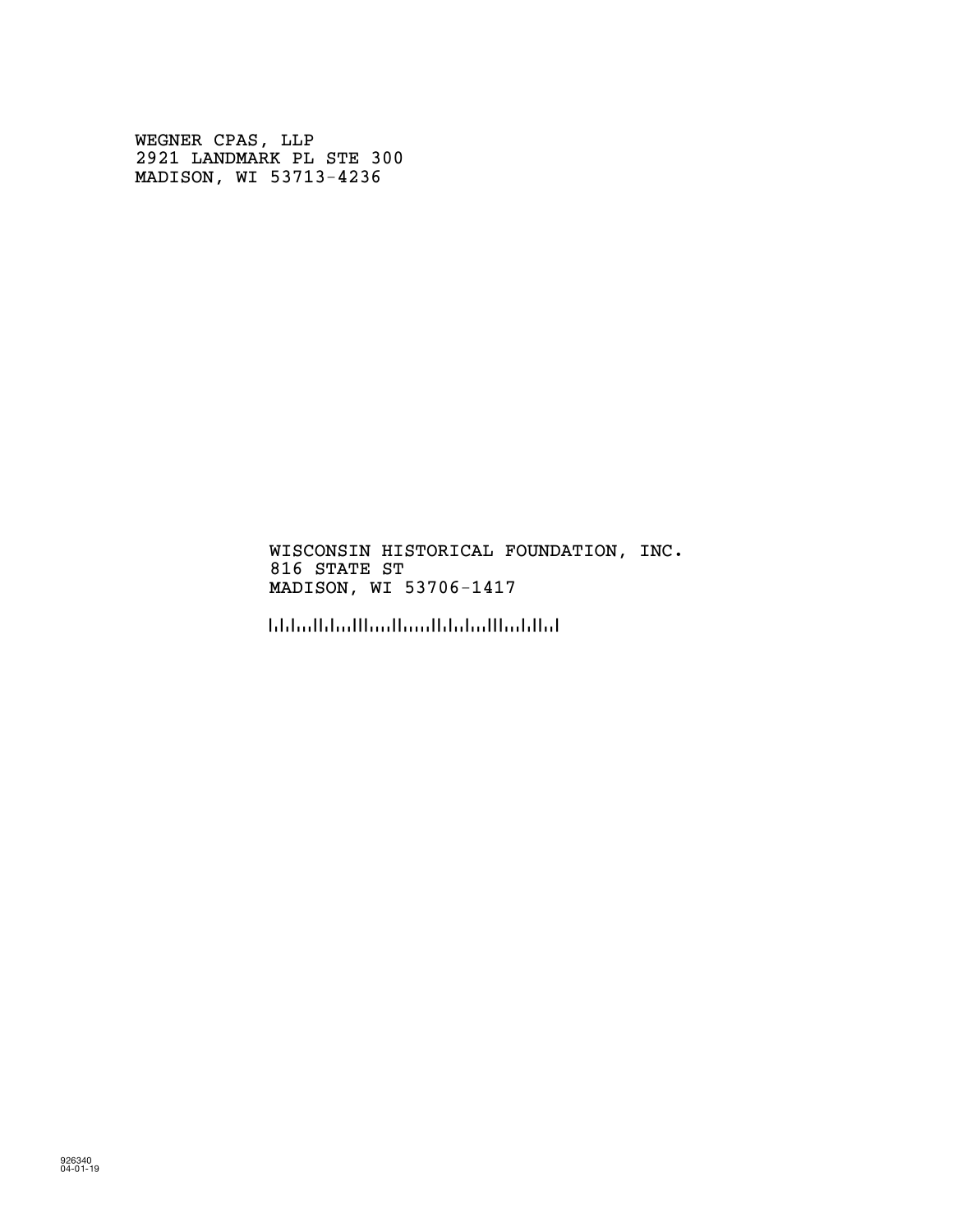|                         |                                                                                                                                                |                                                        | PUBLIC DISCLOSURE COPY - STATE REGISTRATION NO. 2235-800                                                                                                                   |     |                                                     |                                                             |  |  |  |  |  |
|-------------------------|------------------------------------------------------------------------------------------------------------------------------------------------|--------------------------------------------------------|----------------------------------------------------------------------------------------------------------------------------------------------------------------------------|-----|-----------------------------------------------------|-------------------------------------------------------------|--|--|--|--|--|
|                         |                                                                                                                                                |                                                        | <b>Return of Organization Exempt From Income Tax</b>                                                                                                                       |     |                                                     | OMB No. 1545-0047                                           |  |  |  |  |  |
|                         | Under section 501(c), 527, or 4947(a)(1) of the Internal Revenue Code (except private foundations)<br>Form                                     |                                                        |                                                                                                                                                                            |     |                                                     |                                                             |  |  |  |  |  |
|                         | (Rev. January 2020)<br>Do not enter social security numbers on this form as it may be made public.<br><b>Open to Public</b>                    |                                                        |                                                                                                                                                                            |     |                                                     |                                                             |  |  |  |  |  |
|                         | Department of the Treasury<br>Inspection<br>Go to www.irs.gov/Form990 for instructions and the latest information.<br>Internal Revenue Service |                                                        |                                                                                                                                                                            |     |                                                     |                                                             |  |  |  |  |  |
|                         |                                                                                                                                                |                                                        | JUL 1, 2019<br>A For the 2019 calendar year, or tax year beginning                                                                                                         |     | and ending JUN 30, 2020                             |                                                             |  |  |  |  |  |
|                         | <b>B</b> Check if<br>applicable:                                                                                                               |                                                        | C Name of organization                                                                                                                                                     |     | D Employer identification number                    |                                                             |  |  |  |  |  |
|                         | Address                                                                                                                                        |                                                        |                                                                                                                                                                            |     |                                                     |                                                             |  |  |  |  |  |
|                         | change<br>Name                                                                                                                                 |                                                        | WISCONSIN HISTORICAL FOUNDATION, INC.                                                                                                                                      |     |                                                     |                                                             |  |  |  |  |  |
|                         | change<br>Ilnitial                                                                                                                             |                                                        | Doing business as                                                                                                                                                          |     | 39-0921093                                          |                                                             |  |  |  |  |  |
|                         | return<br>Final                                                                                                                                |                                                        | Number and street (or P.O. box if mail is not delivered to street address)<br>Room/suite<br>816 STATE ST                                                                   |     | E Telephone number<br>$608 - 264 - 6460$            |                                                             |  |  |  |  |  |
|                         | return/<br>termin-                                                                                                                             |                                                        |                                                                                                                                                                            |     | G Gross receipts \$                                 | 8,474,172.                                                  |  |  |  |  |  |
|                         | ated<br>Amended                                                                                                                                |                                                        | City or town, state or province, country, and ZIP or foreign postal code<br>MADISON, WI<br>53706-1417                                                                      |     | H(a) Is this a group return                         |                                                             |  |  |  |  |  |
|                         | return<br>Applica-                                                                                                                             |                                                        | F Name and address of principal officer: JULIE LUSSIER                                                                                                                     |     | for subordinates?                                   | $\exists$ Yes $\boxed{\text{X}}$ No                         |  |  |  |  |  |
|                         | tion<br>pending                                                                                                                                |                                                        | SAME AS C ABOVE                                                                                                                                                            |     | $H(b)$ Are all subordinates included? $\Box$ Yes    | ∣No                                                         |  |  |  |  |  |
|                         |                                                                                                                                                | <b>I</b> Tax-exempt status: $X \overline{X}$ 501(c)(3) | $\frac{1}{2}$ 501(c) (<br>$\sqrt{\frac{1}{1}}$ (insert no.)<br>$4947(a)(1)$ or                                                                                             | 527 |                                                     | If "No," attach a list. (see instructions)                  |  |  |  |  |  |
|                         |                                                                                                                                                |                                                        | J Website: WWW.WISCONSINHISTORY.ORG/WHF                                                                                                                                    |     | $H(c)$ Group exemption number $\blacktriangleright$ |                                                             |  |  |  |  |  |
|                         |                                                                                                                                                |                                                        | <b>K</b> Form of organization: $\boxed{\mathbf{X}}$ Corporation<br>Trust<br>Association<br>Other $\blacktriangleright$                                                     |     |                                                     | L Year of formation: $1952$ M State of legal domicile: $WT$ |  |  |  |  |  |
|                         | Part I                                                                                                                                         | <b>Summary</b>                                         |                                                                                                                                                                            |     |                                                     |                                                             |  |  |  |  |  |
|                         | 1                                                                                                                                              |                                                        | Briefly describe the organization's mission or most significant activities: THE WISCONSIN HISTORICAL                                                                       |     |                                                     |                                                             |  |  |  |  |  |
|                         |                                                                                                                                                |                                                        | FOUNDATION EXISTS TO ADVANCE THE MISSION OF THE WISCONSIN HISTORICAL                                                                                                       |     |                                                     |                                                             |  |  |  |  |  |
| Activities & Governance | 2                                                                                                                                              |                                                        | Check this box $\blacktriangleright$ $\Box$ if the organization discontinued its operations or disposed of more than 25% of its net assets.                                |     |                                                     |                                                             |  |  |  |  |  |
|                         | 3                                                                                                                                              |                                                        | Number of voting members of the governing body (Part VI, line 1a)                                                                                                          |     | 3                                                   | 22                                                          |  |  |  |  |  |
|                         | 4                                                                                                                                              |                                                        | $\overline{22}$                                                                                                                                                            |     |                                                     |                                                             |  |  |  |  |  |
|                         | 5                                                                                                                                              |                                                        |                                                                                                                                                                            |     | $\overline{5}$                                      | $\overline{25}$                                             |  |  |  |  |  |
|                         | 6                                                                                                                                              |                                                        |                                                                                                                                                                            |     | 6                                                   | $\overline{22}$                                             |  |  |  |  |  |
|                         |                                                                                                                                                |                                                        |                                                                                                                                                                            |     | 7a                                                  | $\overline{0}$ .                                            |  |  |  |  |  |
|                         |                                                                                                                                                |                                                        |                                                                                                                                                                            |     | 7b                                                  | $\overline{0}$ .                                            |  |  |  |  |  |
|                         |                                                                                                                                                |                                                        |                                                                                                                                                                            |     | <b>Prior Year</b>                                   | <b>Current Year</b>                                         |  |  |  |  |  |
|                         | 8                                                                                                                                              |                                                        | Contributions and grants (Part VIII, line 1h)                                                                                                                              |     | 14,388,821.<br>1,326,693.                           | 6, 356, 509.<br>1,793,291.                                  |  |  |  |  |  |
| Revenue                 | 9                                                                                                                                              |                                                        | Program service revenue (Part VIII, line 2g)                                                                                                                               |     | 51,507.                                             | 324, 372.                                                   |  |  |  |  |  |
|                         | 10                                                                                                                                             |                                                        |                                                                                                                                                                            |     | 0.                                                  | υ.                                                          |  |  |  |  |  |
|                         | 11<br>12                                                                                                                                       |                                                        | Other revenue (Part VIII, column (A), lines 5, 6d, 8c, 9c, 10c, and 11e)<br>Total revenue - add lines 8 through 11 (must equal Part VIII, column (A), line 12)             |     | 15,767,021.                                         | 8,474,172.                                                  |  |  |  |  |  |
|                         | 13                                                                                                                                             |                                                        | Grants and similar amounts paid (Part IX, column (A), lines 1-3)                                                                                                           |     | 2,116,993.                                          | 2,685,762.                                                  |  |  |  |  |  |
|                         | 14                                                                                                                                             |                                                        | Benefits paid to or for members (Part IX, column (A), line 4)                                                                                                              |     | σ.                                                  | 0.                                                          |  |  |  |  |  |
|                         |                                                                                                                                                |                                                        | 15 Salaries, other compensation, employee benefits (Part IX, column (A), lines 5-10)                                                                                       |     | 1,487,187.                                          | 1,638,810.                                                  |  |  |  |  |  |
|                         |                                                                                                                                                |                                                        |                                                                                                                                                                            |     | σ.                                                  | $\overline{0}$ .                                            |  |  |  |  |  |
| Expenses                |                                                                                                                                                |                                                        |                                                                                                                                                                            |     |                                                     |                                                             |  |  |  |  |  |
|                         | 17                                                                                                                                             |                                                        |                                                                                                                                                                            |     | 1,796,801.                                          | 1, 293, 596.                                                |  |  |  |  |  |
|                         | 18                                                                                                                                             |                                                        | Total expenses. Add lines 13-17 (must equal Part IX, column (A), line 25)                                                                                                  |     | 5,400,981.                                          | 5,618,168.                                                  |  |  |  |  |  |
|                         | 19                                                                                                                                             |                                                        |                                                                                                                                                                            |     | 10,366,040.                                         | 2,856,004.                                                  |  |  |  |  |  |
|                         |                                                                                                                                                |                                                        |                                                                                                                                                                            |     | <b>Beginning of Current Year</b>                    | <b>End of Year</b>                                          |  |  |  |  |  |
| t Assets or             | 20                                                                                                                                             | Total assets (Part X, line 16)                         |                                                                                                                                                                            |     | 31,867,454.                                         | 34,546,322.                                                 |  |  |  |  |  |
|                         | 21                                                                                                                                             |                                                        | Total liabilities (Part X, line 26)                                                                                                                                        |     | 539,012.                                            | 492,505.                                                    |  |  |  |  |  |
| 뽏                       | 22                                                                                                                                             |                                                        |                                                                                                                                                                            |     | 31, 328, 442.                                       | 34,053,817.                                                 |  |  |  |  |  |
|                         | Part II                                                                                                                                        | Signature Block                                        |                                                                                                                                                                            |     |                                                     |                                                             |  |  |  |  |  |
|                         |                                                                                                                                                |                                                        | Under penalties of perjury, I declare that I have examined this return, including accompanying schedules and statements, and to the best of my knowledge and belief, it is |     |                                                     |                                                             |  |  |  |  |  |
|                         |                                                                                                                                                |                                                        | true, correct, and complete. Declaration of preparer (other than officer) is based on all information of which preparer has any knowledge.                                 |     |                                                     |                                                             |  |  |  |  |  |

| Sign<br>Here | Signature of officer<br><b>JULIE LUSSIER,</b><br>EXECUTIVE DIRECTOR                                               | Date                                 |  |  |  |  |  |  |
|--------------|-------------------------------------------------------------------------------------------------------------------|--------------------------------------|--|--|--|--|--|--|
|              | Type or print name and title<br>Print/Type preparer's name<br>Preparer's <i>ella</i> mate                         | Date<br>PTIN<br>Check                |  |  |  |  |  |  |
| Paid         | MIKE HABLEWITZ, CPA                                                                                               | P01259157<br>2/22/2<br>self-employed |  |  |  |  |  |  |
| Preparer     | WEGNER CPAS, LLP<br>Firm's name<br>$\mathbf{E}$                                                                   | Firm's EIN $\frac{39 - 0974031}{ }$  |  |  |  |  |  |  |
| Use Only     | Firm's address 2921 LANDMARK PL STE 300                                                                           |                                      |  |  |  |  |  |  |
|              | MADISON, WI 53713-4236                                                                                            | Phone no. $608 - 274 - 4020$         |  |  |  |  |  |  |
|              | $X \mid$<br>Yes<br><b>No</b><br>May the IRS discuss this return with the preparer shown above? (see instructions) |                                      |  |  |  |  |  |  |
|              | Form 990 (2019)<br>LHA For Paperwork Reduction Act Notice, see the separate instructions.<br>932001 01-20-20      |                                      |  |  |  |  |  |  |

SEE SCHEDULE O FOR ORGANIZATION MISSION STATEMENT CONTINUATION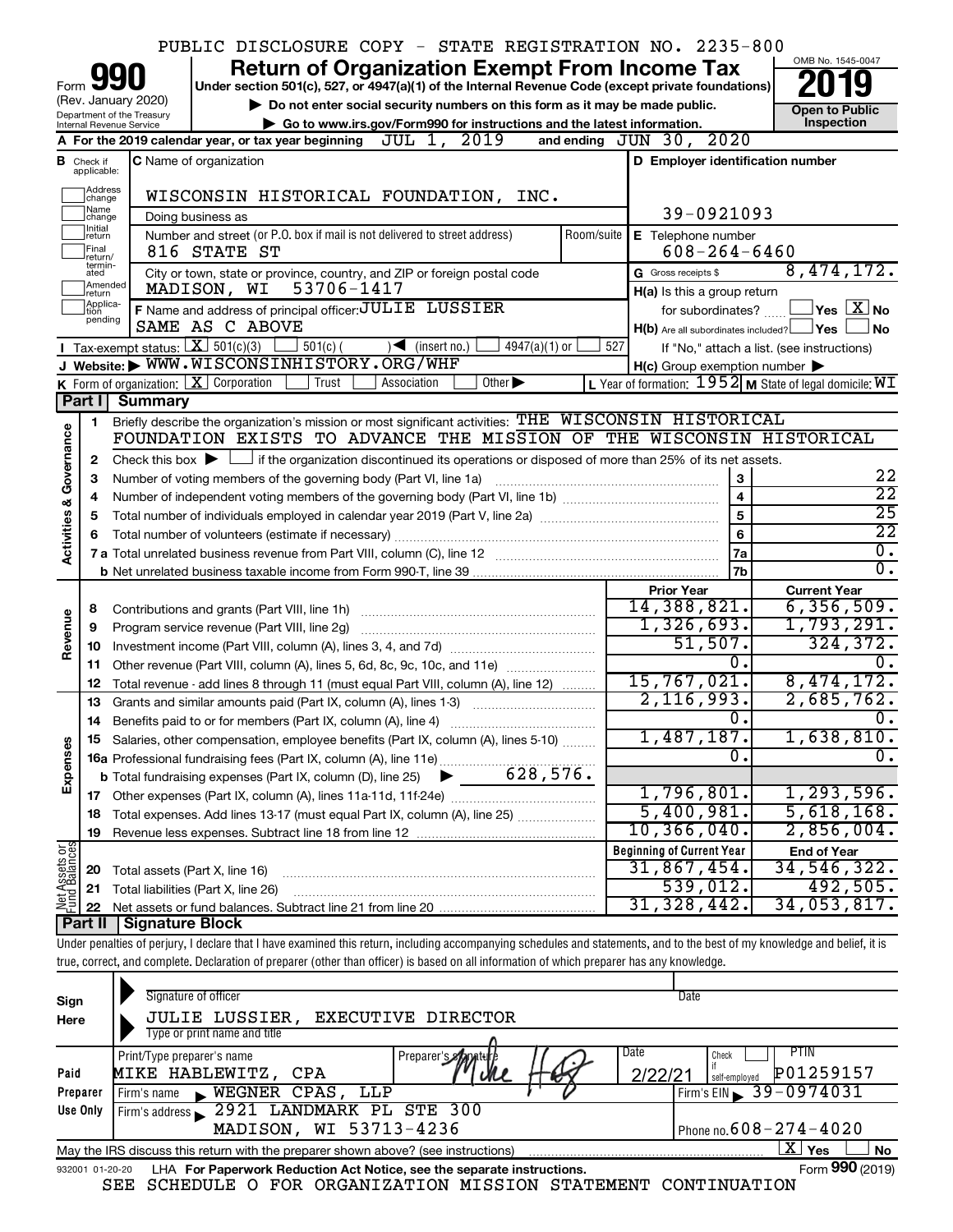|                | Form 990 (2019)                                                                                                                                                                                                                                                                               |
|----------------|-----------------------------------------------------------------------------------------------------------------------------------------------------------------------------------------------------------------------------------------------------------------------------------------------|
| 4е             | 3,444,601.<br>Total program service expenses                                                                                                                                                                                                                                                  |
| 4d             | Other program services (Describe on Schedule O.)<br>(Expenses \$<br>) (Revenue \$<br>including grants of \$                                                                                                                                                                                   |
|                |                                                                                                                                                                                                                                                                                               |
|                |                                                                                                                                                                                                                                                                                               |
|                |                                                                                                                                                                                                                                                                                               |
| 4с             | $\angle$ (Revenue \$<br>$\left(\text{Code:} \right)$ $\left(\text{Expenses $}\right)$<br>including grants of \$                                                                                                                                                                               |
|                |                                                                                                                                                                                                                                                                                               |
|                |                                                                                                                                                                                                                                                                                               |
|                | A CAPITAL CAMPAIGN TO RAISE \$50 MILLION FOR THE NEW MUSEUM PROJECT.                                                                                                                                                                                                                          |
|                | REQUEST OF THE WISCONSIN HISTORICAL SOCIETY'S BOARD OF CURATORS, THE<br>WISCONSIN HISTORICAL FOUNDATION, INC. BOARD APPROVED A MOTION TO BEGIN                                                                                                                                                |
| 4b             | 1,034,967. including grants of \$1,034,967. ) (Revenue \$<br>$0 \cdot$<br>(Code:<br>(Expenses \$<br>THE WISCONSIN HISTORICAL FOUNDATION, INC. IS IN THE EARLY PHASES OF A<br>CAMPAIGN TO BUILD A NEW WISCONSIN HISTORY MUSEUM.<br>IN 2017, AT THE                                             |
|                |                                                                                                                                                                                                                                                                                               |
|                | MILLION USERS BETWEEN THE SITES, LIBRARY, WEBSITE, AND ARCHIVES.                                                                                                                                                                                                                              |
|                | PROGRAMS AND HOST THOUSANDS OF VISITORS TO THE 12 HISTORIC SITES AND<br>MUSEUMS LOCATED ACROSS THE STATE.<br>EACH YEAR THE SOCIETY IMPACTS OVER 3                                                                                                                                             |
|                | HISTORY AND HISTORIC PRESERVATION, AND THE WHS PRESS.<br>THROUGH THOSE<br>PROGRAM AREAS THE SOCIETY WAS ABLE TO PUT ON OVER 400 STATEWIDE                                                                                                                                                     |
|                | WISCONSIN HISTORICAL SOCIETY SUPPORTS ALL AREAS OF THE SOCIETY<br>INCLUDING HISTORIC SITES AND MUSEUMS, ITS LIBRARY AND ARCHIVES, PUBLIC                                                                                                                                                      |
| 4a             | revenue, if any, for each program service reported.<br>2,409,634. including grants of \$1,650,795. ) (Revenue \$<br>1,793,291.<br>(Code:<br>(Expenses \$<br>FUNDING PROVIDED BY THE WISCONSIN HISTORICAL FOUNDATION TO THE                                                                    |
| 4              | Describe the organization's program service accomplishments for each of its three largest program services, as measured by expenses.<br>Section 501(c)(3) and 501(c)(4) organizations are required to report the amount of grants and allocations to others, the total expenses, and          |
|                | If "Yes," describe these changes on Schedule O.                                                                                                                                                                                                                                               |
| 3              | $ {\mathsf Y}\mathsf{es}\ \boxed{{\mathsf X}}$ No<br>prior Form 990 or 990-EZ?<br>If "Yes," describe these new services on Schedule O.<br>$\overline{Y}$ es $\overline{X}$ No<br>Did the organization cease conducting, or make significant changes in how it conducts, any program services? |
| $\overline{2}$ | Did the organization undertake any significant program services during the year which were not listed on the                                                                                                                                                                                  |
|                | THE WISCONSIN HISTORICAL SOCIETY: TO HELP PEOPLE CONNECT TO THE PAST<br>BY COLLECTING, PRESERVING AND SHARING STORIES.                                                                                                                                                                        |
|                | THE WISCONSIN HISTORICAL FOUNDATION EXISTS TO ADVANCE THE MISSION OF                                                                                                                                                                                                                          |
| $\mathbf{1}$   | Briefly describe the organization's mission:                                                                                                                                                                                                                                                  |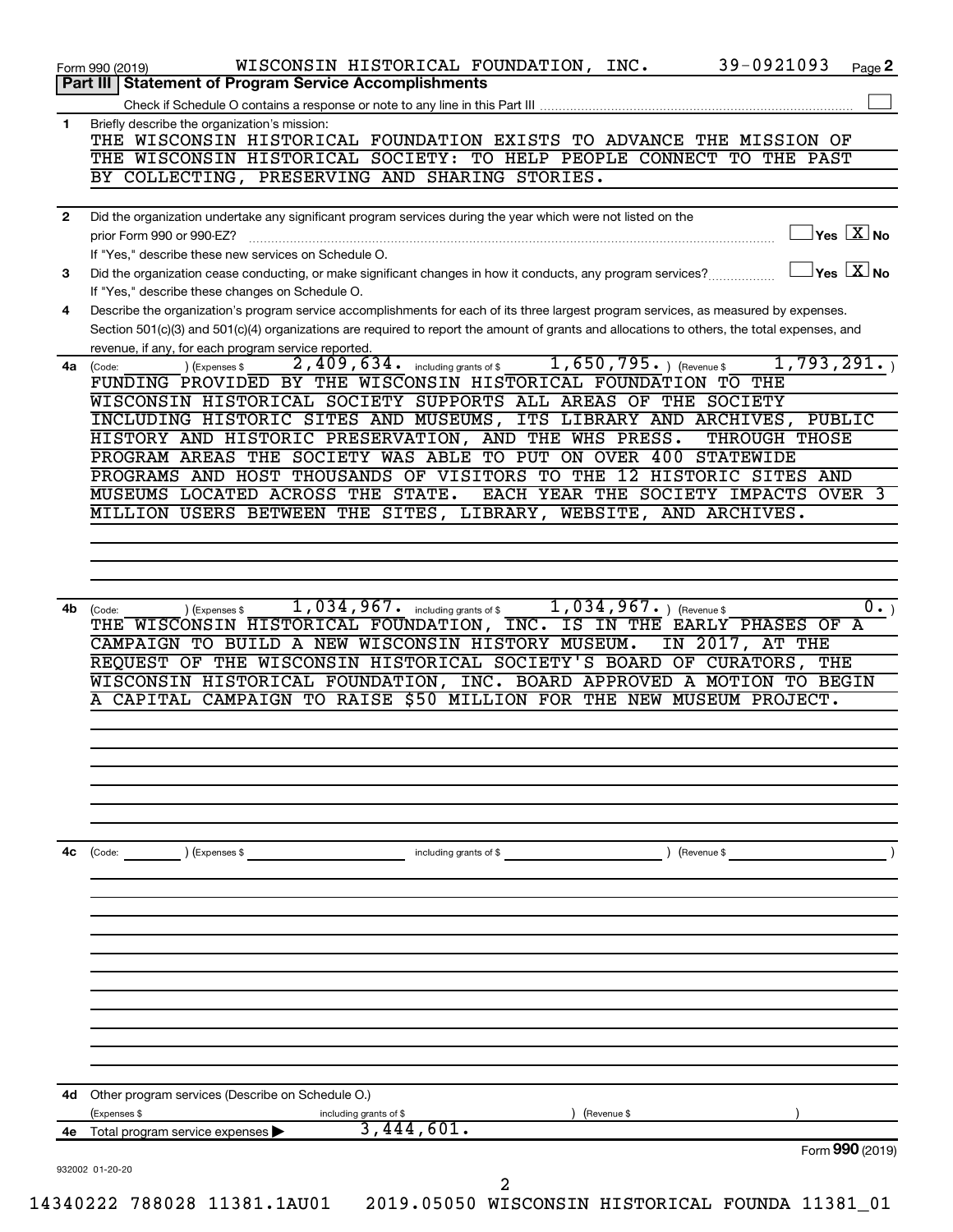|  | Form 990 (2019) |
|--|-----------------|
|  |                 |

**Part IV Checklist of Required Schedules**

|     |                                                                                                                                       |                 | Yes | No                      |
|-----|---------------------------------------------------------------------------------------------------------------------------------------|-----------------|-----|-------------------------|
| 1.  | Is the organization described in section 501(c)(3) or 4947(a)(1) (other than a private foundation)?<br>If "Yes," complete Schedule A  | 1               | x   |                         |
| 2   |                                                                                                                                       | $\mathbf{2}$    | х   |                         |
| 3   | Did the organization engage in direct or indirect political campaign activities on behalf of or in opposition to candidates for       |                 |     |                         |
|     | public office? If "Yes," complete Schedule C, Part I                                                                                  | З               |     | X.                      |
| 4   | Section 501(c)(3) organizations. Did the organization engage in lobbying activities, or have a section 501(h) election in effect      |                 |     |                         |
|     |                                                                                                                                       | 4               |     | x                       |
| 5   | Is the organization a section 501(c)(4), 501(c)(5), or 501(c)(6) organization that receives membership dues, assessments, or          |                 |     |                         |
|     |                                                                                                                                       | 5               |     | X.                      |
| 6   | Did the organization maintain any donor advised funds or any similar funds or accounts for which donors have the right to             |                 |     |                         |
|     | provide advice on the distribution or investment of amounts in such funds or accounts? If "Yes," complete Schedule D, Part I          | 6               | x   |                         |
| 7   | Did the organization receive or hold a conservation easement, including easements to preserve open space,                             |                 |     |                         |
|     | the environment, historic land areas, or historic structures? If "Yes," complete Schedule D, Part II                                  | $\overline{7}$  |     | X.                      |
| 8   | Did the organization maintain collections of works of art, historical treasures, or other similar assets? If "Yes," complete          |                 |     |                         |
|     | Schedule D, Part III                                                                                                                  | 8               |     | X.                      |
| 9   | Did the organization report an amount in Part X, line 21, for escrow or custodial account liability, serve as a custodian for         |                 |     |                         |
|     | amounts not listed in Part X; or provide credit counseling, debt management, credit repair, or debt negotiation services?             |                 |     |                         |
|     |                                                                                                                                       | 9               | x   |                         |
| 10  | Did the organization, directly or through a related organization, hold assets in donor-restricted endowments                          |                 |     |                         |
|     |                                                                                                                                       | 10              | x   |                         |
| 11  | If the organization's answer to any of the following questions is "Yes," then complete Schedule D, Parts VI, VII, VIII, IX, or X      |                 |     |                         |
|     | as applicable.                                                                                                                        |                 |     |                         |
|     | a Did the organization report an amount for land, buildings, and equipment in Part X, line 10? If "Yes," complete Schedule D,         |                 |     |                         |
|     | Part VI                                                                                                                               | 11a             | x   |                         |
|     | <b>b</b> Did the organization report an amount for investments - other securities in Part X, line 12, that is 5% or more of its total |                 |     |                         |
|     | assets reported in Part X, line 16? If "Yes," complete Schedule D, Part VII                                                           | 11b             |     | x                       |
|     | c Did the organization report an amount for investments - program related in Part X, line 13, that is 5% or more of its total         |                 |     |                         |
|     |                                                                                                                                       | 11c             |     | X.                      |
|     | d Did the organization report an amount for other assets in Part X, line 15, that is 5% or more of its total assets reported in       |                 |     | x                       |
|     |                                                                                                                                       | 11d             | X   |                         |
|     | Did the organization's separate or consolidated financial statements for the tax year include a footnote that addresses               | 11e             |     |                         |
| f.  | the organization's liability for uncertain tax positions under FIN 48 (ASC 740)? If "Yes," complete Schedule D, Part X                | 11f             |     | X.                      |
|     | 12a Did the organization obtain separate, independent audited financial statements for the tax year? If "Yes," complete               |                 |     |                         |
|     | Schedule D, Parts XI and XII                                                                                                          | 12a             |     | X.                      |
|     | <b>b</b> Was the organization included in consolidated, independent audited financial statements for the tax year?                    |                 |     |                         |
|     | If "Yes," and if the organization answered "No" to line 12a, then completing Schedule D, Parts XI and XII is optional <i>www.</i>     | 12 <sub>b</sub> | x   |                         |
| 13  |                                                                                                                                       | 13              |     | $\overline{\mathbf{X}}$ |
| 14a | Did the organization maintain an office, employees, or agents outside of the United States?                                           | 14a             |     | x                       |
|     | <b>b</b> Did the organization have aggregate revenues or expenses of more than \$10,000 from grantmaking, fundraising, business,      |                 |     |                         |
|     | investment, and program service activities outside the United States, or aggregate foreign investments valued at \$100,000            |                 |     |                         |
|     |                                                                                                                                       | 14b             |     | X.                      |
| 15  | Did the organization report on Part IX, column (A), line 3, more than \$5,000 of grants or other assistance to or for any             |                 |     |                         |
|     |                                                                                                                                       | 15              |     | x                       |
| 16  | Did the organization report on Part IX, column (A), line 3, more than \$5,000 of aggregate grants or other assistance to              |                 |     |                         |
|     |                                                                                                                                       | 16              |     | x                       |
| 17  | Did the organization report a total of more than \$15,000 of expenses for professional fundraising services on Part IX,               |                 |     |                         |
|     |                                                                                                                                       | 17              |     | x                       |
| 18  | Did the organization report more than \$15,000 total of fundraising event gross income and contributions on Part VIII, lines          |                 |     |                         |
|     |                                                                                                                                       | 18              |     | x                       |
| 19  | Did the organization report more than \$15,000 of gross income from gaming activities on Part VIII, line 9a? If "Yes,"                |                 |     |                         |
|     |                                                                                                                                       | 19              |     | х                       |
|     |                                                                                                                                       | <b>20a</b>      |     | х                       |
|     |                                                                                                                                       | 20 <sub>b</sub> |     |                         |
| 21  | Did the organization report more than \$5,000 of grants or other assistance to any domestic organization or                           |                 |     |                         |
|     |                                                                                                                                       | 21              | x   |                         |

932003 01-20-20

Form (2019) **990**

14340222 788028 11381.1AU01 2019.05050 WISCONSIN HISTORICAL FOUNDA 11381\_01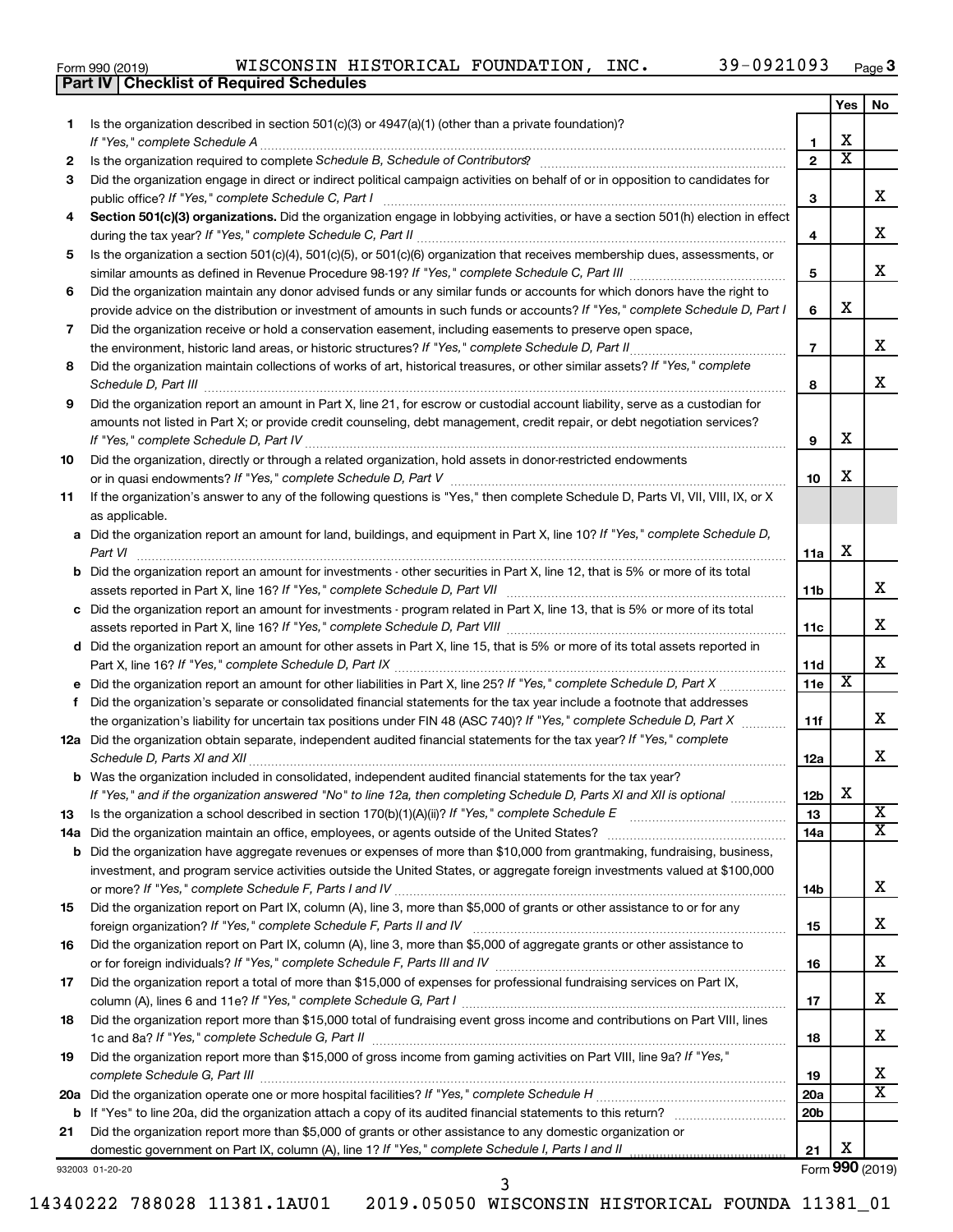| Form 990 (2019) |  |  |  |
|-----------------|--|--|--|
|-----------------|--|--|--|

*(continued)* **Part IV Checklist of Required Schedules**

|        |                                                                                                                                                                                                                                                         |                 | Yes                     | No                      |
|--------|---------------------------------------------------------------------------------------------------------------------------------------------------------------------------------------------------------------------------------------------------------|-----------------|-------------------------|-------------------------|
| 22     | Did the organization report more than \$5,000 of grants or other assistance to or for domestic individuals on                                                                                                                                           | 22              |                         | x                       |
| 23     | Did the organization answer "Yes" to Part VII, Section A, line 3, 4, or 5 about compensation of the organization's current                                                                                                                              |                 |                         |                         |
|        | and former officers, directors, trustees, key employees, and highest compensated employees? If "Yes," complete                                                                                                                                          |                 |                         |                         |
|        | Schedule J <b>Execute Schedule J Execute Schedule J Execute Schedule J Execute Schedule J</b>                                                                                                                                                           | 23              |                         | x                       |
|        | 24a Did the organization have a tax-exempt bond issue with an outstanding principal amount of more than \$100,000 as of the                                                                                                                             |                 |                         |                         |
|        | last day of the year, that was issued after December 31, 2002? If "Yes," answer lines 24b through 24d and complete                                                                                                                                      |                 |                         |                         |
|        |                                                                                                                                                                                                                                                         | 24a             |                         | x.                      |
|        |                                                                                                                                                                                                                                                         | 24 <sub>b</sub> |                         |                         |
|        | c Did the organization maintain an escrow account other than a refunding escrow at any time during the year to defease                                                                                                                                  |                 |                         |                         |
|        |                                                                                                                                                                                                                                                         | 24c             |                         |                         |
|        |                                                                                                                                                                                                                                                         | 24d             |                         |                         |
|        | 25a Section 501(c)(3), 501(c)(4), and 501(c)(29) organizations. Did the organization engage in an excess benefit                                                                                                                                        |                 |                         |                         |
|        |                                                                                                                                                                                                                                                         | 25a             |                         | X.                      |
|        | b Is the organization aware that it engaged in an excess benefit transaction with a disqualified person in a prior year, and                                                                                                                            |                 |                         |                         |
|        | that the transaction has not been reported on any of the organization's prior Forms 990 or 990-EZ? If "Yes," complete                                                                                                                                   |                 |                         |                         |
|        | Schedule L, Part I                                                                                                                                                                                                                                      | 25b             |                         | x                       |
| 26     | Did the organization report any amount on Part X, line 5 or 22, for receivables from or payables to any current                                                                                                                                         |                 |                         |                         |
|        | or former officer, director, trustee, key employee, creator or founder, substantial contributor, or 35%                                                                                                                                                 |                 |                         | x.                      |
|        | controlled entity or family member of any of these persons? If "Yes," complete Schedule L, Part II                                                                                                                                                      | 26              |                         |                         |
| 27     | Did the organization provide a grant or other assistance to any current or former officer, director, trustee, key employee,                                                                                                                             |                 |                         |                         |
|        | creator or founder, substantial contributor or employee thereof, a grant selection committee member, or to a 35% controlled<br>entity (including an employee thereof) or family member of any of these persons? If "Yes," complete Schedule L, Part III | 27              |                         | x                       |
| 28     | Was the organization a party to a business transaction with one of the following parties (see Schedule L, Part IV                                                                                                                                       |                 |                         |                         |
|        | instructions, for applicable filing thresholds, conditions, and exceptions):                                                                                                                                                                            |                 |                         |                         |
| a      | A current or former officer, director, trustee, key employee, creator or founder, or substantial contributor? If                                                                                                                                        |                 |                         |                         |
|        |                                                                                                                                                                                                                                                         | 28a             |                         | х                       |
|        |                                                                                                                                                                                                                                                         | 28 <sub>b</sub> |                         | $\overline{\mathtt{x}}$ |
|        | c A 35% controlled entity of one or more individuals and/or organizations described in lines 28a or 28b?If                                                                                                                                              |                 |                         |                         |
|        |                                                                                                                                                                                                                                                         | 28c             |                         | x                       |
| 29     |                                                                                                                                                                                                                                                         | 29              | X                       |                         |
| 30     | Did the organization receive contributions of art, historical treasures, or other similar assets, or qualified conservation                                                                                                                             |                 |                         |                         |
|        |                                                                                                                                                                                                                                                         | 30              |                         | x                       |
| 31     | Did the organization liquidate, terminate, or dissolve and cease operations? If "Yes," complete Schedule N, Part I                                                                                                                                      | 31              |                         | $\overline{\text{x}}$   |
| 32     | Did the organization sell, exchange, dispose of, or transfer more than 25% of its net assets? If "Yes," complete                                                                                                                                        |                 |                         | x                       |
|        | Schedule N, Part II                                                                                                                                                                                                                                     | 32              |                         |                         |
| 33     | Did the organization own 100% of an entity disregarded as separate from the organization under Regulations                                                                                                                                              |                 |                         | x                       |
| 34     | Was the organization related to any tax-exempt or taxable entity? If "Yes," complete Schedule R, Part II, III, or IV, and                                                                                                                               | 33              |                         |                         |
|        | Part V, line 1                                                                                                                                                                                                                                          | 34              | x                       |                         |
|        | 35a Did the organization have a controlled entity within the meaning of section 512(b)(13)?                                                                                                                                                             | 35a             | $\overline{\mathbf{X}}$ |                         |
|        | <b>b</b> If "Yes" to line 35a, did the organization receive any payment from or engage in any transaction with a controlled entity                                                                                                                      |                 |                         |                         |
|        |                                                                                                                                                                                                                                                         | 35b             |                         | х                       |
| 36     | Section 501(c)(3) organizations. Did the organization make any transfers to an exempt non-charitable related organization?                                                                                                                              |                 |                         |                         |
|        |                                                                                                                                                                                                                                                         | 36              |                         | х                       |
| 37     | Did the organization conduct more than 5% of its activities through an entity that is not a related organization                                                                                                                                        |                 |                         |                         |
|        |                                                                                                                                                                                                                                                         | 37              |                         | x.                      |
| 38     | Did the organization complete Schedule O and provide explanations in Schedule O for Part VI, lines 11b and 19?                                                                                                                                          |                 |                         |                         |
|        | Note: All Form 990 filers are required to complete Schedule O                                                                                                                                                                                           | 38              | х                       |                         |
| Part V | <b>Statements Regarding Other IRS Filings and Tax Compliance</b>                                                                                                                                                                                        |                 |                         |                         |
|        |                                                                                                                                                                                                                                                         |                 | Yes                     | No                      |
|        | 39<br>1a                                                                                                                                                                                                                                                |                 |                         |                         |
|        | b Enter the number of Forms W-2G included in line 1a. Enter -0- if not applicable<br>1b                                                                                                                                                                 |                 |                         |                         |
|        | c Did the organization comply with backup withholding rules for reportable payments to vendors and reportable gaming                                                                                                                                    |                 |                         |                         |
|        |                                                                                                                                                                                                                                                         | 1c              |                         |                         |
|        | 932004 01-20-20                                                                                                                                                                                                                                         |                 |                         | Form 990 (2019)         |
|        | 4                                                                                                                                                                                                                                                       |                 |                         |                         |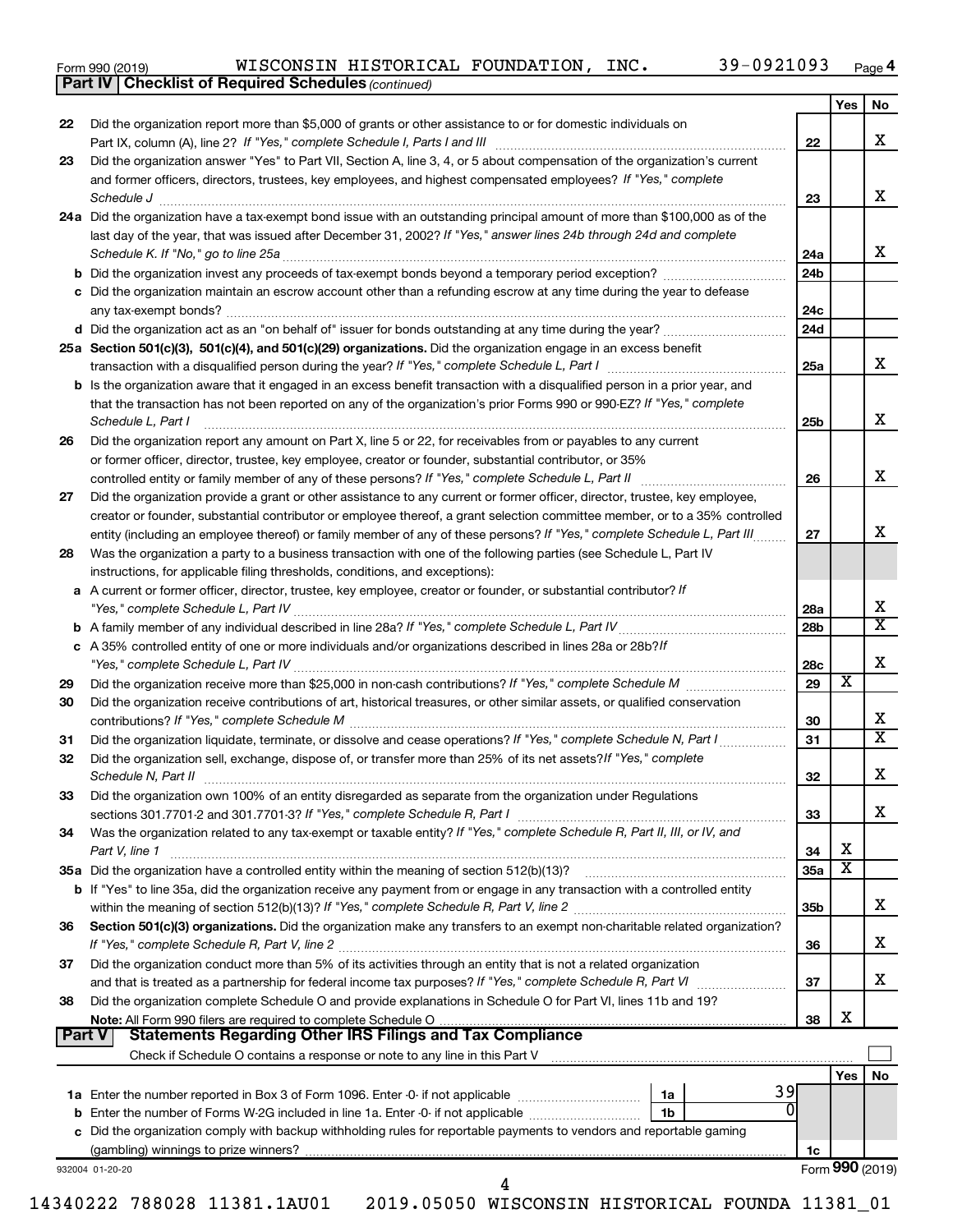| Form 990 (2019) |  |  | WISCONSIN HISTORICAL FOUNDATION, | INC. | 39-0921093 | Page |
|-----------------|--|--|----------------------------------|------|------------|------|
|-----------------|--|--|----------------------------------|------|------------|------|

**Part V Statements Regarding Other IRS Filings and Tax Compliance**

*(continued)*

|    |                                                                                                                                                                                                                |                | Yes | No                    |  |  |
|----|----------------------------------------------------------------------------------------------------------------------------------------------------------------------------------------------------------------|----------------|-----|-----------------------|--|--|
|    | 2a Enter the number of employees reported on Form W-3, Transmittal of Wage and Tax Statements,                                                                                                                 |                |     |                       |  |  |
|    | 25<br>2a<br>filed for the calendar year ending with or within the year covered by this return                                                                                                                  |                |     |                       |  |  |
|    |                                                                                                                                                                                                                | 2 <sub>b</sub> | х   |                       |  |  |
|    | <b>Note:</b> If the sum of lines 1a and 2a is greater than 250, you may be required to e-file (see instructions) <i>manumanous</i>                                                                             |                |     |                       |  |  |
|    | 3a Did the organization have unrelated business gross income of \$1,000 or more during the year?                                                                                                               | За             |     | X.                    |  |  |
|    |                                                                                                                                                                                                                | 3b             |     |                       |  |  |
|    | 4a At any time during the calendar year, did the organization have an interest in, or a signature or other authority over, a                                                                                   |                |     |                       |  |  |
|    | financial account in a foreign country (such as a bank account, securities account, or other financial account)?                                                                                               | 4a             |     | x                     |  |  |
|    | <b>b</b> If "Yes," enter the name of the foreign country                                                                                                                                                       |                |     |                       |  |  |
|    | See instructions for filing requirements for FinCEN Form 114, Report of Foreign Bank and Financial Accounts (FBAR).                                                                                            |                |     |                       |  |  |
|    |                                                                                                                                                                                                                | 5a             |     | x                     |  |  |
|    |                                                                                                                                                                                                                | 5 <sub>b</sub> |     | $\overline{\text{x}}$ |  |  |
|    |                                                                                                                                                                                                                | 5c             |     |                       |  |  |
|    | 6a Does the organization have annual gross receipts that are normally greater than \$100,000, and did the organization solicit                                                                                 |                |     |                       |  |  |
|    | any contributions that were not tax deductible as charitable contributions?                                                                                                                                    | 6a             |     | x                     |  |  |
|    | b If "Yes," did the organization include with every solicitation an express statement that such contributions or gifts                                                                                         |                |     |                       |  |  |
|    | were not tax deductible?                                                                                                                                                                                       | 6b             |     |                       |  |  |
| 7  | Organizations that may receive deductible contributions under section 170(c).                                                                                                                                  |                |     | X.                    |  |  |
|    | Did the organization receive a payment in excess of \$75 made partly as a contribution and partly for goods and services provided to the payor?                                                                | 7a<br>7b       |     |                       |  |  |
|    | c Did the organization sell, exchange, or otherwise dispose of tangible personal property for which it was required                                                                                            |                |     |                       |  |  |
|    | to file Form 8282?                                                                                                                                                                                             | 7c             |     | x                     |  |  |
|    | 7d                                                                                                                                                                                                             |                |     |                       |  |  |
|    | Did the organization receive any funds, directly or indirectly, to pay premiums on a personal benefit contract?                                                                                                | 7е             |     | x                     |  |  |
| Ť. |                                                                                                                                                                                                                |                |     |                       |  |  |
| g  | If the organization received a contribution of qualified intellectual property, did the organization file Form 8899 as required?                                                                               | 7f<br>7g       |     |                       |  |  |
|    | If the organization received a contribution of cars, boats, airplanes, or other vehicles, did the organization file a Form 1098-C?                                                                             |                |     |                       |  |  |
| 8  | Sponsoring organizations maintaining donor advised funds. Did a donor advised fund maintained by the                                                                                                           |                |     |                       |  |  |
|    | sponsoring organization have excess business holdings at any time during the year?                                                                                                                             | 8              |     |                       |  |  |
| 9  | Sponsoring organizations maintaining donor advised funds.                                                                                                                                                      |                |     |                       |  |  |
|    | Did the sponsoring organization make any taxable distributions under section 4966?                                                                                                                             | 9а             |     |                       |  |  |
| b  |                                                                                                                                                                                                                | 9b             |     |                       |  |  |
| 10 | Section 501(c)(7) organizations. Enter:                                                                                                                                                                        |                |     |                       |  |  |
| а  | 10a                                                                                                                                                                                                            |                |     |                       |  |  |
| b  | 10 <sub>b</sub><br>Gross receipts, included on Form 990, Part VIII, line 12, for public use of club facilities                                                                                                 |                |     |                       |  |  |
| 11 | Section 501(c)(12) organizations. Enter:                                                                                                                                                                       |                |     |                       |  |  |
|    | 11a                                                                                                                                                                                                            |                |     |                       |  |  |
|    | <b>b</b> Gross income from other sources (Do not net amounts due or paid to other sources against                                                                                                              |                |     |                       |  |  |
|    | 11b                                                                                                                                                                                                            |                |     |                       |  |  |
|    | 12a Section 4947(a)(1) non-exempt charitable trusts. Is the organization filing Form 990 in lieu of Form 1041?                                                                                                 | 12a            |     |                       |  |  |
|    | <b>b</b> If "Yes," enter the amount of tax-exempt interest received or accrued during the year<br>12b                                                                                                          |                |     |                       |  |  |
| 13 | Section 501(c)(29) qualified nonprofit health insurance issuers.                                                                                                                                               | 1За            |     |                       |  |  |
|    |                                                                                                                                                                                                                |                |     |                       |  |  |
|    | Note: See the instructions for additional information the organization must report on Schedule O.<br><b>b</b> Enter the amount of reserves the organization is required to maintain by the states in which the |                |     |                       |  |  |
|    | 13b                                                                                                                                                                                                            |                |     |                       |  |  |
|    | 13c                                                                                                                                                                                                            |                |     |                       |  |  |
|    | 14a Did the organization receive any payments for indoor tanning services during the tax year?                                                                                                                 | 14a            |     | х                     |  |  |
|    | <b>b</b> If "Yes," has it filed a Form 720 to report these payments? If "No," provide an explanation on Schedule O                                                                                             | 14b            |     |                       |  |  |
| 15 | Is the organization subject to the section 4960 tax on payment(s) of more than \$1,000,000 in remuneration or                                                                                                  |                |     |                       |  |  |
|    |                                                                                                                                                                                                                | 15             |     | x                     |  |  |
|    | If "Yes," see instructions and file Form 4720, Schedule N.                                                                                                                                                     |                |     |                       |  |  |
| 16 | Is the organization an educational institution subject to the section 4968 excise tax on net investment income?                                                                                                | 16             |     | х                     |  |  |
|    | If "Yes," complete Form 4720, Schedule O.                                                                                                                                                                      |                |     |                       |  |  |

Form (2019) **990**

932005 01-20-20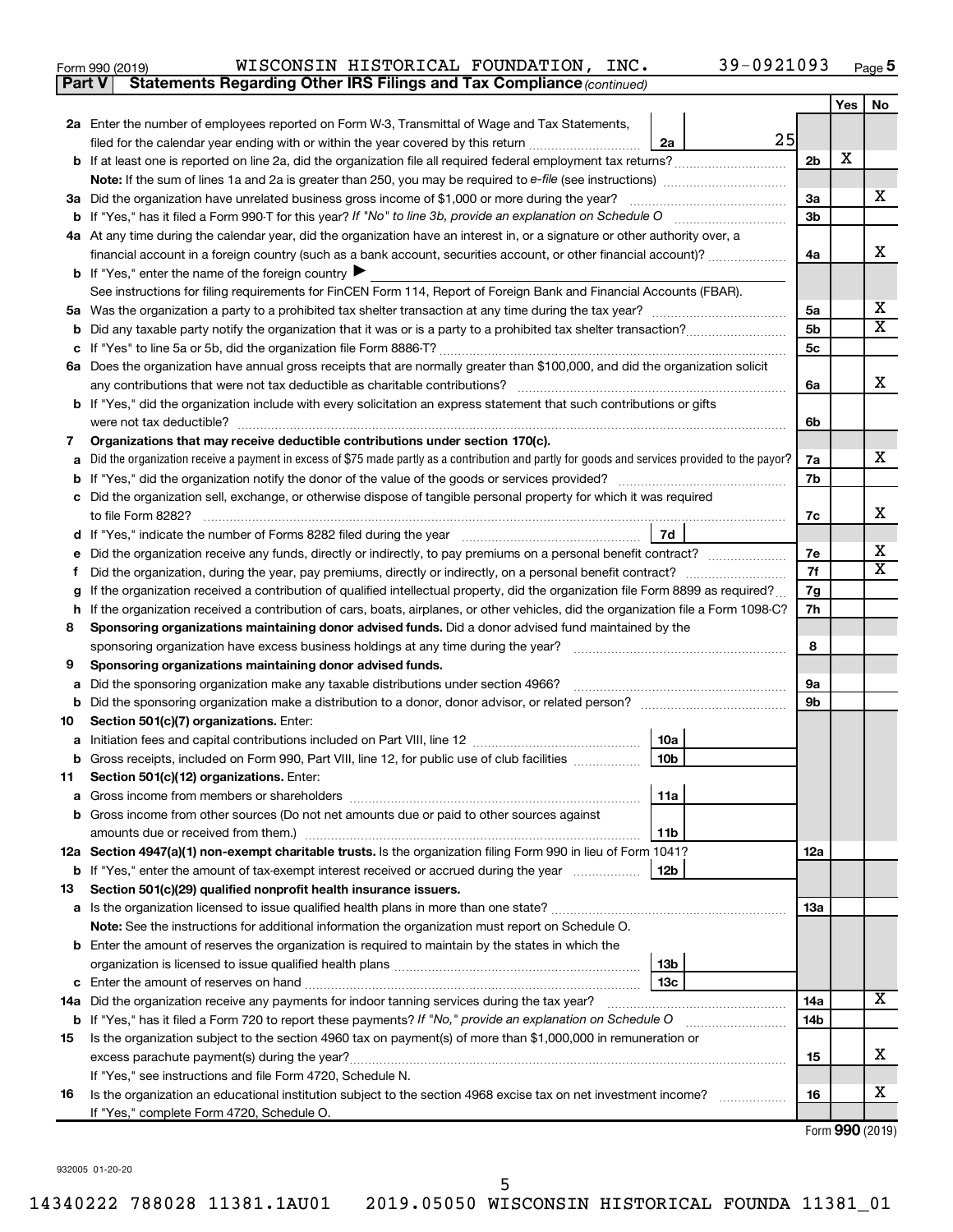| Form 990 (2019) |  |
|-----------------|--|
|-----------------|--|

#### Form 990 (2019)  $NISCONSIM\ HISTORICAL\ FOUNDATION,\ INC. \hspace{1cm} 39-0921093 \hspace{0.2cm} Page$

**Part VI** Governance, Management, and Disclosure For each "Yes" response to lines 2 through 7b below, and for a "No" response *to line 8a, 8b, or 10b below, describe the circumstances, processes, or changes on Schedule O. See instructions.*

|          |                                                                                                                                                  |    |    |                 |                         | $\boxed{\textbf{X}}$    |
|----------|--------------------------------------------------------------------------------------------------------------------------------------------------|----|----|-----------------|-------------------------|-------------------------|
|          | <b>Section A. Governing Body and Management</b>                                                                                                  |    |    |                 |                         |                         |
|          |                                                                                                                                                  |    |    |                 | Yes $ $                 | No                      |
|          | 1a Enter the number of voting members of the governing body at the end of the tax year                                                           | 1a | 22 |                 |                         |                         |
|          | If there are material differences in voting rights among members of the governing body, or if the governing                                      |    |    |                 |                         |                         |
|          | body delegated broad authority to an executive committee or similar committee, explain on Schedule O.                                            |    |    |                 |                         |                         |
|          | <b>b</b> Enter the number of voting members included on line 1a, above, who are independent                                                      | 1b | 22 |                 |                         |                         |
| 2        | Did any officer, director, trustee, or key employee have a family relationship or a business relationship with any other                         |    |    |                 |                         |                         |
|          |                                                                                                                                                  |    |    | $\mathbf{2}$    |                         | x                       |
| 3        | Did the organization delegate control over management duties customarily performed by or under the direct supervision                            |    |    |                 |                         |                         |
|          |                                                                                                                                                  |    |    | 3               |                         | х                       |
| 4        | Did the organization make any significant changes to its governing documents since the prior Form 990 was filed?                                 |    |    | 4               |                         | $\overline{\textbf{x}}$ |
| 5        |                                                                                                                                                  |    |    | 5               |                         | $\overline{\textbf{x}}$ |
| 6        |                                                                                                                                                  |    |    | 6               |                         | $\overline{\texttt{x}}$ |
|          | 7a Did the organization have members, stockholders, or other persons who had the power to elect or appoint one or                                |    |    |                 |                         |                         |
|          |                                                                                                                                                  |    |    | 7a              |                         | х                       |
|          | <b>b</b> Are any governance decisions of the organization reserved to (or subject to approval by) members, stockholders, or                      |    |    |                 |                         |                         |
|          | persons other than the governing body?                                                                                                           |    |    | 7b              |                         | x                       |
| 8        | Did the organization contemporaneously document the meetings held or written actions undertaken during the year by the following:                |    |    |                 |                         |                         |
|          |                                                                                                                                                  |    |    | 8a              | х                       |                         |
|          |                                                                                                                                                  |    |    | 8b              | $\overline{\textbf{x}}$ |                         |
| 9        |                                                                                                                                                  |    |    |                 |                         |                         |
|          | Is there any officer, director, trustee, or key employee listed in Part VII, Section A, who cannot be reached at the                             |    |    | 9               |                         |                         |
|          | Section B. Policies (This Section B requests information about policies not required by the Internal Revenue Code.)                              |    |    |                 |                         |                         |
|          |                                                                                                                                                  |    |    |                 | Yes                     |                         |
|          |                                                                                                                                                  |    |    |                 |                         |                         |
|          |                                                                                                                                                  |    |    | 10a             |                         |                         |
|          | <b>b</b> If "Yes," did the organization have written policies and procedures governing the activities of such chapters, affiliates,              |    |    |                 |                         |                         |
|          |                                                                                                                                                  |    |    | 10b             |                         |                         |
|          | 11a Has the organization provided a complete copy of this Form 990 to all members of its governing body before filing the form?                  |    |    | 11a             |                         |                         |
|          | <b>b</b> Describe in Schedule O the process, if any, used by the organization to review this Form 990.                                           |    |    |                 |                         |                         |
|          |                                                                                                                                                  |    |    | 12a             | х                       |                         |
| b        |                                                                                                                                                  |    |    | 12 <sub>b</sub> | $\overline{\textbf{x}}$ |                         |
|          | c Did the organization regularly and consistently monitor and enforce compliance with the policy? If "Yes," describe                             |    |    |                 |                         |                         |
|          | in Schedule O how this was done manufactured and continuum and contact the was done manufactured and contact t                                   |    |    | 12c             | X                       |                         |
| 13       |                                                                                                                                                  |    |    | 13              | $\overline{\textbf{x}}$ |                         |
| 14       | Did the organization have a written document retention and destruction policy? [11] manufaction manufaction in                                   |    |    | 14              | $\overline{\textbf{x}}$ |                         |
| 15       | Did the process for determining compensation of the following persons include a review and approval by independent                               |    |    |                 |                         |                         |
|          | persons, comparability data, and contemporaneous substantiation of the deliberation and decision?                                                |    |    |                 |                         |                         |
|          |                                                                                                                                                  |    |    | 15a             | х                       |                         |
|          |                                                                                                                                                  |    |    | 15b             | $\overline{\textbf{x}}$ |                         |
|          | If "Yes" to line 15a or 15b, describe the process in Schedule O (see instructions).                                                              |    |    |                 |                         |                         |
|          | 16a Did the organization invest in, contribute assets to, or participate in a joint venture or similar arrangement with a                        |    |    |                 |                         |                         |
|          | taxable entity during the year?                                                                                                                  |    |    | 16a             |                         |                         |
|          | b If "Yes," did the organization follow a written policy or procedure requiring the organization to evaluate its participation                   |    |    |                 |                         |                         |
|          | in joint venture arrangements under applicable federal tax law, and take steps to safeguard the organization's                                   |    |    |                 |                         |                         |
|          | exempt status with respect to such arrangements?                                                                                                 |    |    | 16b             |                         |                         |
|          | <b>Section C. Disclosure</b>                                                                                                                     |    |    |                 |                         |                         |
|          | List the states with which a copy of this Form 990 is required to be filed $\blacktriangleright\texttt{WI}$                                      |    |    |                 |                         |                         |
|          |                                                                                                                                                  |    |    |                 |                         |                         |
| 17       |                                                                                                                                                  |    |    |                 |                         |                         |
| 18       | Section 6104 requires an organization to make its Forms 1023 (1024 or 1024-A, if applicable), 990, and 990-T (Section 501(c)(3)s only) available |    |    |                 |                         |                         |
|          | for public inspection. Indicate how you made these available. Check all that apply.                                                              |    |    |                 |                         |                         |
|          | $\lfloor x \rfloor$ Upon request<br>Own website<br>Another's website<br>Other (explain on Schedule O)                                            |    |    |                 |                         |                         |
|          | Describe on Schedule O whether (and if so, how) the organization made its governing documents, conflict of interest policy, and financial        |    |    |                 |                         |                         |
|          | statements available to the public during the tax year.                                                                                          |    |    |                 |                         |                         |
| 19<br>20 | State the name, address, and telephone number of the person who possesses the organization's books and records                                   |    |    |                 |                         |                         |
|          | <b>JULIE LUSSIER - 608-264-6590</b>                                                                                                              |    |    |                 |                         |                         |
|          | 53706-1417<br>816 STATE ST, MADISON, WI                                                                                                          |    |    |                 |                         |                         |
|          | 932006 01-20-20<br>6                                                                                                                             |    |    |                 | Form 990 (2019)         |                         |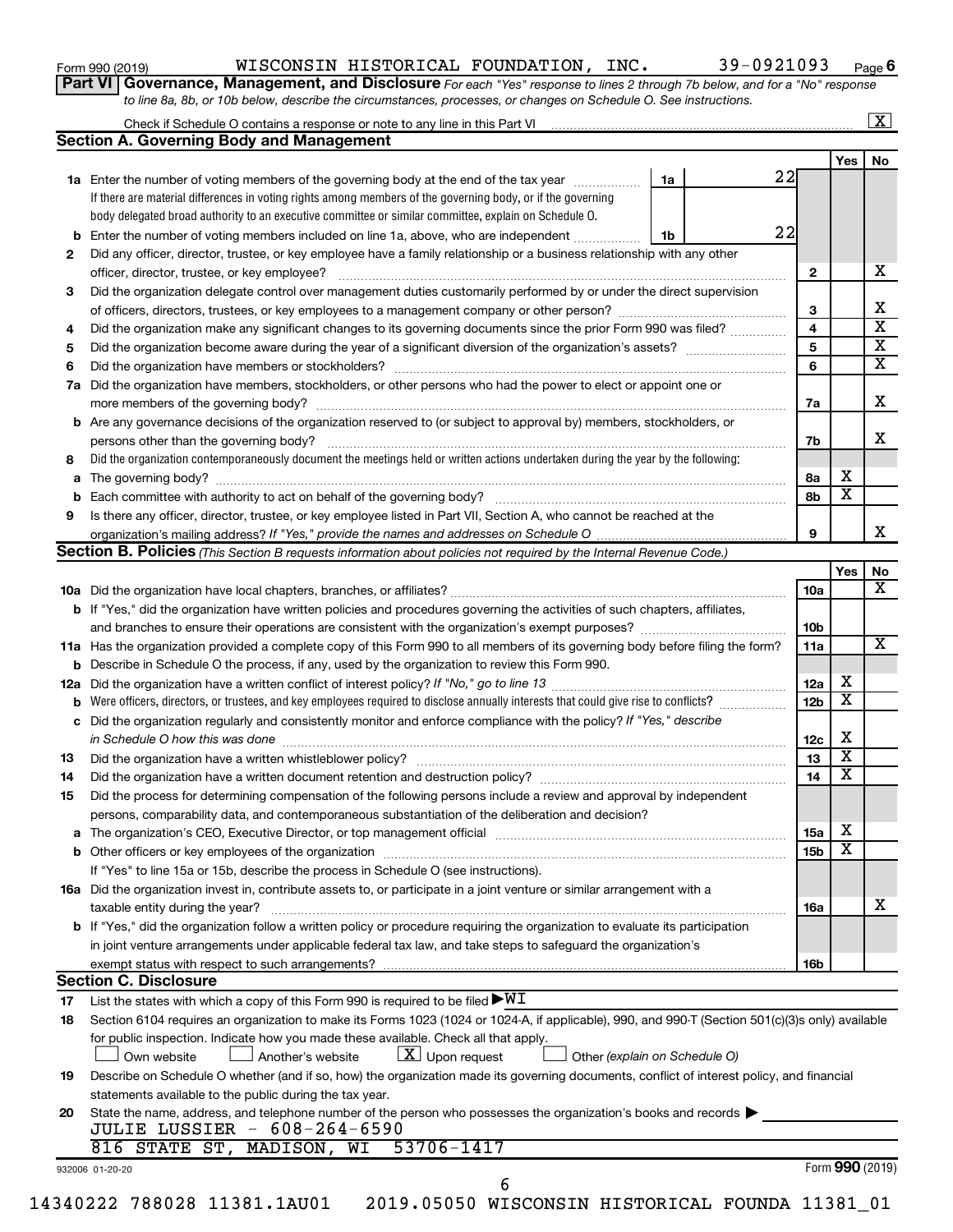Form 990 (2019)  $NISCONSIM\ HISTORICAL\ FOUNDATION,\ INC. \hspace{1cm} 39-0921093 \hspace{0.2cm} Page$ 

 $\Box$ 

| Part VII Compensation of Officers, Directors, Trustees, Key Employees, Highest Compensated |
|--------------------------------------------------------------------------------------------|
| <b>Employees, and Independent Contractors</b>                                              |

Check if Schedule O contains a response or note to any line in this Part VII

**Section A. Officers, Directors, Trustees, Key Employees, and Highest Compensated Employees**

**1a**  Complete this table for all persons required to be listed. Report compensation for the calendar year ending with or within the organization's tax year.  $\bullet$  List all of the organization's current officers, directors, trustees (whether individuals or organizations), regardless of amount of compensation.

Enter -0- in columns (D), (E), and (F) if no compensation was paid.

**•** List all of the organization's current key employees, if any. See instructions for definition of "key employee."

• List the organization's five *current* highest compensated employees (other than an officer, director, trustee, or key employee) who received reportable compensation (Box 5 of Form W-2 and/or Box 7 of Form 1099-MISC) of more than \$100,000 from the organization and any related organizations.

 $\bullet$  List all of the organization's former officers, key employees, and highest compensated employees who received more than \$100,000 of reportable compensation from the organization and any related organizations.

**•** List all of the organization's former directors or trustees that received, in the capacity as a former director or trustee of the organization, more than \$10,000 of reportable compensation from the organization and any related organizations.

See instructions for the order in which to list the persons above.

Check this box if neither the organization nor any related organization compensated any current officer, director, or trustee.  $\Box$ 

| Position<br>Name and title<br>Reportable<br>Reportable<br>Average<br>Estimated<br>(do not check more than one<br>compensation<br>compensation<br>amount of<br>hours per<br>box, unless person is both an<br>officer and a director/trustee)<br>week<br>from<br>from related<br>other<br>ndividual trustee or director<br>the<br>organizations<br>compensation<br>(list any<br>(W-2/1099-MISC)<br>hours for<br>organization<br>from the<br>Highest compensated<br>employee<br>Institutional trustee<br>related<br>(W-2/1099-MISC)<br>organization<br>Key employee<br>organizations<br>and related<br>below<br>organizations<br>Former<br>Officer<br>line)<br>1.00<br>(1)<br>THERESA RICHARDS<br>$\mathbf X$<br>$\mathbf X$<br>$\mathbf 0$<br>$\mathbf 0$ .<br>0.<br><b>CHAIR</b><br>1.00<br>PATRICK FEE<br>(2)<br>$\rm X$<br>$\mathbf 0$ .<br>X<br>0<br>$\mathbf 0$ .<br>VICE CHAIR<br>1.00<br>SUSAN CRANE<br>(3)<br>$\mathbf x$<br>$\mathbf 0$<br>$\mathbf 0$ .<br>$\mathbf X$<br>$\mathbf 0$ .<br><b>SECRETARY</b><br>1.00<br>(4)<br>STEPHEN BRENTON<br>$\mathbf X$<br>$\mathbf X$<br>$\mathbf 0$ .<br>0.<br>$\mathbf 0$ .<br>TREASURER<br>1.00<br>DIANE DEI ROSSI<br>(5)<br>$\mathbf 0$<br>X<br>0<br>$\mathbf 0$ .<br><b>DIRECTOR</b><br>1.00<br><b>JESSIE GARCIA</b><br>(6)<br>$\mathbf X$<br>$\mathbf 0$<br>0<br>0.<br><b>DIRECTOR</b><br>1.00<br>ELLEN LANGILL<br>(7)<br>$\mathbf 0$<br>X<br>0.<br>0.<br><b>DIRECTOR</b><br>1.00<br>EDWARD MURRAY<br>(8)<br>$\mathbf 0$ .<br>0.<br>$\mathbf 0$ .<br>X<br><b>DIRECTOR</b><br>1.00<br>(9)<br>CATHERINE ORTON<br>$\mathbf 0$ .<br>$\mathbf 0$ .<br>$0$ .<br>X<br><b>DIRECTOR</b><br>1.00<br>(10) DANIEL PFEIFFER<br>$\mathbf 0$ .<br>$\mathbf 0$ .<br>$0$ .<br>X<br><b>DIRECTOR</b><br>1.00<br>(11) LINDA PREHN<br>0.<br>$\mathbf 0$ .<br>$\mathbf 0$ .<br>$\mathbf X$<br><b>DIRECTOR</b><br>1.00<br>(12) JACK RHODES<br>0.<br>$\mathbf 0$ .<br>$\mathbf 0$ .<br>$\mathbf X$<br><b>DIRECTOR</b><br>1.00<br>(13) KARL ROBE<br>0.<br>$\mathbf 0$ .<br>$0$ .<br>$\mathbf X$<br><b>DIRECTOR</b><br>1.00<br>(14) DAVID RYDER<br>$\mathbf X$<br>$\mathbf{0}$ .<br>$\mathbf 0$ .<br>$\mathbf 0$ .<br><b>DIRECTOR</b><br>1.00<br>(15) DEREK TYUS<br>$\mathbf 0$<br>$\mathbf 0$ .<br>$\mathbf X$<br>0.<br><b>DIRECTOR</b><br>1.00<br>(16) JANE VILLA<br>$\rm X$<br>$\mathbf 0$<br>$\mathbf 0$<br>$\mathbf 0$ .<br><b>DIRECTOR</b><br>1.00<br>(17) RHONA VOGEL<br>$\overline{\mathbf{X}}$<br>0<br>$\mathbf 0$ .<br>$\mathbf 0$ .<br><b>DIRECTOR</b><br>000 | (A) | (B) |  | (C) |  | (D) | (E) | (F) |
|----------------------------------------------------------------------------------------------------------------------------------------------------------------------------------------------------------------------------------------------------------------------------------------------------------------------------------------------------------------------------------------------------------------------------------------------------------------------------------------------------------------------------------------------------------------------------------------------------------------------------------------------------------------------------------------------------------------------------------------------------------------------------------------------------------------------------------------------------------------------------------------------------------------------------------------------------------------------------------------------------------------------------------------------------------------------------------------------------------------------------------------------------------------------------------------------------------------------------------------------------------------------------------------------------------------------------------------------------------------------------------------------------------------------------------------------------------------------------------------------------------------------------------------------------------------------------------------------------------------------------------------------------------------------------------------------------------------------------------------------------------------------------------------------------------------------------------------------------------------------------------------------------------------------------------------------------------------------------------------------------------------------------------------------------------------------------------------------------------------------------------------------------------------------------------------------------------------------------------------------------------------------------------------------------------------------------------------------------------------------------------------------------------------------------------------------------------------------------------------------------|-----|-----|--|-----|--|-----|-----|-----|
|                                                                                                                                                                                                                                                                                                                                                                                                                                                                                                                                                                                                                                                                                                                                                                                                                                                                                                                                                                                                                                                                                                                                                                                                                                                                                                                                                                                                                                                                                                                                                                                                                                                                                                                                                                                                                                                                                                                                                                                                                                                                                                                                                                                                                                                                                                                                                                                                                                                                                                    |     |     |  |     |  |     |     |     |
|                                                                                                                                                                                                                                                                                                                                                                                                                                                                                                                                                                                                                                                                                                                                                                                                                                                                                                                                                                                                                                                                                                                                                                                                                                                                                                                                                                                                                                                                                                                                                                                                                                                                                                                                                                                                                                                                                                                                                                                                                                                                                                                                                                                                                                                                                                                                                                                                                                                                                                    |     |     |  |     |  |     |     |     |
|                                                                                                                                                                                                                                                                                                                                                                                                                                                                                                                                                                                                                                                                                                                                                                                                                                                                                                                                                                                                                                                                                                                                                                                                                                                                                                                                                                                                                                                                                                                                                                                                                                                                                                                                                                                                                                                                                                                                                                                                                                                                                                                                                                                                                                                                                                                                                                                                                                                                                                    |     |     |  |     |  |     |     |     |
|                                                                                                                                                                                                                                                                                                                                                                                                                                                                                                                                                                                                                                                                                                                                                                                                                                                                                                                                                                                                                                                                                                                                                                                                                                                                                                                                                                                                                                                                                                                                                                                                                                                                                                                                                                                                                                                                                                                                                                                                                                                                                                                                                                                                                                                                                                                                                                                                                                                                                                    |     |     |  |     |  |     |     |     |
|                                                                                                                                                                                                                                                                                                                                                                                                                                                                                                                                                                                                                                                                                                                                                                                                                                                                                                                                                                                                                                                                                                                                                                                                                                                                                                                                                                                                                                                                                                                                                                                                                                                                                                                                                                                                                                                                                                                                                                                                                                                                                                                                                                                                                                                                                                                                                                                                                                                                                                    |     |     |  |     |  |     |     |     |
|                                                                                                                                                                                                                                                                                                                                                                                                                                                                                                                                                                                                                                                                                                                                                                                                                                                                                                                                                                                                                                                                                                                                                                                                                                                                                                                                                                                                                                                                                                                                                                                                                                                                                                                                                                                                                                                                                                                                                                                                                                                                                                                                                                                                                                                                                                                                                                                                                                                                                                    |     |     |  |     |  |     |     |     |
|                                                                                                                                                                                                                                                                                                                                                                                                                                                                                                                                                                                                                                                                                                                                                                                                                                                                                                                                                                                                                                                                                                                                                                                                                                                                                                                                                                                                                                                                                                                                                                                                                                                                                                                                                                                                                                                                                                                                                                                                                                                                                                                                                                                                                                                                                                                                                                                                                                                                                                    |     |     |  |     |  |     |     |     |
|                                                                                                                                                                                                                                                                                                                                                                                                                                                                                                                                                                                                                                                                                                                                                                                                                                                                                                                                                                                                                                                                                                                                                                                                                                                                                                                                                                                                                                                                                                                                                                                                                                                                                                                                                                                                                                                                                                                                                                                                                                                                                                                                                                                                                                                                                                                                                                                                                                                                                                    |     |     |  |     |  |     |     |     |
|                                                                                                                                                                                                                                                                                                                                                                                                                                                                                                                                                                                                                                                                                                                                                                                                                                                                                                                                                                                                                                                                                                                                                                                                                                                                                                                                                                                                                                                                                                                                                                                                                                                                                                                                                                                                                                                                                                                                                                                                                                                                                                                                                                                                                                                                                                                                                                                                                                                                                                    |     |     |  |     |  |     |     |     |
|                                                                                                                                                                                                                                                                                                                                                                                                                                                                                                                                                                                                                                                                                                                                                                                                                                                                                                                                                                                                                                                                                                                                                                                                                                                                                                                                                                                                                                                                                                                                                                                                                                                                                                                                                                                                                                                                                                                                                                                                                                                                                                                                                                                                                                                                                                                                                                                                                                                                                                    |     |     |  |     |  |     |     |     |
|                                                                                                                                                                                                                                                                                                                                                                                                                                                                                                                                                                                                                                                                                                                                                                                                                                                                                                                                                                                                                                                                                                                                                                                                                                                                                                                                                                                                                                                                                                                                                                                                                                                                                                                                                                                                                                                                                                                                                                                                                                                                                                                                                                                                                                                                                                                                                                                                                                                                                                    |     |     |  |     |  |     |     |     |
|                                                                                                                                                                                                                                                                                                                                                                                                                                                                                                                                                                                                                                                                                                                                                                                                                                                                                                                                                                                                                                                                                                                                                                                                                                                                                                                                                                                                                                                                                                                                                                                                                                                                                                                                                                                                                                                                                                                                                                                                                                                                                                                                                                                                                                                                                                                                                                                                                                                                                                    |     |     |  |     |  |     |     |     |
|                                                                                                                                                                                                                                                                                                                                                                                                                                                                                                                                                                                                                                                                                                                                                                                                                                                                                                                                                                                                                                                                                                                                                                                                                                                                                                                                                                                                                                                                                                                                                                                                                                                                                                                                                                                                                                                                                                                                                                                                                                                                                                                                                                                                                                                                                                                                                                                                                                                                                                    |     |     |  |     |  |     |     |     |
|                                                                                                                                                                                                                                                                                                                                                                                                                                                                                                                                                                                                                                                                                                                                                                                                                                                                                                                                                                                                                                                                                                                                                                                                                                                                                                                                                                                                                                                                                                                                                                                                                                                                                                                                                                                                                                                                                                                                                                                                                                                                                                                                                                                                                                                                                                                                                                                                                                                                                                    |     |     |  |     |  |     |     |     |
|                                                                                                                                                                                                                                                                                                                                                                                                                                                                                                                                                                                                                                                                                                                                                                                                                                                                                                                                                                                                                                                                                                                                                                                                                                                                                                                                                                                                                                                                                                                                                                                                                                                                                                                                                                                                                                                                                                                                                                                                                                                                                                                                                                                                                                                                                                                                                                                                                                                                                                    |     |     |  |     |  |     |     |     |
|                                                                                                                                                                                                                                                                                                                                                                                                                                                                                                                                                                                                                                                                                                                                                                                                                                                                                                                                                                                                                                                                                                                                                                                                                                                                                                                                                                                                                                                                                                                                                                                                                                                                                                                                                                                                                                                                                                                                                                                                                                                                                                                                                                                                                                                                                                                                                                                                                                                                                                    |     |     |  |     |  |     |     |     |
|                                                                                                                                                                                                                                                                                                                                                                                                                                                                                                                                                                                                                                                                                                                                                                                                                                                                                                                                                                                                                                                                                                                                                                                                                                                                                                                                                                                                                                                                                                                                                                                                                                                                                                                                                                                                                                                                                                                                                                                                                                                                                                                                                                                                                                                                                                                                                                                                                                                                                                    |     |     |  |     |  |     |     |     |
|                                                                                                                                                                                                                                                                                                                                                                                                                                                                                                                                                                                                                                                                                                                                                                                                                                                                                                                                                                                                                                                                                                                                                                                                                                                                                                                                                                                                                                                                                                                                                                                                                                                                                                                                                                                                                                                                                                                                                                                                                                                                                                                                                                                                                                                                                                                                                                                                                                                                                                    |     |     |  |     |  |     |     |     |
|                                                                                                                                                                                                                                                                                                                                                                                                                                                                                                                                                                                                                                                                                                                                                                                                                                                                                                                                                                                                                                                                                                                                                                                                                                                                                                                                                                                                                                                                                                                                                                                                                                                                                                                                                                                                                                                                                                                                                                                                                                                                                                                                                                                                                                                                                                                                                                                                                                                                                                    |     |     |  |     |  |     |     |     |
|                                                                                                                                                                                                                                                                                                                                                                                                                                                                                                                                                                                                                                                                                                                                                                                                                                                                                                                                                                                                                                                                                                                                                                                                                                                                                                                                                                                                                                                                                                                                                                                                                                                                                                                                                                                                                                                                                                                                                                                                                                                                                                                                                                                                                                                                                                                                                                                                                                                                                                    |     |     |  |     |  |     |     |     |
|                                                                                                                                                                                                                                                                                                                                                                                                                                                                                                                                                                                                                                                                                                                                                                                                                                                                                                                                                                                                                                                                                                                                                                                                                                                                                                                                                                                                                                                                                                                                                                                                                                                                                                                                                                                                                                                                                                                                                                                                                                                                                                                                                                                                                                                                                                                                                                                                                                                                                                    |     |     |  |     |  |     |     |     |
|                                                                                                                                                                                                                                                                                                                                                                                                                                                                                                                                                                                                                                                                                                                                                                                                                                                                                                                                                                                                                                                                                                                                                                                                                                                                                                                                                                                                                                                                                                                                                                                                                                                                                                                                                                                                                                                                                                                                                                                                                                                                                                                                                                                                                                                                                                                                                                                                                                                                                                    |     |     |  |     |  |     |     |     |
|                                                                                                                                                                                                                                                                                                                                                                                                                                                                                                                                                                                                                                                                                                                                                                                                                                                                                                                                                                                                                                                                                                                                                                                                                                                                                                                                                                                                                                                                                                                                                                                                                                                                                                                                                                                                                                                                                                                                                                                                                                                                                                                                                                                                                                                                                                                                                                                                                                                                                                    |     |     |  |     |  |     |     |     |
|                                                                                                                                                                                                                                                                                                                                                                                                                                                                                                                                                                                                                                                                                                                                                                                                                                                                                                                                                                                                                                                                                                                                                                                                                                                                                                                                                                                                                                                                                                                                                                                                                                                                                                                                                                                                                                                                                                                                                                                                                                                                                                                                                                                                                                                                                                                                                                                                                                                                                                    |     |     |  |     |  |     |     |     |
|                                                                                                                                                                                                                                                                                                                                                                                                                                                                                                                                                                                                                                                                                                                                                                                                                                                                                                                                                                                                                                                                                                                                                                                                                                                                                                                                                                                                                                                                                                                                                                                                                                                                                                                                                                                                                                                                                                                                                                                                                                                                                                                                                                                                                                                                                                                                                                                                                                                                                                    |     |     |  |     |  |     |     |     |
|                                                                                                                                                                                                                                                                                                                                                                                                                                                                                                                                                                                                                                                                                                                                                                                                                                                                                                                                                                                                                                                                                                                                                                                                                                                                                                                                                                                                                                                                                                                                                                                                                                                                                                                                                                                                                                                                                                                                                                                                                                                                                                                                                                                                                                                                                                                                                                                                                                                                                                    |     |     |  |     |  |     |     |     |
|                                                                                                                                                                                                                                                                                                                                                                                                                                                                                                                                                                                                                                                                                                                                                                                                                                                                                                                                                                                                                                                                                                                                                                                                                                                                                                                                                                                                                                                                                                                                                                                                                                                                                                                                                                                                                                                                                                                                                                                                                                                                                                                                                                                                                                                                                                                                                                                                                                                                                                    |     |     |  |     |  |     |     |     |
|                                                                                                                                                                                                                                                                                                                                                                                                                                                                                                                                                                                                                                                                                                                                                                                                                                                                                                                                                                                                                                                                                                                                                                                                                                                                                                                                                                                                                                                                                                                                                                                                                                                                                                                                                                                                                                                                                                                                                                                                                                                                                                                                                                                                                                                                                                                                                                                                                                                                                                    |     |     |  |     |  |     |     |     |
|                                                                                                                                                                                                                                                                                                                                                                                                                                                                                                                                                                                                                                                                                                                                                                                                                                                                                                                                                                                                                                                                                                                                                                                                                                                                                                                                                                                                                                                                                                                                                                                                                                                                                                                                                                                                                                                                                                                                                                                                                                                                                                                                                                                                                                                                                                                                                                                                                                                                                                    |     |     |  |     |  |     |     |     |
|                                                                                                                                                                                                                                                                                                                                                                                                                                                                                                                                                                                                                                                                                                                                                                                                                                                                                                                                                                                                                                                                                                                                                                                                                                                                                                                                                                                                                                                                                                                                                                                                                                                                                                                                                                                                                                                                                                                                                                                                                                                                                                                                                                                                                                                                                                                                                                                                                                                                                                    |     |     |  |     |  |     |     |     |
|                                                                                                                                                                                                                                                                                                                                                                                                                                                                                                                                                                                                                                                                                                                                                                                                                                                                                                                                                                                                                                                                                                                                                                                                                                                                                                                                                                                                                                                                                                                                                                                                                                                                                                                                                                                                                                                                                                                                                                                                                                                                                                                                                                                                                                                                                                                                                                                                                                                                                                    |     |     |  |     |  |     |     |     |
|                                                                                                                                                                                                                                                                                                                                                                                                                                                                                                                                                                                                                                                                                                                                                                                                                                                                                                                                                                                                                                                                                                                                                                                                                                                                                                                                                                                                                                                                                                                                                                                                                                                                                                                                                                                                                                                                                                                                                                                                                                                                                                                                                                                                                                                                                                                                                                                                                                                                                                    |     |     |  |     |  |     |     |     |
|                                                                                                                                                                                                                                                                                                                                                                                                                                                                                                                                                                                                                                                                                                                                                                                                                                                                                                                                                                                                                                                                                                                                                                                                                                                                                                                                                                                                                                                                                                                                                                                                                                                                                                                                                                                                                                                                                                                                                                                                                                                                                                                                                                                                                                                                                                                                                                                                                                                                                                    |     |     |  |     |  |     |     |     |
|                                                                                                                                                                                                                                                                                                                                                                                                                                                                                                                                                                                                                                                                                                                                                                                                                                                                                                                                                                                                                                                                                                                                                                                                                                                                                                                                                                                                                                                                                                                                                                                                                                                                                                                                                                                                                                                                                                                                                                                                                                                                                                                                                                                                                                                                                                                                                                                                                                                                                                    |     |     |  |     |  |     |     |     |
|                                                                                                                                                                                                                                                                                                                                                                                                                                                                                                                                                                                                                                                                                                                                                                                                                                                                                                                                                                                                                                                                                                                                                                                                                                                                                                                                                                                                                                                                                                                                                                                                                                                                                                                                                                                                                                                                                                                                                                                                                                                                                                                                                                                                                                                                                                                                                                                                                                                                                                    |     |     |  |     |  |     |     |     |
|                                                                                                                                                                                                                                                                                                                                                                                                                                                                                                                                                                                                                                                                                                                                                                                                                                                                                                                                                                                                                                                                                                                                                                                                                                                                                                                                                                                                                                                                                                                                                                                                                                                                                                                                                                                                                                                                                                                                                                                                                                                                                                                                                                                                                                                                                                                                                                                                                                                                                                    |     |     |  |     |  |     |     |     |
|                                                                                                                                                                                                                                                                                                                                                                                                                                                                                                                                                                                                                                                                                                                                                                                                                                                                                                                                                                                                                                                                                                                                                                                                                                                                                                                                                                                                                                                                                                                                                                                                                                                                                                                                                                                                                                                                                                                                                                                                                                                                                                                                                                                                                                                                                                                                                                                                                                                                                                    |     |     |  |     |  |     |     |     |
|                                                                                                                                                                                                                                                                                                                                                                                                                                                                                                                                                                                                                                                                                                                                                                                                                                                                                                                                                                                                                                                                                                                                                                                                                                                                                                                                                                                                                                                                                                                                                                                                                                                                                                                                                                                                                                                                                                                                                                                                                                                                                                                                                                                                                                                                                                                                                                                                                                                                                                    |     |     |  |     |  |     |     |     |
|                                                                                                                                                                                                                                                                                                                                                                                                                                                                                                                                                                                                                                                                                                                                                                                                                                                                                                                                                                                                                                                                                                                                                                                                                                                                                                                                                                                                                                                                                                                                                                                                                                                                                                                                                                                                                                                                                                                                                                                                                                                                                                                                                                                                                                                                                                                                                                                                                                                                                                    |     |     |  |     |  |     |     |     |
|                                                                                                                                                                                                                                                                                                                                                                                                                                                                                                                                                                                                                                                                                                                                                                                                                                                                                                                                                                                                                                                                                                                                                                                                                                                                                                                                                                                                                                                                                                                                                                                                                                                                                                                                                                                                                                                                                                                                                                                                                                                                                                                                                                                                                                                                                                                                                                                                                                                                                                    |     |     |  |     |  |     |     |     |
|                                                                                                                                                                                                                                                                                                                                                                                                                                                                                                                                                                                                                                                                                                                                                                                                                                                                                                                                                                                                                                                                                                                                                                                                                                                                                                                                                                                                                                                                                                                                                                                                                                                                                                                                                                                                                                                                                                                                                                                                                                                                                                                                                                                                                                                                                                                                                                                                                                                                                                    |     |     |  |     |  |     |     |     |
|                                                                                                                                                                                                                                                                                                                                                                                                                                                                                                                                                                                                                                                                                                                                                                                                                                                                                                                                                                                                                                                                                                                                                                                                                                                                                                                                                                                                                                                                                                                                                                                                                                                                                                                                                                                                                                                                                                                                                                                                                                                                                                                                                                                                                                                                                                                                                                                                                                                                                                    |     |     |  |     |  |     |     |     |

932007 01-20-20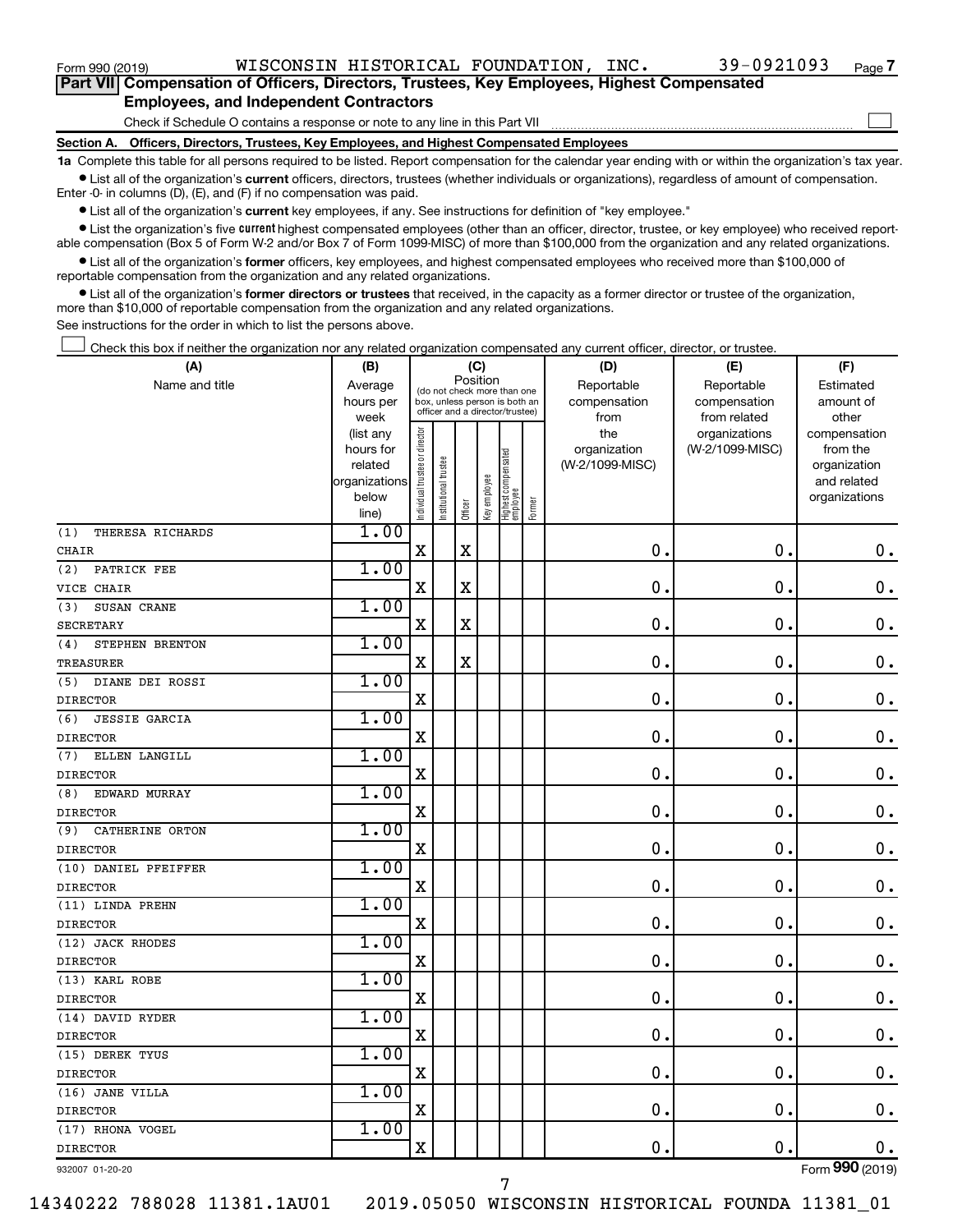|              | Form 990 (2019)                                                                                                                      |               |                                |                       |         |              |                                                              |        | WISCONSIN HISTORICAL FOUNDATION, INC. | 39-0921093      |                  |              |               | Page 8           |
|--------------|--------------------------------------------------------------------------------------------------------------------------------------|---------------|--------------------------------|-----------------------|---------|--------------|--------------------------------------------------------------|--------|---------------------------------------|-----------------|------------------|--------------|---------------|------------------|
|              | <b>Part VII</b><br>Section A. Officers, Directors, Trustees, Key Employees, and Highest Compensated Employees (continued)            |               |                                |                       |         |              |                                                              |        |                                       |                 |                  |              |               |                  |
|              | (A)                                                                                                                                  | (B)           |                                |                       |         | (C)          |                                                              |        | (D)                                   | (E)             |                  |              | (F)           |                  |
|              | Name and title                                                                                                                       | Average       |                                |                       |         | Position     |                                                              |        | Reportable                            | Reportable      |                  |              | Estimated     |                  |
|              |                                                                                                                                      | hours per     |                                |                       |         |              | (do not check more than one<br>box, unless person is both an |        | compensation                          | compensation    |                  |              | amount of     |                  |
|              |                                                                                                                                      | week          |                                |                       |         |              | officer and a director/trustee)                              |        | from                                  | from related    |                  |              | other         |                  |
|              |                                                                                                                                      | (list any     |                                |                       |         |              |                                                              |        | the                                   | organizations   |                  |              | compensation  |                  |
|              |                                                                                                                                      | hours for     |                                |                       |         |              |                                                              |        | organization                          | (W-2/1099-MISC) |                  |              | from the      |                  |
|              |                                                                                                                                      | related       |                                |                       |         |              |                                                              |        | (W-2/1099-MISC)                       |                 |                  |              | organization  |                  |
|              |                                                                                                                                      | organizations |                                |                       |         |              |                                                              |        |                                       |                 |                  |              | and related   |                  |
|              |                                                                                                                                      | below         | Individual trustee or director | Institutional trustee | Officer | Key employee | Highest compensated<br>  employee                            | Former |                                       |                 |                  |              | organizations |                  |
|              |                                                                                                                                      | line)         |                                |                       |         |              |                                                              |        |                                       |                 |                  |              |               |                  |
|              | (18) CATHI WIEBRECHT-SEARER                                                                                                          | 1.00          |                                |                       |         |              |                                                              |        |                                       |                 |                  |              |               |                  |
|              | <b>DIRECTOR</b>                                                                                                                      |               | X                              |                       |         |              |                                                              |        | 0.                                    |                 | 0.               |              |               | 0.               |
|              | (19) MICHAEL YOUNGMAN                                                                                                                | 1.00          |                                |                       |         |              |                                                              |        |                                       |                 |                  |              |               |                  |
|              | <b>DIRECTOR</b>                                                                                                                      |               | X                              |                       |         |              |                                                              |        | 0.                                    |                 | $\mathbf 0$ .    |              |               | $\mathbf 0$ .    |
|              | (20) GREGORY HUBER                                                                                                                   | 1.00          |                                |                       |         |              |                                                              |        |                                       |                 |                  |              |               |                  |
|              | EX-OFFICIO VOTING MEMBER                                                                                                             |               | X                              |                       |         |              |                                                              |        | 0.                                    |                 | $\mathbf 0$ .    |              |               | $\mathbf 0$ .    |
|              | (21) ANGELA BARTELL                                                                                                                  | 1.00          |                                |                       |         |              |                                                              |        |                                       |                 |                  |              |               |                  |
|              | EX-OFFICIO VOTING MEMBER                                                                                                             |               | X                              |                       |         |              |                                                              |        | 0.                                    |                 | $\mathbf 0$ .    |              |               | 0.               |
|              | (22) JULIE LUSSIER                                                                                                                   | 40.00         |                                |                       |         |              |                                                              |        |                                       |                 |                  |              |               |                  |
|              | EXECUTIVE DIRECTOR                                                                                                                   |               |                                |                       | Χ       |              |                                                              |        | 114,933.                              |                 | 0.               |              |               | 23,986.          |
|              |                                                                                                                                      |               |                                |                       |         |              |                                                              |        |                                       |                 |                  |              |               |                  |
|              |                                                                                                                                      |               |                                |                       |         |              |                                                              |        |                                       |                 |                  |              |               |                  |
|              |                                                                                                                                      |               |                                |                       |         |              |                                                              |        |                                       |                 |                  |              |               |                  |
|              |                                                                                                                                      |               |                                |                       |         |              |                                                              |        |                                       |                 |                  |              |               |                  |
|              |                                                                                                                                      |               |                                |                       |         |              |                                                              |        |                                       |                 |                  |              |               |                  |
|              |                                                                                                                                      |               |                                |                       |         |              |                                                              |        |                                       |                 |                  |              |               |                  |
|              |                                                                                                                                      |               |                                |                       |         |              |                                                              |        |                                       |                 |                  |              |               |                  |
|              |                                                                                                                                      |               |                                |                       |         |              |                                                              |        |                                       |                 |                  |              |               |                  |
|              |                                                                                                                                      |               |                                |                       |         |              |                                                              |        |                                       |                 |                  |              |               |                  |
|              |                                                                                                                                      |               |                                |                       |         |              |                                                              |        | 114,933.                              |                 | $\overline{0}$ . |              |               | 23,986.          |
|              | c Total from continuation sheets to Part VII, Section A manuscreen continuum                                                         |               |                                |                       |         |              |                                                              |        | $\overline{0}$ .                      |                 | $\overline{0}$ . |              |               | $\overline{0}$ . |
|              |                                                                                                                                      |               |                                |                       |         |              |                                                              |        | 114,933.                              |                 | σ.               |              |               | 23,986.          |
| $\mathbf{2}$ | Total number of individuals (including but not limited to those listed above) who received more than \$100,000 of reportable         |               |                                |                       |         |              |                                                              |        |                                       |                 |                  |              |               |                  |
|              | compensation from the organization $\blacktriangleright$                                                                             |               |                                |                       |         |              |                                                              |        |                                       |                 |                  |              |               |                  |
|              |                                                                                                                                      |               |                                |                       |         |              |                                                              |        |                                       |                 |                  |              | Yes           | No               |
| 3            | Did the organization list any former officer, director, trustee, key employee, or highest compensated employee on                    |               |                                |                       |         |              |                                                              |        |                                       |                 |                  |              |               |                  |
|              | line 1a? If "Yes," complete Schedule J for such individual [11] manufacture in the term in the set of the set o                      |               |                                |                       |         |              |                                                              |        |                                       |                 |                  | 3            |               | х                |
|              | For any individual listed on line 1a, is the sum of reportable compensation and other compensation from the organization             |               |                                |                       |         |              |                                                              |        |                                       |                 |                  |              |               |                  |
|              | and related organizations greater than \$150,000? If "Yes," complete Schedule J for such individual                                  |               |                                |                       |         |              |                                                              |        |                                       |                 |                  | 4            |               | х                |
| 5            | Did any person listed on line 1a receive or accrue compensation from any unrelated organization or individual for services           |               |                                |                       |         |              |                                                              |        |                                       |                 |                  |              |               |                  |
|              |                                                                                                                                      |               |                                |                       |         |              |                                                              |        |                                       |                 |                  | 5            |               | х                |
|              | <b>Section B. Independent Contractors</b>                                                                                            |               |                                |                       |         |              |                                                              |        |                                       |                 |                  |              |               |                  |
| 1            | Complete this table for your five highest compensated independent contractors that received more than \$100,000 of compensation from |               |                                |                       |         |              |                                                              |        |                                       |                 |                  |              |               |                  |
|              | the organization. Report compensation for the calendar year ending with or within the organization's tax year.                       |               |                                |                       |         |              |                                                              |        |                                       |                 |                  |              |               |                  |
|              | (A)                                                                                                                                  |               |                                |                       |         |              |                                                              |        | (B)                                   |                 |                  | (C)          |               |                  |
|              | Name and business address                                                                                                            |               |                                | <b>NONE</b>           |         |              |                                                              |        | Description of services               |                 |                  | Compensation |               |                  |
|              |                                                                                                                                      |               |                                |                       |         |              |                                                              |        |                                       |                 |                  |              |               |                  |
|              |                                                                                                                                      |               |                                |                       |         |              |                                                              |        |                                       |                 |                  |              |               |                  |
|              |                                                                                                                                      |               |                                |                       |         |              |                                                              |        |                                       |                 |                  |              |               |                  |
|              |                                                                                                                                      |               |                                |                       |         |              |                                                              |        |                                       |                 |                  |              |               |                  |
|              |                                                                                                                                      |               |                                |                       |         |              |                                                              |        |                                       |                 |                  |              |               |                  |
|              |                                                                                                                                      |               |                                |                       |         |              |                                                              |        |                                       |                 |                  |              |               |                  |
|              |                                                                                                                                      |               |                                |                       |         |              |                                                              |        |                                       |                 |                  |              |               |                  |
|              |                                                                                                                                      |               |                                |                       |         |              |                                                              |        |                                       |                 |                  |              |               |                  |
|              |                                                                                                                                      |               |                                |                       |         |              |                                                              |        |                                       |                 |                  |              |               |                  |
|              |                                                                                                                                      |               |                                |                       |         |              |                                                              |        |                                       |                 |                  |              |               |                  |
|              |                                                                                                                                      |               |                                |                       |         |              |                                                              |        |                                       |                 |                  |              |               |                  |
| 2            | Total number of independent contractors (including but not limited to those listed above) who received more than                     |               |                                |                       |         |              |                                                              |        |                                       |                 |                  |              |               |                  |
|              | \$100,000 of compensation from the organization                                                                                      |               |                                |                       |         |              | 0                                                            |        |                                       |                 |                  |              |               |                  |
|              |                                                                                                                                      |               |                                |                       |         |              |                                                              |        |                                       |                 |                  |              |               | Form 990 (2019)  |

932008 01-20-20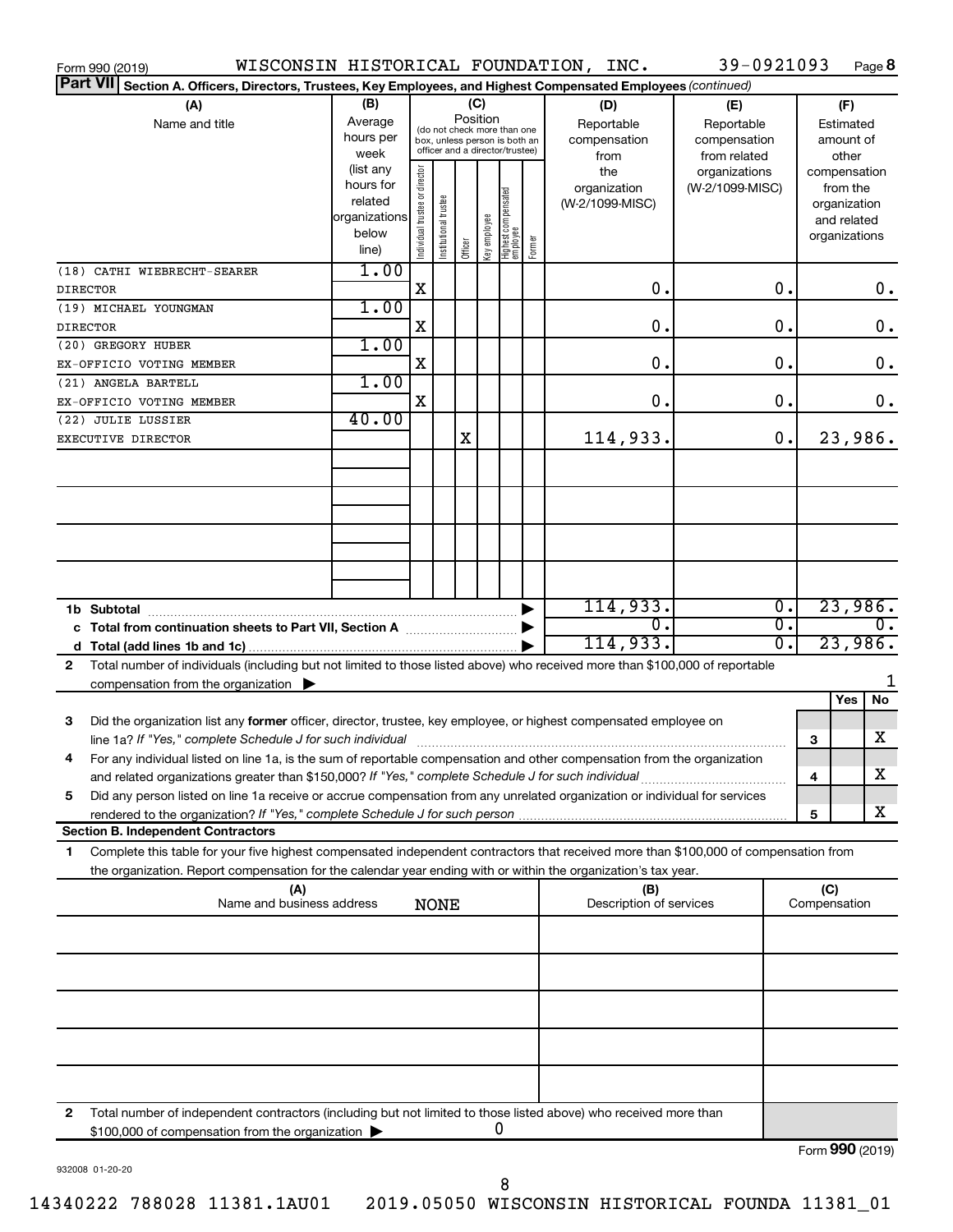|                                                           |                 |    | WISCONSIN HISTORICAL FOUNDATION, INC.<br>Form 990 (2019)                                                               |                       |                                       |                                              | 39-0921093                                      | Page 9                                                          |
|-----------------------------------------------------------|-----------------|----|------------------------------------------------------------------------------------------------------------------------|-----------------------|---------------------------------------|----------------------------------------------|-------------------------------------------------|-----------------------------------------------------------------|
| <b>Part VIII</b>                                          |                 |    | <b>Statement of Revenue</b>                                                                                            |                       |                                       |                                              |                                                 |                                                                 |
|                                                           |                 |    |                                                                                                                        |                       |                                       |                                              |                                                 |                                                                 |
|                                                           |                 |    |                                                                                                                        |                       | (A)<br>Total revenue                  | (B)<br>Related or exempt<br>function revenue | $\overline{C}$<br>Unrelated<br>business revenue | (D)<br>Revenue excluded<br>from tax under<br>sections 512 - 514 |
|                                                           |                 |    | 1a<br><b>1 a</b> Federated campaigns                                                                                   |                       |                                       |                                              |                                                 |                                                                 |
|                                                           |                 | b  | 1 <sub>b</sub><br>Membership dues<br>$\ldots \ldots \ldots \ldots \ldots$                                              |                       |                                       |                                              |                                                 |                                                                 |
|                                                           |                 |    | 1 <sub>c</sub><br>c Fundraising events                                                                                 |                       |                                       |                                              |                                                 |                                                                 |
|                                                           |                 | d  | 1 <sub>d</sub><br>Related organizations                                                                                |                       |                                       |                                              |                                                 |                                                                 |
|                                                           |                 | е  | 1e<br>Government grants (contributions)                                                                                | 273,000.              |                                       |                                              |                                                 |                                                                 |
| Contributions, Gifts, Grants<br>and Other Similar Amounts |                 |    | f All other contributions, gifts, grants, and<br>similar amounts not included above<br>1f                              | 6,083,509.            |                                       |                                              |                                                 |                                                                 |
|                                                           |                 |    | $1g$ s<br>Noncash contributions included in lines 1a-1f                                                                | 52, 242.              |                                       |                                              |                                                 |                                                                 |
|                                                           |                 | h  |                                                                                                                        | $\blacktriangleright$ | . 509, 356 آ                          |                                              |                                                 |                                                                 |
|                                                           |                 |    |                                                                                                                        | <b>Business Code</b>  |                                       |                                              |                                                 |                                                                 |
|                                                           |                 | 2a | <b>SERVICE FEES</b>                                                                                                    | 561110                | 1,626,627.1,626,627.                  |                                              |                                                 |                                                                 |
|                                                           |                 | b  | <b>MANAGEMENT FEES</b>                                                                                                 | 561110                |                                       | $127, 359.$ 127, 359.                        |                                                 |                                                                 |
| Program Service<br>Revenue                                |                 | C  | <b>CONFERENCE REVENUE</b>                                                                                              | 561290                | 39,305.                               | 39,305.                                      |                                                 |                                                                 |
|                                                           |                 | d  |                                                                                                                        |                       |                                       |                                              |                                                 |                                                                 |
|                                                           |                 | е  |                                                                                                                        |                       |                                       |                                              |                                                 |                                                                 |
|                                                           |                 | f  | All other program service revenue                                                                                      |                       | 1,793,291.                            |                                              |                                                 |                                                                 |
|                                                           | 3               | a  | Investment income (including dividends, interest, and                                                                  | $\blacktriangleright$ |                                       |                                              |                                                 |                                                                 |
|                                                           |                 |    |                                                                                                                        |                       | 324,372.                              |                                              |                                                 | 324,372.                                                        |
|                                                           | 4               |    | Income from investment of tax-exempt bond proceeds                                                                     |                       |                                       |                                              |                                                 |                                                                 |
|                                                           | 5               |    |                                                                                                                        |                       |                                       |                                              |                                                 |                                                                 |
|                                                           |                 |    | (i) Real                                                                                                               | (ii) Personal         |                                       |                                              |                                                 |                                                                 |
|                                                           |                 | 6а | 6a<br>Gross rents<br>.                                                                                                 |                       |                                       |                                              |                                                 |                                                                 |
|                                                           |                 | b  | 6 <sub>b</sub><br>Less: rental expenses                                                                                |                       |                                       |                                              |                                                 |                                                                 |
|                                                           |                 | с  | 6c<br>Rental income or (loss)                                                                                          |                       |                                       |                                              |                                                 |                                                                 |
|                                                           |                 | d  | Net rental income or (loss)                                                                                            |                       |                                       |                                              |                                                 |                                                                 |
|                                                           |                 |    | (i) Securities<br>7 a Gross amount from sales of                                                                       | (ii) Other            |                                       |                                              |                                                 |                                                                 |
|                                                           |                 |    | assets other than inventory<br>7a                                                                                      |                       |                                       |                                              |                                                 |                                                                 |
|                                                           |                 |    | <b>b</b> Less: cost or other basis                                                                                     |                       |                                       |                                              |                                                 |                                                                 |
| evenue                                                    |                 |    | and sales expenses<br>7b<br>7c<br>c Gain or (loss)                                                                     |                       |                                       |                                              |                                                 |                                                                 |
|                                                           |                 |    |                                                                                                                        |                       |                                       |                                              |                                                 |                                                                 |
| Other F                                                   |                 |    | 8 a Gross income from fundraising events (not                                                                          |                       |                                       |                                              |                                                 |                                                                 |
|                                                           |                 |    | including $$$<br><u> 1989 - Andrea State</u><br>of                                                                     |                       |                                       |                                              |                                                 |                                                                 |
|                                                           |                 |    | contributions reported on line 1c). See                                                                                |                       |                                       |                                              |                                                 |                                                                 |
|                                                           |                 |    |                                                                                                                        |                       |                                       |                                              |                                                 |                                                                 |
|                                                           |                 | b  | Less: direct expenses                                                                                                  |                       |                                       |                                              |                                                 |                                                                 |
|                                                           |                 | c  | Net income or (loss) from fundraising events                                                                           |                       |                                       |                                              |                                                 |                                                                 |
|                                                           |                 |    | 9 a Gross income from gaming activities. See                                                                           |                       |                                       |                                              |                                                 |                                                                 |
|                                                           |                 |    |                                                                                                                        |                       |                                       |                                              |                                                 |                                                                 |
|                                                           |                 |    |                                                                                                                        | l 9b                  |                                       |                                              |                                                 |                                                                 |
|                                                           |                 |    | c Net income or (loss) from gaming activities<br>10 a Gross sales of inventory, less returns                           |                       |                                       |                                              |                                                 |                                                                 |
|                                                           |                 |    |                                                                                                                        |                       |                                       |                                              |                                                 |                                                                 |
|                                                           |                 |    | <b>b</b> Less: cost of goods sold                                                                                      | 10 <sub>b</sub>       |                                       |                                              |                                                 |                                                                 |
|                                                           |                 |    | c Net income or (loss) from sales of inventory                                                                         |                       |                                       |                                              |                                                 |                                                                 |
|                                                           |                 |    |                                                                                                                        | <b>Business Code</b>  |                                       |                                              |                                                 |                                                                 |
|                                                           | 11 a            |    | <u> 1989 - Johann Stein, marwolaethau a bhann an t-Albann an t-Albann an t-Albann an t-Albann an t-Albann an t-Alb</u> |                       |                                       |                                              |                                                 |                                                                 |
|                                                           |                 | b  |                                                                                                                        |                       |                                       |                                              |                                                 |                                                                 |
| Miscellaneous<br>Revenue                                  |                 | c  |                                                                                                                        |                       |                                       |                                              |                                                 |                                                                 |
|                                                           |                 |    |                                                                                                                        |                       |                                       |                                              |                                                 |                                                                 |
|                                                           |                 |    |                                                                                                                        |                       | $\triangleright$ 8,474,172.1,793,291. |                                              | $\overline{0}$ .                                | 324,372.                                                        |
|                                                           | 12 <sup>2</sup> |    |                                                                                                                        |                       |                                       |                                              |                                                 | Form 990 (2019)                                                 |
| 932009 01-20-20                                           |                 |    |                                                                                                                        |                       |                                       |                                              |                                                 |                                                                 |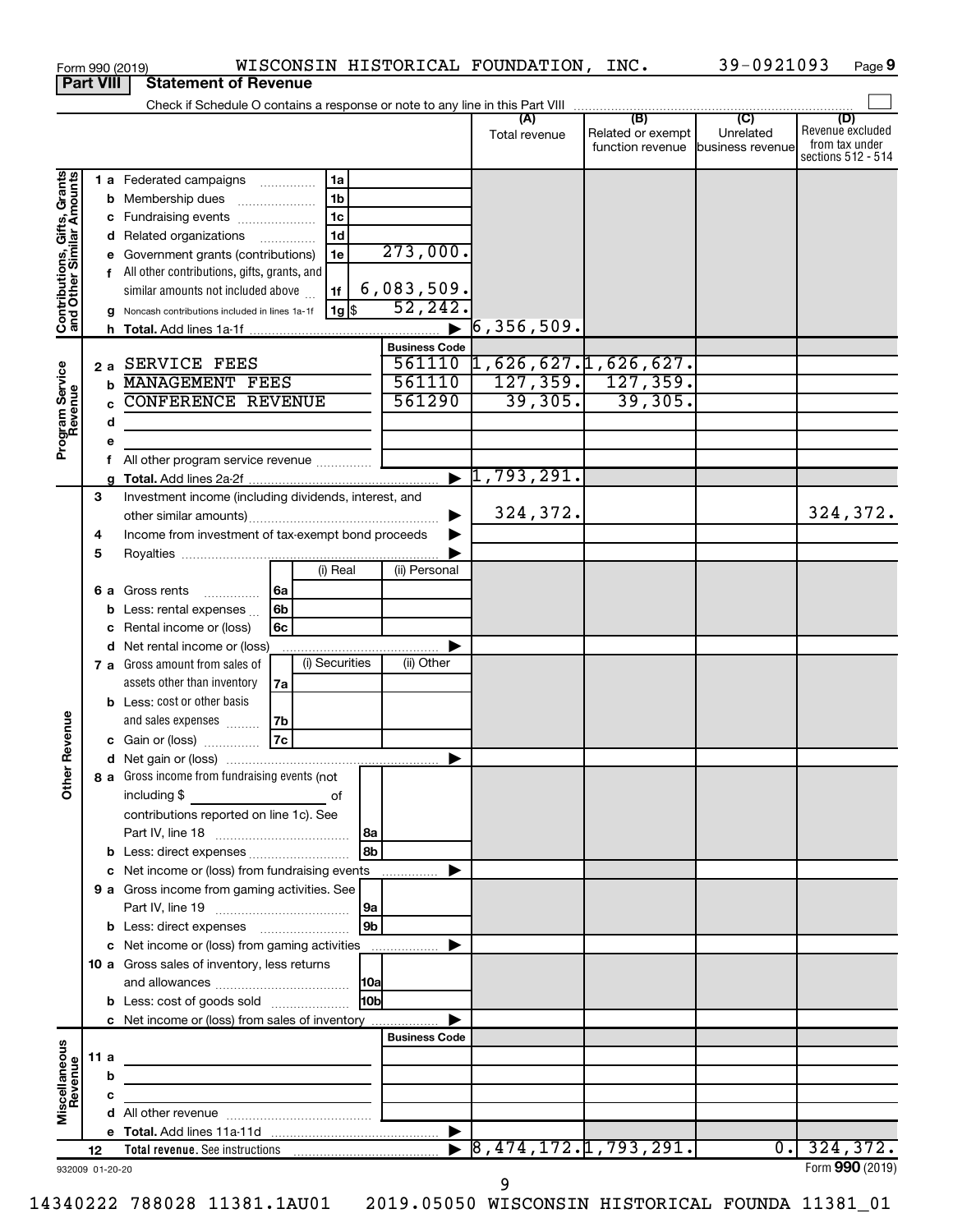Form 990 (2019)  $NISCONSIM HISTORICAL FOUNDATION, INC.$  39-0921093  $Page$ **Part IX Statement of Functional Expenses**

39-0921093 Page 10

*Section 501(c)(3) and 501(c)(4) organizations must complete all columns. All other organizations must complete column (A).*

|              | Check if Schedule O contains a response or note to any line in this Part IX.                                                                             |                       |                                    |                                    |                                |  |  |
|--------------|----------------------------------------------------------------------------------------------------------------------------------------------------------|-----------------------|------------------------------------|------------------------------------|--------------------------------|--|--|
|              | Do not include amounts reported on lines 6b,<br>7b, 8b, 9b, and 10b of Part VIII.                                                                        | (A)<br>Total expenses | (B)<br>Program service<br>expenses | Management and<br>general expenses | (D)<br>Fundraising<br>expenses |  |  |
| 1.           | Grants and other assistance to domestic organizations                                                                                                    |                       |                                    |                                    |                                |  |  |
|              | and domestic governments. See Part IV, line 21                                                                                                           | 2,685,762.            | 2,685,762.                         |                                    |                                |  |  |
| $\mathbf{2}$ | Grants and other assistance to domestic                                                                                                                  |                       |                                    |                                    |                                |  |  |
|              | individuals. See Part IV, line 22                                                                                                                        |                       |                                    |                                    |                                |  |  |
| 3            | Grants and other assistance to foreign                                                                                                                   |                       |                                    |                                    |                                |  |  |
|              | organizations, foreign governments, and foreign                                                                                                          |                       |                                    |                                    |                                |  |  |
|              | individuals. See Part IV, lines 15 and 16                                                                                                                |                       |                                    |                                    |                                |  |  |
| 4            | Benefits paid to or for members                                                                                                                          |                       |                                    |                                    |                                |  |  |
| 5            | Compensation of current officers, directors,                                                                                                             |                       |                                    |                                    |                                |  |  |
|              | trustees, and key employees                                                                                                                              | 161,662.              | 36,448.                            | 74,577.                            | 50,637.                        |  |  |
| 6            | Compensation not included above to disqualified                                                                                                          |                       |                                    |                                    |                                |  |  |
|              | persons (as defined under section 4958(f)(1)) and                                                                                                        |                       |                                    |                                    |                                |  |  |
|              | persons described in section 4958(c)(3)(B)                                                                                                               |                       |                                    |                                    |                                |  |  |
| 7            | Other salaries and wages                                                                                                                                 | 1,054,712.            | 237,795.                           | 486, 553.                          | 330, 364.                      |  |  |
| 8            | Pension plan accruals and contributions (include                                                                                                         |                       |                                    |                                    |                                |  |  |
|              | section 401(k) and 403(b) employer contributions)                                                                                                        | 114, 153.             |                                    | $\frac{52,660}{97,864}$            |                                |  |  |
| 9            | Other employee benefits                                                                                                                                  | 209, 805.             | $\frac{25,737}{41,844}$            |                                    | $\frac{35,756}{70,097}$        |  |  |
| 10           |                                                                                                                                                          | 98,478.               | 22, 203.                           | 45,429.                            | 30,846.                        |  |  |
| 11           | Fees for services (nonemployees):                                                                                                                        |                       |                                    |                                    |                                |  |  |
| a            |                                                                                                                                                          | 164,836.              | 136,063.                           | 17,084.                            | 11,689.                        |  |  |
| b            |                                                                                                                                                          |                       |                                    |                                    |                                |  |  |
|              |                                                                                                                                                          | 19,700.               |                                    | 19,700.                            |                                |  |  |
|              | Lobbying                                                                                                                                                 |                       |                                    |                                    |                                |  |  |
| e            | Professional fundraising services. See Part IV, line 17                                                                                                  |                       |                                    |                                    |                                |  |  |
| f            | Investment management fees                                                                                                                               | 42, 203.              |                                    | 42, 203.                           |                                |  |  |
| a            | Other. (If line 11g amount exceeds 10% of line 25,                                                                                                       |                       |                                    |                                    |                                |  |  |
|              | column (A) amount, list line 11g expenses on Sch O.)                                                                                                     | 233,791.              | 6,625.                             | 173,077.                           | 54,089.                        |  |  |
| 12           |                                                                                                                                                          | 236, 154.             | 5,030.                             | 231,124.                           |                                |  |  |
| 13           |                                                                                                                                                          | 317,444.              | 219,407.                           | 81,929.                            | 16, 108.                       |  |  |
| 14           |                                                                                                                                                          | 83,389.               | 8,138.                             | 75,251.                            |                                |  |  |
| 15           |                                                                                                                                                          |                       |                                    |                                    |                                |  |  |
| 16           |                                                                                                                                                          | 30, 343.              | 11,697.                            | 15,613.                            | 3,033.                         |  |  |
| 17           |                                                                                                                                                          | 35,482.               | 3,448.                             | 12, 395.                           | 19,639.                        |  |  |
| 18           | Payments of travel or entertainment expenses                                                                                                             |                       |                                    |                                    |                                |  |  |
|              | for any federal, state, or local public officials                                                                                                        |                       |                                    |                                    |                                |  |  |
| 19           | Conferences, conventions, and meetings                                                                                                                   | 60,437.               |                                    | 59,803.                            | 634.                           |  |  |
| 20           | Interest                                                                                                                                                 |                       |                                    |                                    |                                |  |  |
| 21           |                                                                                                                                                          |                       |                                    |                                    |                                |  |  |
| 22           | Depreciation, depletion, and amortization                                                                                                                | 1,854.<br>9,793.      |                                    | 1,854.<br>9,793.                   |                                |  |  |
| 23           | Insurance                                                                                                                                                |                       |                                    |                                    |                                |  |  |
| 24           | Other expenses. Itemize expenses not covered<br>above (List miscellaneous expenses on line 24e. If<br>line 24e amount exceeds 10% of line 25, column (A) |                       |                                    |                                    |                                |  |  |
|              | amount, list line 24e expenses on Schedule O.)                                                                                                           |                       |                                    |                                    |                                |  |  |
| a            | DUES AND SUBSCRIPTIONS                                                                                                                                   | 49, 129.              | 4,404.                             | 39,041.                            | 5,684.                         |  |  |
|              | <b>BAD DEBT EXPENSE</b>                                                                                                                                  | 9,041                 |                                    | 9,041                              |                                |  |  |
| c            |                                                                                                                                                          |                       |                                    |                                    |                                |  |  |
| d            |                                                                                                                                                          |                       |                                    |                                    |                                |  |  |
| е            | All other expenses                                                                                                                                       |                       |                                    |                                    |                                |  |  |
| 25           | Total functional expenses. Add lines 1 through 24e                                                                                                       | 5,618,168.            | 3,444,601.                         | 1,544,991.                         | 628,576.                       |  |  |
| 26           | Joint costs. Complete this line only if the organization                                                                                                 |                       |                                    |                                    |                                |  |  |
|              | reported in column (B) joint costs from a combined                                                                                                       |                       |                                    |                                    |                                |  |  |
|              | educational campaign and fundraising solicitation.                                                                                                       |                       |                                    |                                    |                                |  |  |
|              | Check here $\blacktriangleright$<br>if following SOP 98-2 (ASC 958-720)                                                                                  |                       |                                    |                                    |                                |  |  |

932010 01-20-20

Form (2019) **990**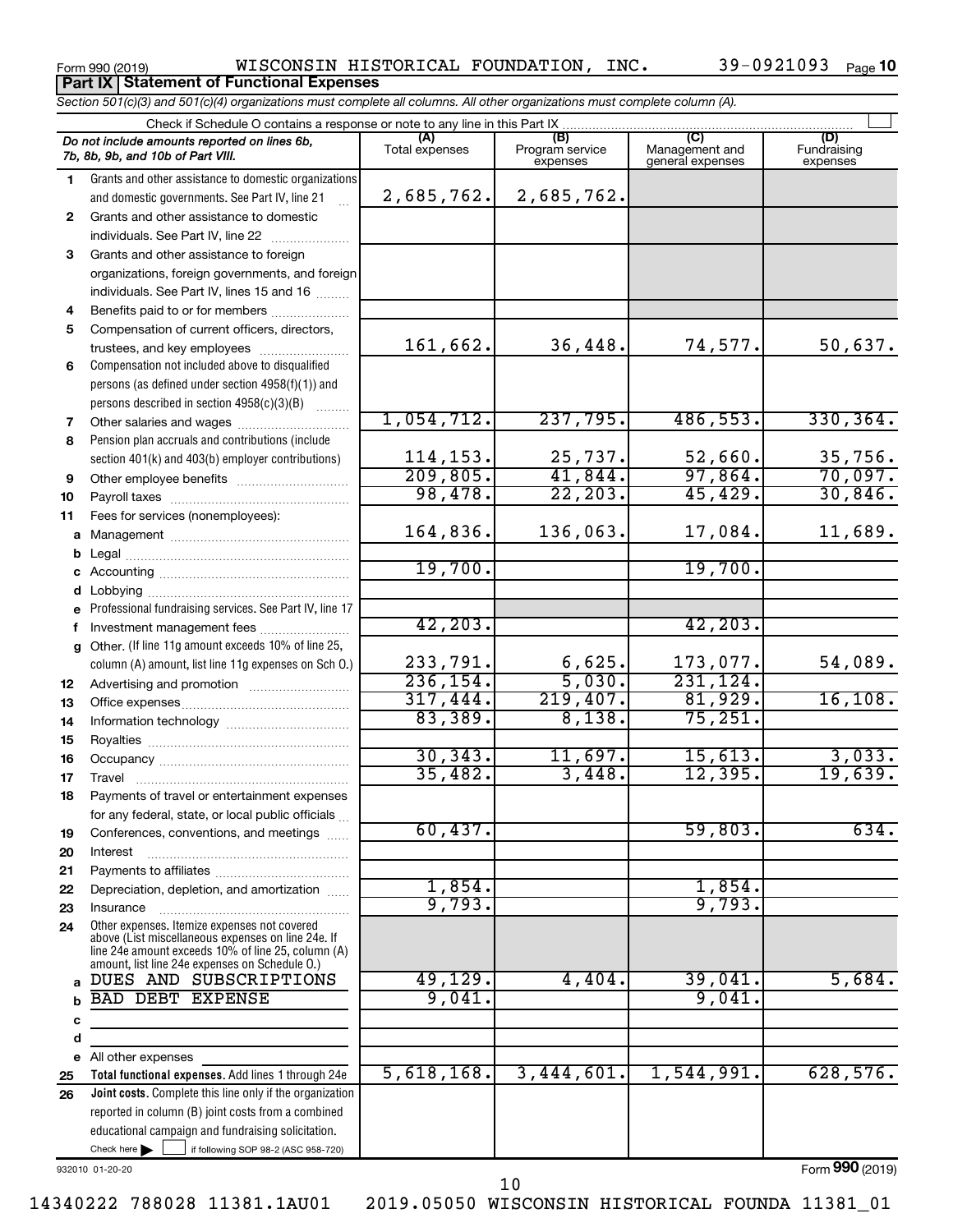**26**

**Liabilities**

**27 28**

**Net Assets or Fund Balances**

Net Assets or Fund Balances

|    |                                                                                 | (A)<br>Beginning of year |                 | (B)<br>End of year          |
|----|---------------------------------------------------------------------------------|--------------------------|-----------------|-----------------------------|
| 1  |                                                                                 | 120, 365.                | $\blacksquare$  | 160,991.                    |
| 2  |                                                                                 | 5,821,302.               | $\mathbf{2}$    | 8,653,262.                  |
| 3  |                                                                                 | 11,486,108.              | $\mathbf{3}$    | 11, 145, 051.               |
| 4  |                                                                                 | 90, 399.                 | $\overline{4}$  | 131, 147.                   |
| 5  | Loans and other receivables from any current or former officer, director,       |                          |                 |                             |
|    | trustee, key employee, creator or founder, substantial contributor, or 35%      |                          |                 |                             |
|    | controlled entity or family member of any of these persons                      |                          | 5               |                             |
| 6  | Loans and other receivables from other disqualified persons (as defined         |                          |                 |                             |
|    | under section $4958(f)(1)$ , and persons described in section $4958(c)(3)(B)$   |                          | 6               |                             |
| 7  |                                                                                 |                          | $\overline{7}$  |                             |
| 8  |                                                                                 |                          | 8               |                             |
| 9  | Prepaid expenses and deferred charges                                           | 23,324.                  | 9               | 19,285.                     |
|    | <b>10a</b> Land, buildings, and equipment: cost or other                        |                          |                 |                             |
|    | 164,727.<br>10a l<br>basis. Complete Part VI of Schedule D                      |                          |                 |                             |
|    | 161, 516.<br>10 <sub>b</sub><br><b>b</b> Less: accumulated depreciation <i></i> | 5,065.                   | 10 <sub>c</sub> | $\frac{3,211}{13,648,571.}$ |
| 11 |                                                                                 | 13,497,372.              | $-11$           |                             |
| 12 |                                                                                 | 823,519.                 | 12              | 784, 804.                   |
| 13 |                                                                                 |                          | 13              |                             |
| 14 |                                                                                 |                          | 14              |                             |
| 15 |                                                                                 |                          | 15              |                             |
| 16 |                                                                                 | 31,867,454.              | 16              | 34, 546, 322.               |
| 17 |                                                                                 | 282,057.                 | 17              | 340,836.                    |
| 18 |                                                                                 |                          | 18              |                             |
| 19 |                                                                                 | 81,385.                  | 19              | 83,917.                     |
| 20 |                                                                                 |                          | 20              |                             |
| 21 | Escrow or custodial account liability. Complete Part IV of Schedule D           | 116, 287.                | 21              | 9,932.                      |
| 22 | Loans and other payables to any current or former officer, director,            |                          |                 |                             |
|    | trustee, key employee, creator or founder, substantial contributor, or 35%      |                          |                 |                             |
|    | controlled entity or family member of any of these persons                      |                          | 22              |                             |
| 23 | Secured mortgages and notes payable to unrelated third parties                  |                          | 23              |                             |
| 24 | Unsecured notes and loans payable to unrelated third parties                    |                          | 24              |                             |
| 25 | Other liabilities (including federal income tax, payables to related third      |                          |                 |                             |
|    | parties, and other liabilities not included on lines 17-24). Complete Part X    |                          |                 |                             |

**Total liabilities.**  Add lines 17 through 25

Net assets with donor restrictions ~~~~~~~~~~~~~~~~~~~~~~

Capital stock or trust principal, or current funds ~~~~~~~~~~~~~~~ Paid-in or capital surplus, or land, building, or equipment fund ....................... Retained earnings, endowment, accumulated income, or other funds ............ Total net assets or fund balances ~~~~~~~~~~~~~~~~~~~~~~

~~~~~~~~~~~~~~~~~~~~

 $\Box$ 

of Schedule D ~~~~~~~~~~~~~~~~~~~~~~~~~~~~~~~

Organizations that follow FASB ASC 958, check here  $\blacktriangleright \boxed{\text{X}}$ 

**Organizations that do not follow FASB ASC 958, check here** |

**and complete lines 27, 28, 32, and 33.**

Net assets without donor restrictions

Total liabilities and net assets/fund balances

**and complete lines 29 through 33.**

Form (2019) **990**

**25 26**

59,283.  $|25|$  57,820.  $539,012. |26|$  492,505

> **27 28**

2,457,702. 27 2,950,146. 28,870,740. 31,103,671.

31,328,442. 34,053,817. 31,867,454. 34,546,322.

932011 01-20-20

**Part X** | Balance Sheet

**Assets**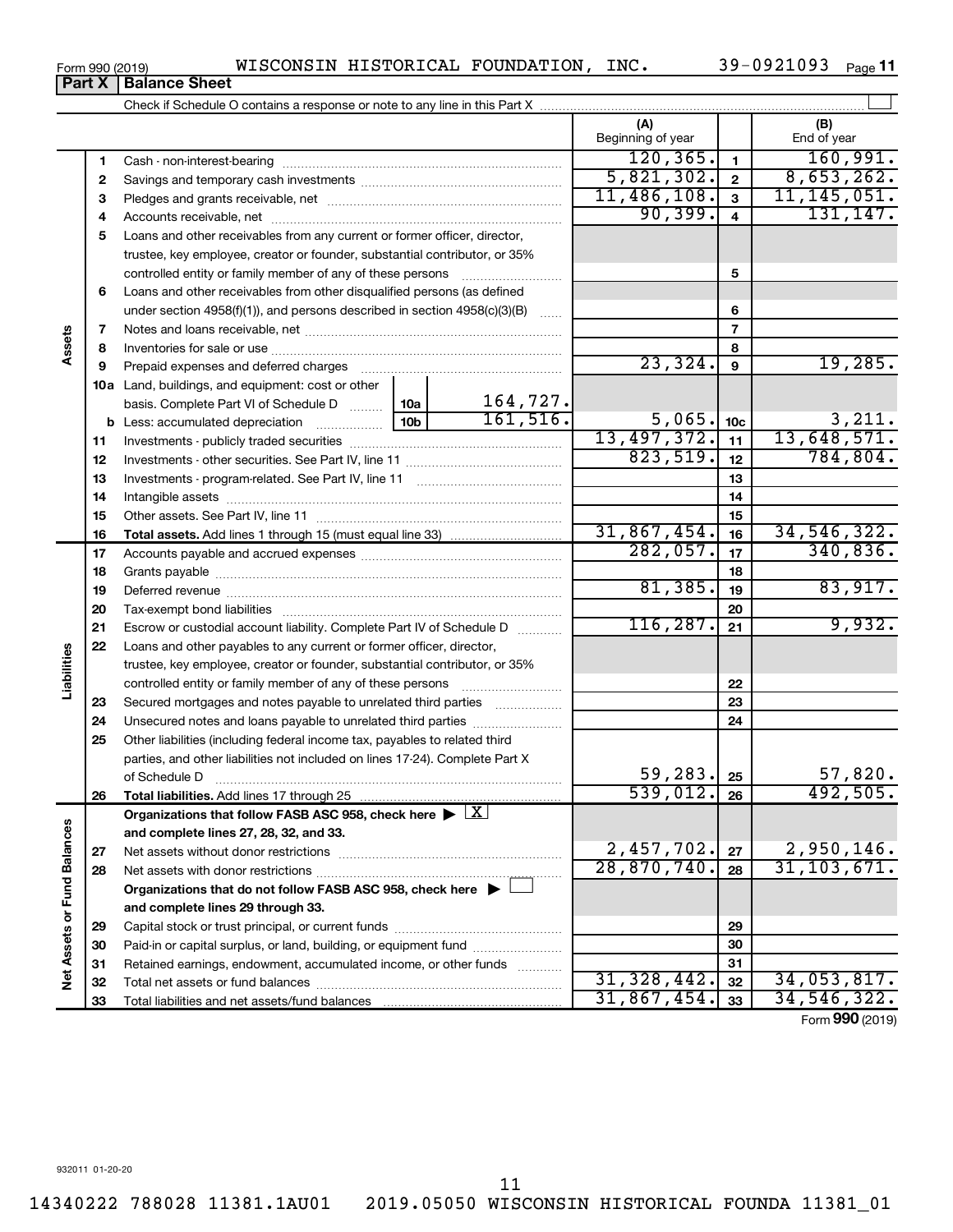|    | WISCONSIN HISTORICAL FOUNDATION, INC.<br>Form 990 (2019)                                                                             |                         | 39-0921093     |     | Page 12          |  |  |  |
|----|--------------------------------------------------------------------------------------------------------------------------------------|-------------------------|----------------|-----|------------------|--|--|--|
|    | <b>Part XI   Reconciliation of Net Assets</b>                                                                                        |                         |                |     |                  |  |  |  |
|    |                                                                                                                                      |                         |                |     |                  |  |  |  |
|    |                                                                                                                                      |                         |                |     |                  |  |  |  |
| 1  |                                                                                                                                      | 1.                      | 8, 474, 172.   |     |                  |  |  |  |
| 2  |                                                                                                                                      | $\overline{2}$          | 5,618,168.     |     |                  |  |  |  |
| З  |                                                                                                                                      | $\mathbf{3}$            | 2,856,004.     |     |                  |  |  |  |
| 4  |                                                                                                                                      | $\overline{\mathbf{4}}$ | 31,328,442.    |     | $-130,629.$      |  |  |  |
| 5  | 5                                                                                                                                    |                         |                |     |                  |  |  |  |
| 6  |                                                                                                                                      | 6                       |                |     |                  |  |  |  |
| 7  | Investment expenses www.communication.com/www.communication.com/www.communication.com/www.com                                        | $\overline{7}$          |                |     |                  |  |  |  |
| 8  |                                                                                                                                      | 8                       |                |     | $\overline{0}$ . |  |  |  |
| 9  | Other changes in net assets or fund balances (explain on Schedule O)<br>9                                                            |                         |                |     |                  |  |  |  |
| 10 | Net assets or fund balances at end of year. Combine lines 3 through 9 (must equal Part X, line 32,                                   |                         |                |     |                  |  |  |  |
|    |                                                                                                                                      | 10                      | 34,053,817.    |     |                  |  |  |  |
|    | Part XII Financial Statements and Reporting                                                                                          |                         |                |     |                  |  |  |  |
|    |                                                                                                                                      |                         |                |     |                  |  |  |  |
|    |                                                                                                                                      |                         |                | Yes | No               |  |  |  |
| 1  | $\lfloor x \rfloor$ Accrual<br>Accounting method used to prepare the Form 990: [13] Cash<br>$\Box$ Other                             |                         |                |     |                  |  |  |  |
|    | If the organization changed its method of accounting from a prior year or checked "Other," explain in Schedule O.                    |                         |                |     |                  |  |  |  |
|    |                                                                                                                                      |                         | 2a             |     | x                |  |  |  |
|    | If "Yes," check a box below to indicate whether the financial statements for the year were compiled or reviewed on a                 |                         |                |     |                  |  |  |  |
|    | separate basis, consolidated basis, or both:                                                                                         |                         |                |     |                  |  |  |  |
|    | Both consolidated and separate basis<br>Separate basis<br>Consolidated basis                                                         |                         |                |     |                  |  |  |  |
|    |                                                                                                                                      |                         | 2 <sub>b</sub> | х   |                  |  |  |  |
|    | If "Yes," check a box below to indicate whether the financial statements for the year were audited on a separate basis,              |                         |                |     |                  |  |  |  |
|    | consolidated basis, or both:                                                                                                         |                         |                |     |                  |  |  |  |
|    | $\lfloor x \rfloor$ Consolidated basis<br>Both consolidated and separate basis<br>Separate basis                                     |                         |                |     |                  |  |  |  |
|    | c If "Yes" to line 2a or 2b, does the organization have a committee that assumes responsibility for oversight of the audit,          |                         |                |     |                  |  |  |  |
|    |                                                                                                                                      |                         | 2c             | х   |                  |  |  |  |
|    | If the organization changed either its oversight process or selection process during the tax year, explain on Schedule O.            |                         |                |     |                  |  |  |  |
|    | 3a As a result of a federal award, was the organization required to undergo an audit or audits as set forth in the Single Audit      |                         |                |     |                  |  |  |  |
|    |                                                                                                                                      |                         | 3a             |     | x                |  |  |  |
|    | <b>b</b> If "Yes," did the organization undergo the required audit or audits? If the organization did not undergo the required audit |                         |                |     |                  |  |  |  |
|    |                                                                                                                                      |                         | 3b             |     |                  |  |  |  |
|    |                                                                                                                                      |                         |                |     | $000 \times 22$  |  |  |  |

Form (2019) **990**

932012 01-20-20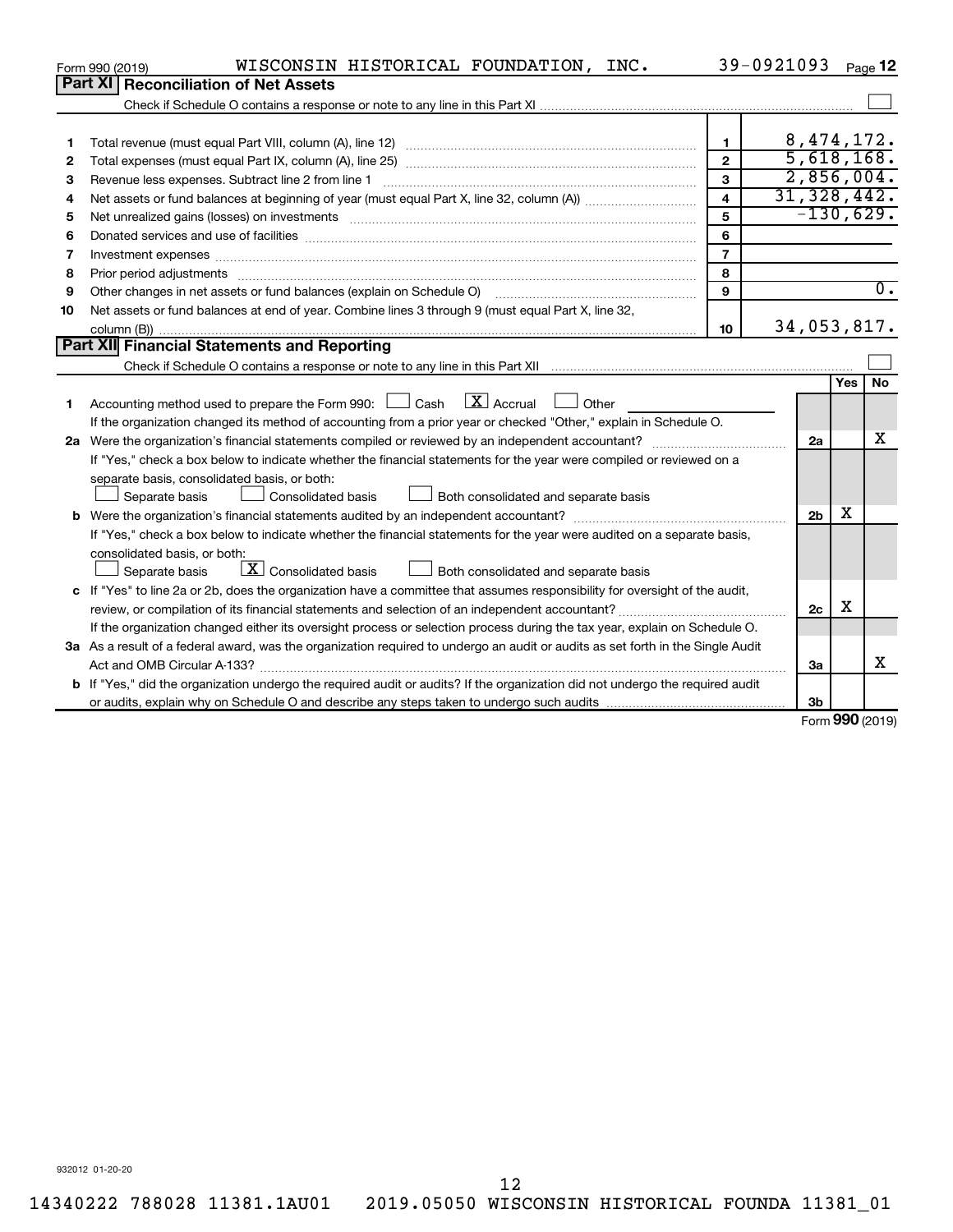| <b>SCHEDULE A</b> |  |
|-------------------|--|
|-------------------|--|

|  |  |  |  |  | (Form 990 or 990-EZ) |  |
|--|--|--|--|--|----------------------|--|
|--|--|--|--|--|----------------------|--|

Form 990 or 990-EZ) **Public Charity Status and Public Support**<br>
Complete if the organization is a section 501(c)(3) organization or a section<br> **2019 4947(a)(1) nonexempt charitable trust.**

**| Attach to Form 990 or Form 990-EZ.** 

| OMB No 1545-0047                    |
|-------------------------------------|
| 2019                                |
| <b>Open to Public</b><br>Inspection |

| Attach to Form 990 or Form 990-EZ.<br>Department of the Treasury<br>Internal Revenue Service<br><b>Inspection</b><br>Go to www.irs.gov/Form990 for instructions and the latest information. |              |                                                                                                                                    |  |                                                                                    |                                                                                                                                               |     | <b>Open to Public</b>             |                            |  |                                       |
|---------------------------------------------------------------------------------------------------------------------------------------------------------------------------------------------|--------------|------------------------------------------------------------------------------------------------------------------------------------|--|------------------------------------------------------------------------------------|-----------------------------------------------------------------------------------------------------------------------------------------------|-----|-----------------------------------|----------------------------|--|---------------------------------------|
|                                                                                                                                                                                             |              | Name of the organization                                                                                                           |  |                                                                                    |                                                                                                                                               |     |                                   |                            |  | <b>Employer identification number</b> |
|                                                                                                                                                                                             |              |                                                                                                                                    |  |                                                                                    | WISCONSIN HISTORICAL FOUNDATION, INC.                                                                                                         |     |                                   |                            |  | 39-0921093                            |
| Part I                                                                                                                                                                                      |              |                                                                                                                                    |  |                                                                                    | Reason for Public Charity Status (All organizations must complete this part.) See instructions.                                               |     |                                   |                            |  |                                       |
|                                                                                                                                                                                             |              |                                                                                                                                    |  |                                                                                    | The organization is not a private foundation because it is: (For lines 1 through 12, check only one box.)                                     |     |                                   |                            |  |                                       |
| 1                                                                                                                                                                                           |              |                                                                                                                                    |  |                                                                                    | A church, convention of churches, or association of churches described in section 170(b)(1)(A)(i).                                            |     |                                   |                            |  |                                       |
| 2                                                                                                                                                                                           |              |                                                                                                                                    |  |                                                                                    | A school described in section 170(b)(1)(A)(ii). (Attach Schedule E (Form 990 or 990-EZ).)                                                     |     |                                   |                            |  |                                       |
| З                                                                                                                                                                                           |              |                                                                                                                                    |  |                                                                                    | A hospital or a cooperative hospital service organization described in section 170(b)(1)(A)(iii).                                             |     |                                   |                            |  |                                       |
| 4                                                                                                                                                                                           |              |                                                                                                                                    |  |                                                                                    | A medical research organization operated in conjunction with a hospital described in section 170(b)(1)(A)(iii). Enter the hospital's name,    |     |                                   |                            |  |                                       |
|                                                                                                                                                                                             |              | city, and state:                                                                                                                   |  |                                                                                    |                                                                                                                                               |     |                                   |                            |  |                                       |
| 5                                                                                                                                                                                           |              |                                                                                                                                    |  |                                                                                    | An organization operated for the benefit of a college or university owned or operated by a governmental unit described in                     |     |                                   |                            |  |                                       |
|                                                                                                                                                                                             |              |                                                                                                                                    |  | section 170(b)(1)(A)(iv). (Complete Part II.)                                      |                                                                                                                                               |     |                                   |                            |  |                                       |
| 6                                                                                                                                                                                           |              |                                                                                                                                    |  |                                                                                    | A federal, state, or local government or governmental unit described in section 170(b)(1)(A)(v).                                              |     |                                   |                            |  |                                       |
| $\overline{7}$                                                                                                                                                                              | $\mathbf{X}$ |                                                                                                                                    |  |                                                                                    | An organization that normally receives a substantial part of its support from a governmental unit or from the general public described in     |     |                                   |                            |  |                                       |
|                                                                                                                                                                                             |              |                                                                                                                                    |  | section 170(b)(1)(A)(vi). (Complete Part II.)                                      |                                                                                                                                               |     |                                   |                            |  |                                       |
| 8                                                                                                                                                                                           |              |                                                                                                                                    |  |                                                                                    | A community trust described in section 170(b)(1)(A)(vi). (Complete Part II.)                                                                  |     |                                   |                            |  |                                       |
| 9                                                                                                                                                                                           |              |                                                                                                                                    |  |                                                                                    | An agricultural research organization described in section 170(b)(1)(A)(ix) operated in conjunction with a land-grant college                 |     |                                   |                            |  |                                       |
|                                                                                                                                                                                             |              |                                                                                                                                    |  |                                                                                    | or university or a non-land-grant college of agriculture (see instructions). Enter the name, city, and state of the college or                |     |                                   |                            |  |                                       |
|                                                                                                                                                                                             |              | university:                                                                                                                        |  |                                                                                    |                                                                                                                                               |     |                                   |                            |  |                                       |
| 10                                                                                                                                                                                          |              |                                                                                                                                    |  |                                                                                    | An organization that normally receives: (1) more than 33 1/3% of its support from contributions, membership fees, and gross receipts from     |     |                                   |                            |  |                                       |
|                                                                                                                                                                                             |              |                                                                                                                                    |  |                                                                                    | activities related to its exempt functions - subject to certain exceptions, and (2) no more than 33 1/3% of its support from gross investment |     |                                   |                            |  |                                       |
|                                                                                                                                                                                             |              |                                                                                                                                    |  |                                                                                    | income and unrelated business taxable income (less section 511 tax) from businesses acquired by the organization after June 30, 1975.         |     |                                   |                            |  |                                       |
|                                                                                                                                                                                             |              |                                                                                                                                    |  | See section 509(a)(2). (Complete Part III.)                                        |                                                                                                                                               |     |                                   |                            |  |                                       |
| 11                                                                                                                                                                                          |              |                                                                                                                                    |  |                                                                                    | An organization organized and operated exclusively to test for public safety. See section 509(a)(4).                                          |     |                                   |                            |  |                                       |
| 12                                                                                                                                                                                          |              |                                                                                                                                    |  |                                                                                    | An organization organized and operated exclusively for the benefit of, to perform the functions of, or to carry out the purposes of one or    |     |                                   |                            |  |                                       |
|                                                                                                                                                                                             |              | more publicly supported organizations described in section 509(a)(1) or section 509(a)(2). See section 509(a)(3). Check the box in |  |                                                                                    |                                                                                                                                               |     |                                   |                            |  |                                       |
|                                                                                                                                                                                             |              |                                                                                                                                    |  |                                                                                    | lines 12a through 12d that describes the type of supporting organization and complete lines 12e, 12f, and 12g.                                |     |                                   |                            |  |                                       |
| а                                                                                                                                                                                           |              |                                                                                                                                    |  |                                                                                    | Type I. A supporting organization operated, supervised, or controlled by its supported organization(s), typically by giving                   |     |                                   |                            |  |                                       |
|                                                                                                                                                                                             |              |                                                                                                                                    |  |                                                                                    | the supported organization(s) the power to regularly appoint or elect a majority of the directors or trustees of the supporting               |     |                                   |                            |  |                                       |
|                                                                                                                                                                                             |              |                                                                                                                                    |  | organization. You must complete Part IV, Sections A and B.                         |                                                                                                                                               |     |                                   |                            |  |                                       |
| b                                                                                                                                                                                           |              |                                                                                                                                    |  |                                                                                    | Type II. A supporting organization supervised or controlled in connection with its supported organization(s), by having                       |     |                                   |                            |  |                                       |
|                                                                                                                                                                                             |              |                                                                                                                                    |  |                                                                                    | control or management of the supporting organization vested in the same persons that control or manage the supported                          |     |                                   |                            |  |                                       |
|                                                                                                                                                                                             |              |                                                                                                                                    |  | organization(s). You must complete Part IV, Sections A and C.                      |                                                                                                                                               |     |                                   |                            |  |                                       |
| с                                                                                                                                                                                           |              |                                                                                                                                    |  |                                                                                    | Type III functionally integrated. A supporting organization operated in connection with, and functionally integrated with,                    |     |                                   |                            |  |                                       |
|                                                                                                                                                                                             |              |                                                                                                                                    |  |                                                                                    | its supported organization(s) (see instructions). You must complete Part IV, Sections A, D, and E.                                            |     |                                   |                            |  |                                       |
| d                                                                                                                                                                                           |              |                                                                                                                                    |  |                                                                                    | Type III non-functionally integrated. A supporting organization operated in connection with its supported organization(s)                     |     |                                   |                            |  |                                       |
|                                                                                                                                                                                             |              |                                                                                                                                    |  |                                                                                    | that is not functionally integrated. The organization generally must satisfy a distribution requirement and an attentiveness                  |     |                                   |                            |  |                                       |
|                                                                                                                                                                                             |              |                                                                                                                                    |  |                                                                                    | requirement (see instructions). You must complete Part IV, Sections A and D, and Part V.                                                      |     |                                   |                            |  |                                       |
| е                                                                                                                                                                                           |              |                                                                                                                                    |  |                                                                                    | Check this box if the organization received a written determination from the IRS that it is a Type I, Type II, Type III                       |     |                                   |                            |  |                                       |
|                                                                                                                                                                                             |              |                                                                                                                                    |  |                                                                                    | functionally integrated, or Type III non-functionally integrated supporting organization.                                                     |     |                                   |                            |  |                                       |
|                                                                                                                                                                                             |              |                                                                                                                                    |  | f Enter the number of supported organizations                                      |                                                                                                                                               |     |                                   |                            |  |                                       |
|                                                                                                                                                                                             |              | (i) Name of supported                                                                                                              |  | Provide the following information about the supported organization(s).<br>(ii) EIN | (iii) Type of organization                                                                                                                    |     | (iv) Is the organization listed   | (v) Amount of monetary     |  | (vi) Amount of other                  |
|                                                                                                                                                                                             |              | organization                                                                                                                       |  |                                                                                    | (described on lines 1-10                                                                                                                      | Yes | in your governing document?<br>No | support (see instructions) |  | support (see instructions)            |
|                                                                                                                                                                                             |              |                                                                                                                                    |  |                                                                                    | above (see instructions))                                                                                                                     |     |                                   |                            |  |                                       |
|                                                                                                                                                                                             |              |                                                                                                                                    |  |                                                                                    |                                                                                                                                               |     |                                   |                            |  |                                       |
|                                                                                                                                                                                             |              |                                                                                                                                    |  |                                                                                    |                                                                                                                                               |     |                                   |                            |  |                                       |
|                                                                                                                                                                                             |              |                                                                                                                                    |  |                                                                                    |                                                                                                                                               |     |                                   |                            |  |                                       |
|                                                                                                                                                                                             |              |                                                                                                                                    |  |                                                                                    |                                                                                                                                               |     |                                   |                            |  |                                       |
|                                                                                                                                                                                             |              |                                                                                                                                    |  |                                                                                    |                                                                                                                                               |     |                                   |                            |  |                                       |
|                                                                                                                                                                                             |              |                                                                                                                                    |  |                                                                                    |                                                                                                                                               |     |                                   |                            |  |                                       |
|                                                                                                                                                                                             |              |                                                                                                                                    |  |                                                                                    |                                                                                                                                               |     |                                   |                            |  |                                       |
|                                                                                                                                                                                             |              |                                                                                                                                    |  |                                                                                    |                                                                                                                                               |     |                                   |                            |  |                                       |
|                                                                                                                                                                                             |              |                                                                                                                                    |  |                                                                                    |                                                                                                                                               |     |                                   |                            |  |                                       |
| Total                                                                                                                                                                                       |              |                                                                                                                                    |  |                                                                                    |                                                                                                                                               |     |                                   |                            |  |                                       |

LHA For Paperwork Reduction Act Notice, see the Instructions for Form 990 or 990-EZ. 932021 09-25-19 Schedule A (Form 990 or 990-EZ) 2019 13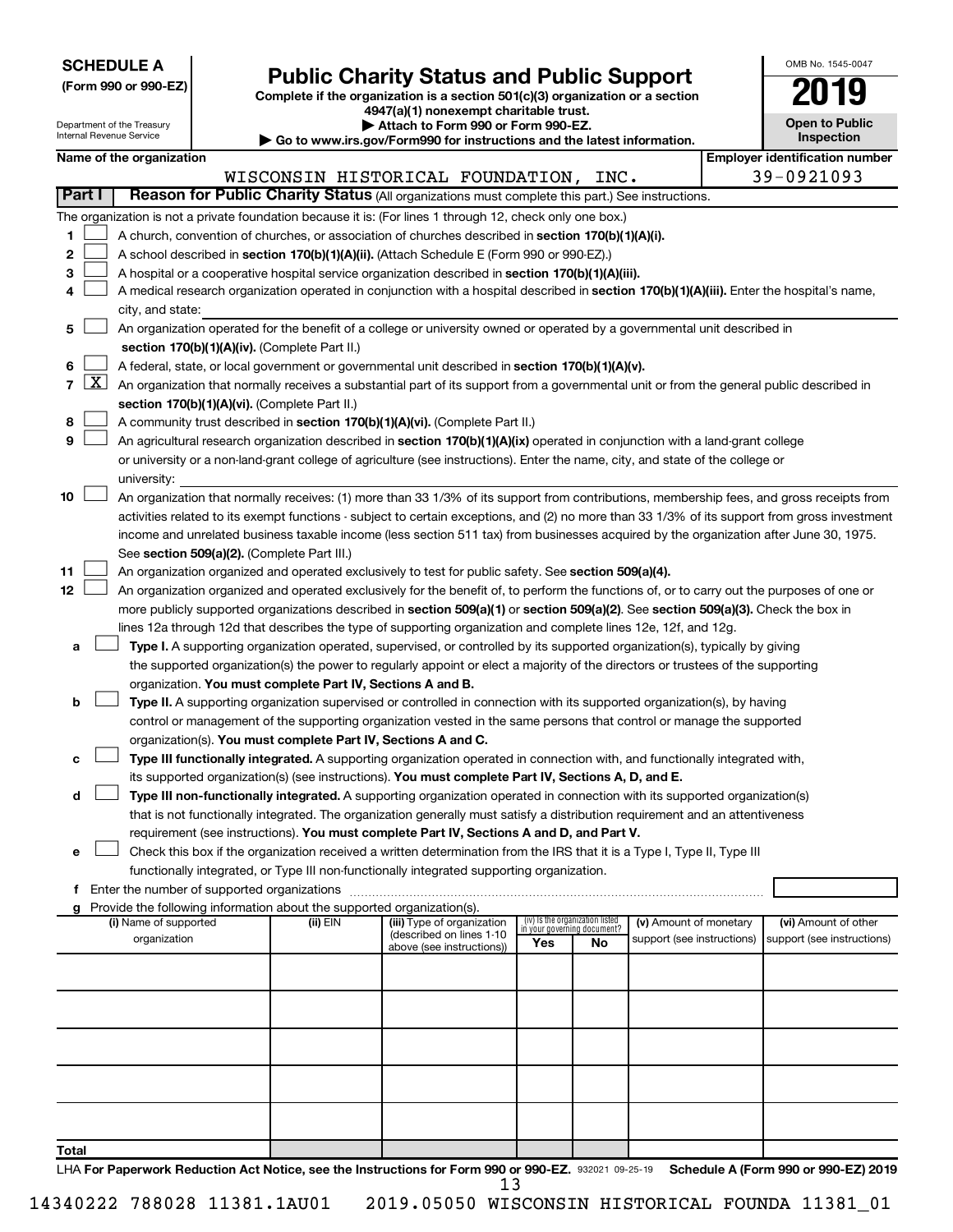#### 39-0921093 Page 2  $S$ chedule A (Form 990 or 990-EZ) 2019 WISCONSIN HISTORICAL FOUNDATION, INC  $\bullet$  39-0921093  $P_{\text{age}}$ WISCONSIN HISTORICAL FOUNDATION, INC. 39-0921093

(Complete only if you checked the box on line 5, 7, or 8 of Part I or if the organization failed to qualify under Part III. If the organization fails to qualify under the tests listed below, please complete Part III.) **Part II Support Schedule for Organizations Described in Sections 170(b)(1)(A)(iv) and 170(b)(1)(A)(vi)**

|    | <b>Section A. Public Support</b>                                                                                                                                                                                               |          |           |            |                   |                                      |                         |
|----|--------------------------------------------------------------------------------------------------------------------------------------------------------------------------------------------------------------------------------|----------|-----------|------------|-------------------|--------------------------------------|-------------------------|
|    | Calendar year (or fiscal year beginning in)                                                                                                                                                                                    | (a) 2015 | (b) 2016  | $(c)$ 2017 | $(d)$ 2018        | (e) 2019                             | (f) Total               |
|    | 1 Gifts, grants, contributions, and                                                                                                                                                                                            |          |           |            |                   |                                      |                         |
|    | membership fees received. (Do not                                                                                                                                                                                              |          |           |            |                   |                                      |                         |
|    | include any "unusual grants.")                                                                                                                                                                                                 | 3767072. | 4862194.  |            | 8827570.14388821. |                                      | 6356509.38202166.       |
|    | 2 Tax revenues levied for the organ-                                                                                                                                                                                           |          |           |            |                   |                                      |                         |
|    | ization's benefit and either paid to                                                                                                                                                                                           |          |           |            |                   |                                      |                         |
|    | or expended on its behalf                                                                                                                                                                                                      |          |           |            |                   |                                      |                         |
|    | 3 The value of services or facilities                                                                                                                                                                                          |          |           |            |                   |                                      |                         |
|    | furnished by a governmental unit to                                                                                                                                                                                            |          |           |            |                   |                                      |                         |
|    | the organization without charge                                                                                                                                                                                                |          |           |            |                   |                                      |                         |
|    | 4 Total. Add lines 1 through 3                                                                                                                                                                                                 | 3767072. | 4862194.  |            | 8827570.14388821. |                                      | 6356509.38202166.       |
| 5  | The portion of total contributions                                                                                                                                                                                             |          |           |            |                   |                                      |                         |
|    | by each person (other than a                                                                                                                                                                                                   |          |           |            |                   |                                      |                         |
|    | governmental unit or publicly                                                                                                                                                                                                  |          |           |            |                   |                                      |                         |
|    | supported organization) included                                                                                                                                                                                               |          |           |            |                   |                                      |                         |
|    | on line 1 that exceeds 2% of the                                                                                                                                                                                               |          |           |            |                   |                                      |                         |
|    | amount shown on line 11,                                                                                                                                                                                                       |          |           |            |                   |                                      |                         |
|    | column (f)                                                                                                                                                                                                                     |          |           |            |                   |                                      | 9005479.                |
|    | 6 Public support. Subtract line 5 from line 4.                                                                                                                                                                                 |          |           |            |                   |                                      | 29196687.               |
|    | <b>Section B. Total Support</b>                                                                                                                                                                                                |          |           |            |                   |                                      |                         |
|    | Calendar year (or fiscal year beginning in)                                                                                                                                                                                    | (a) 2015 | (b) 2016  | $(c)$ 2017 | $(d)$ 2018        | (e) 2019                             | (f) Total               |
|    | 7 Amounts from line 4                                                                                                                                                                                                          | 3767072. | 4862194.  | 8827570.   | 14388821          |                                      | 6356509.38202166.       |
| 8. | Gross income from interest,                                                                                                                                                                                                    |          |           |            |                   |                                      |                         |
|    | dividends, payments received on                                                                                                                                                                                                |          |           |            |                   |                                      |                         |
|    | securities loans, rents, royalties,                                                                                                                                                                                            |          |           |            |                   |                                      |                         |
|    | and income from similar sources                                                                                                                                                                                                | 130,046. | 163, 377. | 186,197.   | 51, 507.          | 324,372.                             | 855,499.                |
| 9  | Net income from unrelated business                                                                                                                                                                                             |          |           |            |                   |                                      |                         |
|    | activities, whether or not the                                                                                                                                                                                                 |          |           |            |                   |                                      |                         |
|    | business is regularly carried on                                                                                                                                                                                               |          |           |            |                   |                                      |                         |
|    | 10 Other income. Do not include gain                                                                                                                                                                                           |          |           |            |                   |                                      |                         |
|    | or loss from the sale of capital                                                                                                                                                                                               |          |           |            |                   |                                      |                         |
|    | assets (Explain in Part VI.)                                                                                                                                                                                                   |          |           |            |                   |                                      |                         |
|    | 11 Total support. Add lines 7 through 10                                                                                                                                                                                       |          |           |            |                   |                                      | 39057665.               |
|    | <b>12</b> Gross receipts from related activities, etc. (see instructions)                                                                                                                                                      |          |           |            |                   | 12 <sub>2</sub>                      | 6,502,259.              |
|    | 13 First five years. If the Form 990 is for the organization's first, second, third, fourth, or fifth tax year as a section 501(c)(3)                                                                                          |          |           |            |                   |                                      |                         |
|    | organization, check this box and stop here                                                                                                                                                                                     |          |           |            |                   |                                      |                         |
|    | <b>Section C. Computation of Public Support Percentage</b>                                                                                                                                                                     |          |           |            |                   |                                      |                         |
|    | 14 Public support percentage for 2019 (line 6, column (f) divided by line 11, column (f) <i>mummumumum</i>                                                                                                                     |          |           |            |                   | 14                                   | 74.75<br>%              |
|    |                                                                                                                                                                                                                                |          |           |            |                   | 15                                   | 91.06<br>$\%$           |
|    | 16a 33 1/3% support test - 2019. If the organization did not check the box on line 13, and line 14 is 33 1/3% or more, check this box and                                                                                      |          |           |            |                   |                                      |                         |
|    | stop here. The organization qualifies as a publicly supported organization manufactured content and the content of the state of the state of the state of the state of the state of the state of the state of the state of the |          |           |            |                   |                                      | $\overline{\mathbf{X}}$ |
|    | b 33 1/3% support test - 2018. If the organization did not check a box on line 13 or 16a, and line 15 is 33 1/3% or more, check this box                                                                                       |          |           |            |                   |                                      |                         |
|    |                                                                                                                                                                                                                                |          |           |            |                   |                                      |                         |
|    | 17a 10% -facts-and-circumstances test - 2019. If the organization did not check a box on line 13, 16a, or 16b, and line 14 is 10% or more,                                                                                     |          |           |            |                   |                                      |                         |
|    | and if the organization meets the "facts-and-circumstances" test, check this box and stop here. Explain in Part VI how the organization                                                                                        |          |           |            |                   |                                      |                         |
|    |                                                                                                                                                                                                                                |          |           |            |                   |                                      |                         |
|    | b 10% -facts-and-circumstances test - 2018. If the organization did not check a box on line 13, 16a, 16b, or 17a, and line 15 is 10% or                                                                                        |          |           |            |                   |                                      |                         |
|    | more, and if the organization meets the "facts-and-circumstances" test, check this box and stop here. Explain in Part VI how the                                                                                               |          |           |            |                   |                                      |                         |
|    | organization meets the "facts-and-circumstances" test. The organization qualifies as a publicly supported organization                                                                                                         |          |           |            |                   |                                      |                         |
| 18 | Private foundation. If the organization did not check a box on line 13, 16a, 16b, 17a, or 17b, check this box and see instructions                                                                                             |          |           |            |                   |                                      |                         |
|    |                                                                                                                                                                                                                                |          |           |            |                   | Schodule A (Form 000 or 000 F7) 2010 |                         |

**Schedule A (Form 990 or 990-EZ) 2019**

932022 09-25-19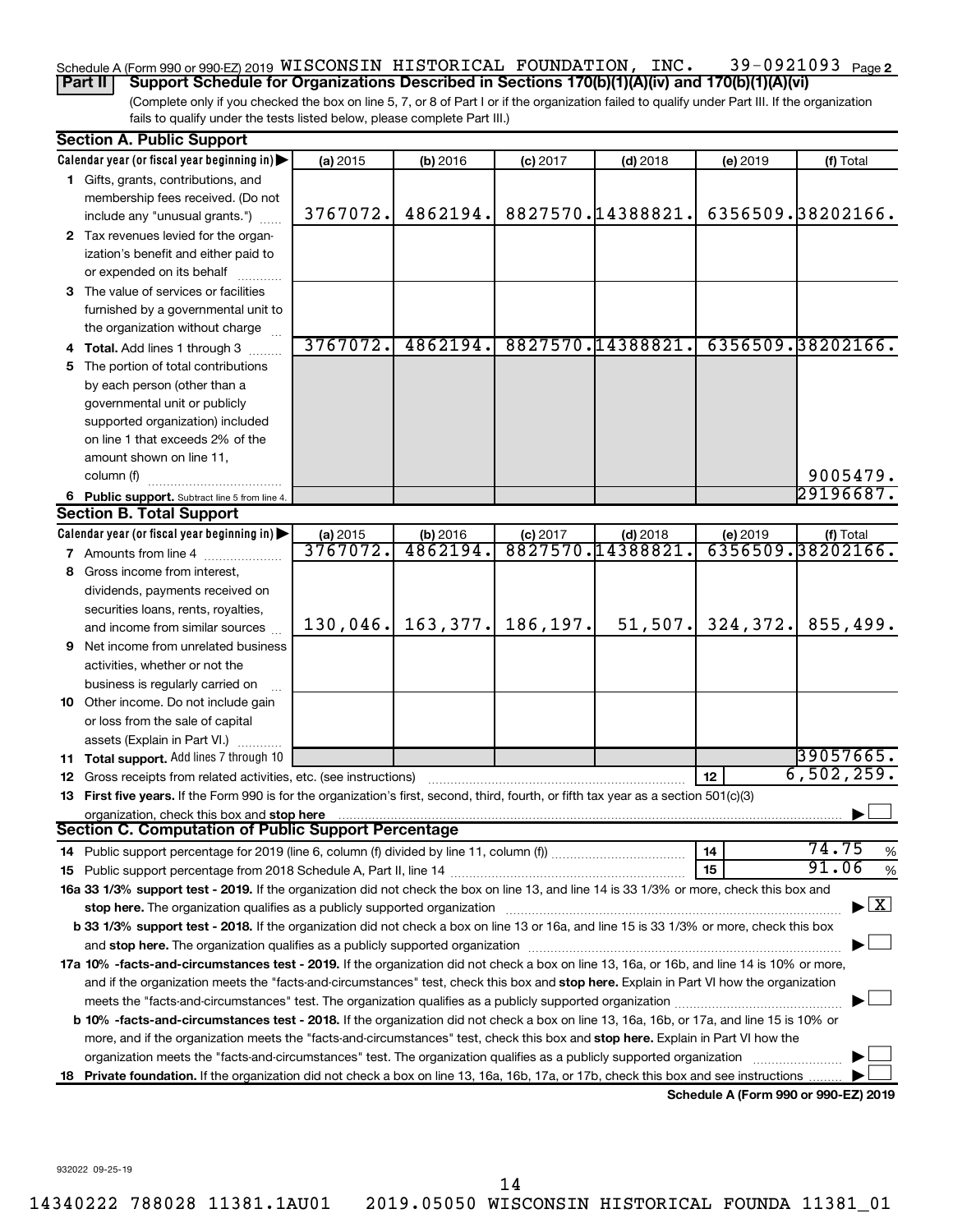#### 39-0921093 Page 3 Schedule A (Form 990 or 990-EZ) 2019 <code>WISCONSIN</code> <code>HISTORICAL FOUNDATION</code> , <code>INC. 39–0921093</code> <code>Page</code> **Part III Support Schedule for Organizations Described in Section 509(a)(2)**

(Complete only if you checked the box on line 10 of Part I or if the organization failed to qualify under Part II. If the organization fails to qualify under the tests listed below, please complete Part II.)

| <b>Section A. Public Support</b>                                                                                                                                                                                         |          |          |            |            |          |                                      |
|--------------------------------------------------------------------------------------------------------------------------------------------------------------------------------------------------------------------------|----------|----------|------------|------------|----------|--------------------------------------|
| Calendar year (or fiscal year beginning in)                                                                                                                                                                              | (a) 2015 | (b) 2016 | $(c)$ 2017 | $(d)$ 2018 | (e) 2019 | (f) Total                            |
| 1 Gifts, grants, contributions, and                                                                                                                                                                                      |          |          |            |            |          |                                      |
| membership fees received. (Do not                                                                                                                                                                                        |          |          |            |            |          |                                      |
| include any "unusual grants.")                                                                                                                                                                                           |          |          |            |            |          |                                      |
| 2 Gross receipts from admissions,<br>merchandise sold or services per-<br>formed, or facilities furnished in<br>any activity that is related to the<br>organization's tax-exempt purpose                                 |          |          |            |            |          |                                      |
| 3 Gross receipts from activities that                                                                                                                                                                                    |          |          |            |            |          |                                      |
| are not an unrelated trade or bus-                                                                                                                                                                                       |          |          |            |            |          |                                      |
| iness under section 513                                                                                                                                                                                                  |          |          |            |            |          |                                      |
| 4 Tax revenues levied for the organ-                                                                                                                                                                                     |          |          |            |            |          |                                      |
| ization's benefit and either paid to                                                                                                                                                                                     |          |          |            |            |          |                                      |
| or expended on its behalf                                                                                                                                                                                                |          |          |            |            |          |                                      |
| .<br>5 The value of services or facilities                                                                                                                                                                               |          |          |            |            |          |                                      |
| furnished by a governmental unit to                                                                                                                                                                                      |          |          |            |            |          |                                      |
| the organization without charge                                                                                                                                                                                          |          |          |            |            |          |                                      |
|                                                                                                                                                                                                                          |          |          |            |            |          |                                      |
| 6 Total. Add lines 1 through 5<br>7a Amounts included on lines 1, 2, and                                                                                                                                                 |          |          |            |            |          |                                      |
|                                                                                                                                                                                                                          |          |          |            |            |          |                                      |
| 3 received from disqualified persons<br><b>b</b> Amounts included on lines 2 and 3 received<br>from other than disqualified persons that<br>exceed the greater of \$5,000 or 1% of the<br>amount on line 13 for the year |          |          |            |            |          |                                      |
| c Add lines 7a and 7b                                                                                                                                                                                                    |          |          |            |            |          |                                      |
| 8 Public support. (Subtract line 7c from line 6.)                                                                                                                                                                        |          |          |            |            |          |                                      |
| <b>Section B. Total Support</b>                                                                                                                                                                                          |          |          |            |            |          |                                      |
| Calendar year (or fiscal year beginning in)                                                                                                                                                                              | (a) 2015 | (b) 2016 | $(c)$ 2017 | $(d)$ 2018 | (e) 2019 | (f) Total                            |
| <b>9</b> Amounts from line 6                                                                                                                                                                                             |          |          |            |            |          |                                      |
| <b>10a</b> Gross income from interest,<br>dividends, payments received on<br>securities loans, rents, royalties,<br>and income from similar sources                                                                      |          |          |            |            |          |                                      |
| <b>b</b> Unrelated business taxable income                                                                                                                                                                               |          |          |            |            |          |                                      |
| (less section 511 taxes) from businesses                                                                                                                                                                                 |          |          |            |            |          |                                      |
| acquired after June 30, 1975                                                                                                                                                                                             |          |          |            |            |          |                                      |
| c Add lines 10a and 10b                                                                                                                                                                                                  |          |          |            |            |          |                                      |
| 11 Net income from unrelated business<br>activities not included in line 10b.<br>whether or not the business is<br>regularly carried on                                                                                  |          |          |            |            |          |                                      |
| <b>12</b> Other income. Do not include gain<br>or loss from the sale of capital                                                                                                                                          |          |          |            |            |          |                                      |
| assets (Explain in Part VI.)<br><b>13</b> Total support. (Add lines 9, 10c, 11, and 12.)                                                                                                                                 |          |          |            |            |          |                                      |
| 14 First five years. If the Form 990 is for the organization's first, second, third, fourth, or fifth tax year as a section 501(c)(3) organization,                                                                      |          |          |            |            |          |                                      |
|                                                                                                                                                                                                                          |          |          |            |            |          |                                      |
| Section C. Computation of Public Support Percentage                                                                                                                                                                      |          |          |            |            |          |                                      |
| 15 Public support percentage for 2019 (line 8, column (f), divided by line 13, column (f) <i>manumeronominimal</i>                                                                                                       |          |          |            |            | 15       | ℅                                    |
| 16 Public support percentage from 2018 Schedule A, Part III, line 15                                                                                                                                                     |          |          |            |            | 16       | %                                    |
| Section D. Computation of Investment Income Percentage                                                                                                                                                                   |          |          |            |            |          |                                      |
|                                                                                                                                                                                                                          |          |          |            |            | 17       | %                                    |
| 18 Investment income percentage from 2018 Schedule A, Part III, line 17                                                                                                                                                  |          |          |            |            | 18       | %                                    |
| 19a 33 1/3% support tests - 2019. If the organization did not check the box on line 14, and line 15 is more than 33 1/3%, and line 17 is not                                                                             |          |          |            |            |          |                                      |
| more than 33 1/3%, check this box and stop here. The organization qualifies as a publicly supported organization                                                                                                         |          |          |            |            |          |                                      |
| b 33 1/3% support tests - 2018. If the organization did not check a box on line 14 or line 19a, and line 16 is more than 33 1/3%, and                                                                                    |          |          |            |            |          |                                      |
| line 18 is not more than 33 1/3%, check this box and stop here. The organization qualifies as a publicly supported organization                                                                                          |          |          |            |            |          |                                      |
|                                                                                                                                                                                                                          |          |          |            |            |          |                                      |
| 932023 09-25-19                                                                                                                                                                                                          |          |          |            |            |          | Schedule A (Form 990 or 990-EZ) 2019 |
|                                                                                                                                                                                                                          |          |          | 15         |            |          |                                      |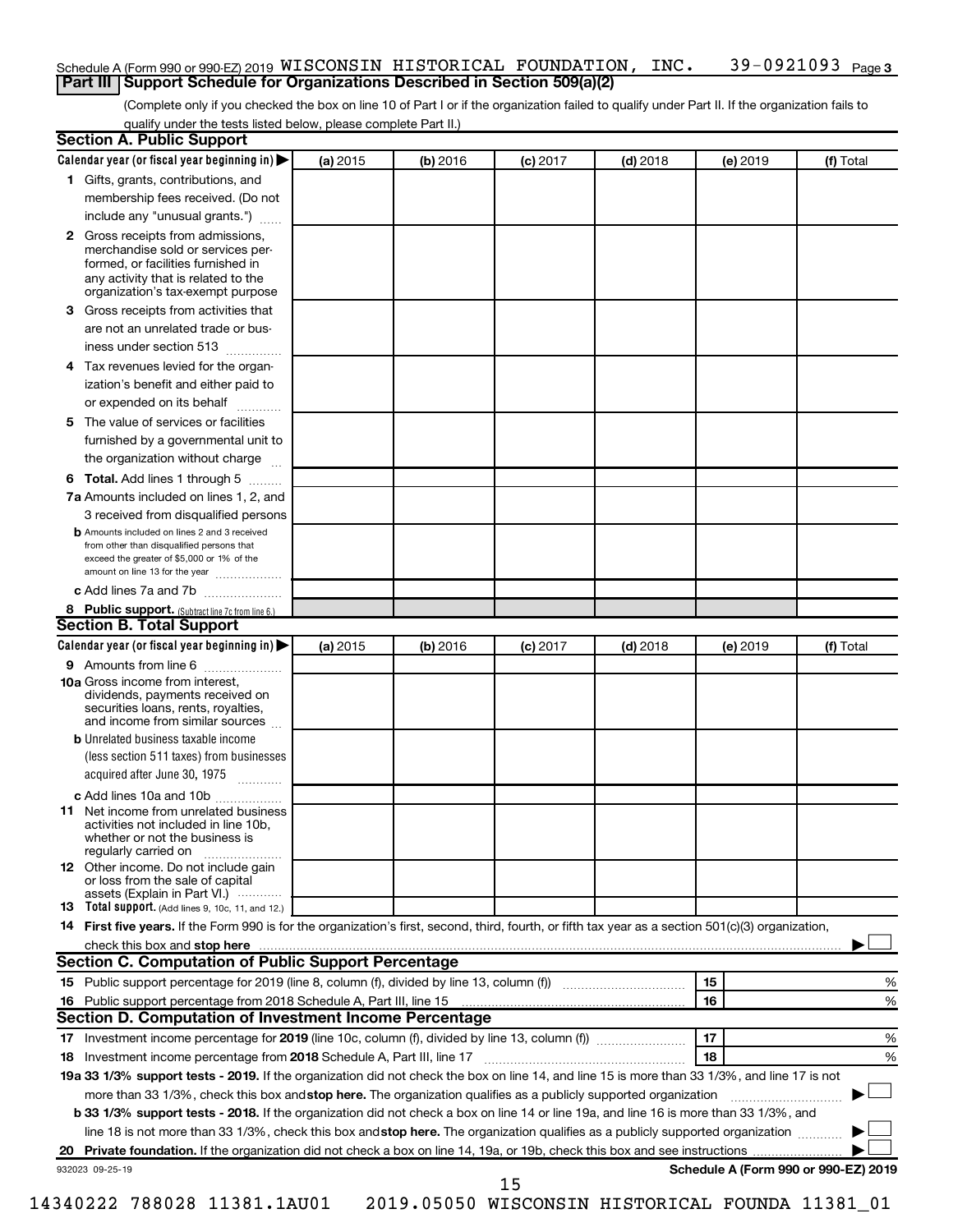|    | Schedule A (Form 990 or 990-EZ) 2019 WISCONSIN HISTORICAL FOUNDATION, |  | INC. | 39-0921093 $_{Page 4}$ |
|----|-----------------------------------------------------------------------|--|------|------------------------|
| __ |                                                                       |  |      |                        |

## **Part IV Supporting Organizations**

(Complete only if you checked a box in line 12 on Part I. If you checked 12a of Part I, complete Sections A and B. If you checked 12b of Part I, complete Sections A and C. If you checked 12c of Part I, complete Sections A, D, and E. If you checked 12d of Part I, complete Sections A and D, and complete Part V.)

### **Section A. All Supporting Organizations**

- **1** Are all of the organization's supported organizations listed by name in the organization's governing documents? If "No," describe in Part VI how the supported organizations are designated. If designated by *class or purpose, describe the designation. If historic and continuing relationship, explain.*
- **2** Did the organization have any supported organization that does not have an IRS determination of status under section 509(a)(1) or (2)? If "Yes," explain in Part **VI** how the organization determined that the supported *organization was described in section 509(a)(1) or (2).*
- **3a** Did the organization have a supported organization described in section 501(c)(4), (5), or (6)? If "Yes," answer *(b) and (c) below.*
- **b** Did the organization confirm that each supported organization qualified under section 501(c)(4), (5), or (6) and satisfied the public support tests under section 509(a)(2)? If "Yes," describe in Part VI when and how the *organization made the determination.*
- **c** Did the organization ensure that all support to such organizations was used exclusively for section 170(c)(2)(B) purposes? If "Yes," explain in Part VI what controls the organization put in place to ensure such use.
- **4 a** *If* Was any supported organization not organized in the United States ("foreign supported organization")? *"Yes," and if you checked 12a or 12b in Part I, answer (b) and (c) below.*
- **b** Did the organization have ultimate control and discretion in deciding whether to make grants to the foreign supported organization? If "Yes," describe in Part VI how the organization had such control and discretion *despite being controlled or supervised by or in connection with its supported organizations.*
- **c** Did the organization support any foreign supported organization that does not have an IRS determination under sections 501(c)(3) and 509(a)(1) or (2)? If "Yes," explain in Part VI what controls the organization used *to ensure that all support to the foreign supported organization was used exclusively for section 170(c)(2)(B) purposes.*
- **5a** Did the organization add, substitute, or remove any supported organizations during the tax year? If "Yes," answer (b) and (c) below (if applicable). Also, provide detail in **Part VI,** including (i) the names and EIN *numbers of the supported organizations added, substituted, or removed; (ii) the reasons for each such action; (iii) the authority under the organization's organizing document authorizing such action; and (iv) how the action was accomplished (such as by amendment to the organizing document).*
- **b Type I or Type II only.** Was any added or substituted supported organization part of a class already designated in the organization's organizing document?
- **c Substitutions only.**  Was the substitution the result of an event beyond the organization's control?
- **6** Did the organization provide support (whether in the form of grants or the provision of services or facilities) to **Part VI.** support or benefit one or more of the filing organization's supported organizations? If "Yes," provide detail in anyone other than (i) its supported organizations, (ii) individuals that are part of the charitable class benefited by one or more of its supported organizations, or (iii) other supporting organizations that also
- **7** Did the organization provide a grant, loan, compensation, or other similar payment to a substantial contributor regard to a substantial contributor? If "Yes," complete Part I of Schedule L (Form 990 or 990-EZ). (as defined in section 4958(c)(3)(C)), a family member of a substantial contributor, or a 35% controlled entity with
- **8** Did the organization make a loan to a disqualified person (as defined in section 4958) not described in line 7? *If "Yes," complete Part I of Schedule L (Form 990 or 990-EZ).*
- **9 a** Was the organization controlled directly or indirectly at any time during the tax year by one or more in section 509(a)(1) or (2))? If "Yes," provide detail in **Part VI.** disqualified persons as defined in section 4946 (other than foundation managers and organizations described
- **b** Did one or more disqualified persons (as defined in line 9a) hold a controlling interest in any entity in which the supporting organization had an interest? If "Yes," provide detail in Part VI.
- **c** Did a disqualified person (as defined in line 9a) have an ownership interest in, or derive any personal benefit from, assets in which the supporting organization also had an interest? If "Yes," provide detail in Part VI.
- **10 a** Was the organization subject to the excess business holdings rules of section 4943 because of section supporting organizations)? If "Yes," answer 10b below. 4943(f) (regarding certain Type II supporting organizations, and all Type III non-functionally integrated
	- **b** Did the organization have any excess business holdings in the tax year? (Use Schedule C, Form 4720, to *determine whether the organization had excess business holdings.)*

932024 09-25-19

**Schedule A (Form 990 or 990-EZ) 2019**

**Yes No**

**1**

**2**

**3a**

**3b**

**3c**

**4a**

**4b**

**4c**

**5a**

**5b 5c**

**6**

**7**

**8**

**9a**

**9b**

**9c**

**10a**

**10b**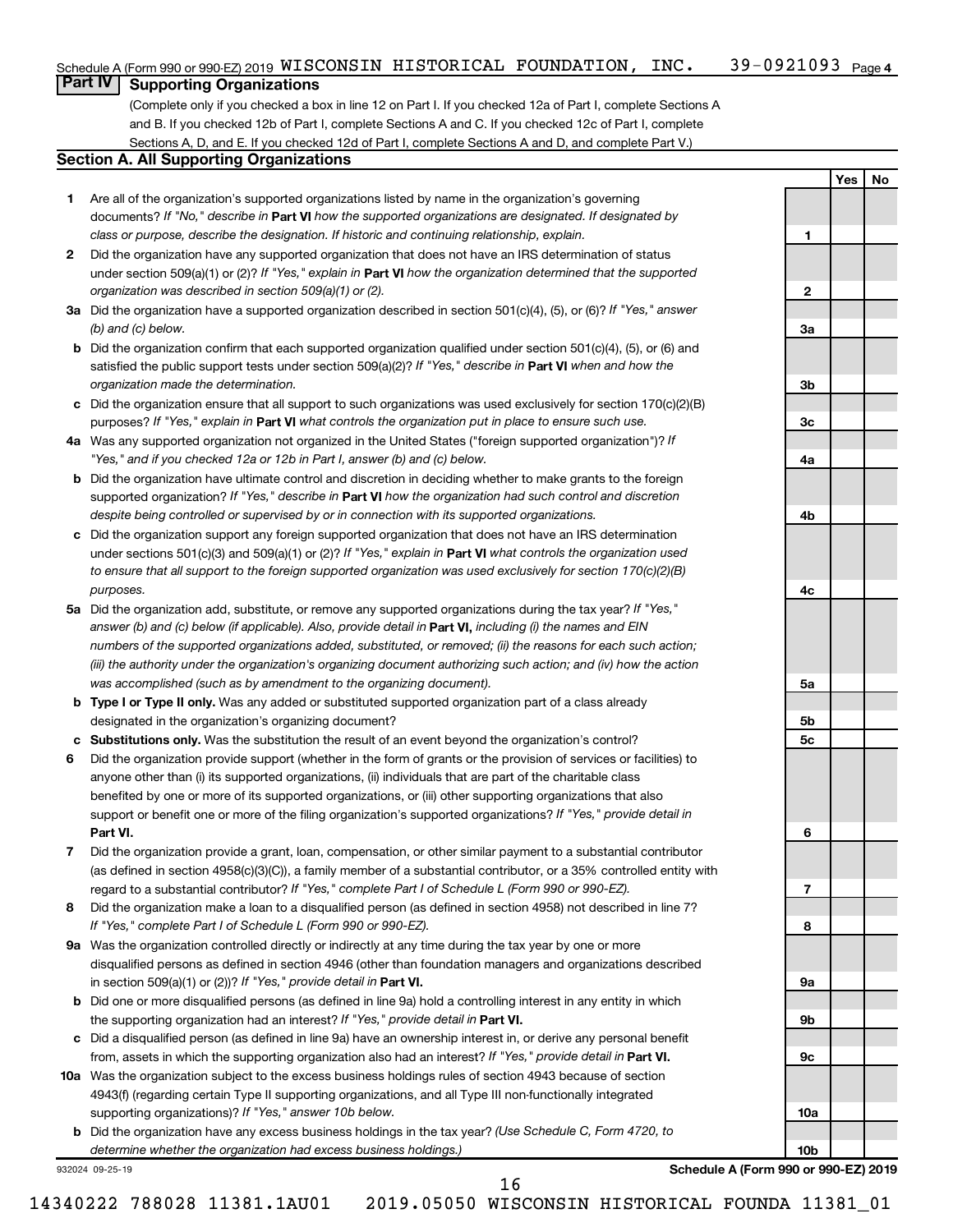#### 39-0921093 Page 5  $S$ chedule A (Form 990 or 990-EZ) 2019 WISCONSIN HISTORICAL FOUNDATION, INC  $\bullet$  39-0921093  $P_{\text{age}}$ **Part IV Supporting Organizations** *(continued)* WISCONSIN HISTORICAL FOUNDATION, INC. 39-0921093

|    |                                                                                                                                 |              | Yes | No |
|----|---------------------------------------------------------------------------------------------------------------------------------|--------------|-----|----|
| 11 | Has the organization accepted a gift or contribution from any of the following persons?                                         |              |     |    |
| а  | A person who directly or indirectly controls, either alone or together with persons described in (b) and (c)                    |              |     |    |
|    | below, the governing body of a supported organization?                                                                          | 11a          |     |    |
|    | <b>b</b> A family member of a person described in (a) above?                                                                    | 11b          |     |    |
|    | c A 35% controlled entity of a person described in (a) or (b) above? If "Yes" to a, b, or c, provide detail in Part VI.         | 11c          |     |    |
|    | <b>Section B. Type I Supporting Organizations</b>                                                                               |              |     |    |
|    |                                                                                                                                 |              | Yes | No |
| 1  | Did the directors, trustees, or membership of one or more supported organizations have the power to                             |              |     |    |
|    | regularly appoint or elect at least a majority of the organization's directors or trustees at all times during the              |              |     |    |
|    | tax year? If "No," describe in Part VI how the supported organization(s) effectively operated, supervised, or                   |              |     |    |
|    | controlled the organization's activities. If the organization had more than one supported organization,                         |              |     |    |
|    | describe how the powers to appoint and/or remove directors or trustees were allocated among the supported                       |              |     |    |
|    | organizations and what conditions or restrictions, if any, applied to such powers during the tax year.                          | 1            |     |    |
| 2  | Did the organization operate for the benefit of any supported organization other than the supported                             |              |     |    |
|    | organization(s) that operated, supervised, or controlled the supporting organization? If "Yes," explain in                      |              |     |    |
|    | Part VI how providing such benefit carried out the purposes of the supported organization(s) that operated,                     |              |     |    |
|    | supervised, or controlled the supporting organization.                                                                          | $\mathbf{2}$ |     |    |
|    | <b>Section C. Type II Supporting Organizations</b>                                                                              |              |     |    |
|    |                                                                                                                                 |              | Yes | No |
| 1. | Were a majority of the organization's directors or trustees during the tax year also a majority of the directors                |              |     |    |
|    | or trustees of each of the organization's supported organization(s)? If "No," describe in Part VI how control                   |              |     |    |
|    | or management of the supporting organization was vested in the same persons that controlled or managed                          |              |     |    |
|    | the supported organization(s).                                                                                                  | 1            |     |    |
|    | <b>Section D. All Type III Supporting Organizations</b>                                                                         |              |     |    |
|    |                                                                                                                                 |              | Yes | No |
| 1  | Did the organization provide to each of its supported organizations, by the last day of the fifth month of the                  |              |     |    |
|    | organization's tax year, (i) a written notice describing the type and amount of support provided during the prior tax           |              |     |    |
|    | year, (ii) a copy of the Form 990 that was most recently filed as of the date of notification, and (iii) copies of the          |              |     |    |
|    | organization's governing documents in effect on the date of notification, to the extent not previously provided?                | 1            |     |    |
| 2  | Were any of the organization's officers, directors, or trustees either (i) appointed or elected by the supported                |              |     |    |
|    | organization(s) or (ii) serving on the governing body of a supported organization? If "No," explain in <b>Part VI</b> how       |              |     |    |
|    | the organization maintained a close and continuous working relationship with the supported organization(s).                     | 2            |     |    |
| 3  | By reason of the relationship described in (2), did the organization's supported organizations have a                           |              |     |    |
|    | significant voice in the organization's investment policies and in directing the use of the organization's                      |              |     |    |
|    | income or assets at all times during the tax year? If "Yes," describe in Part VI the role the organization's                    |              |     |    |
|    | supported organizations played in this regard.                                                                                  | 3            |     |    |
|    | Section E. Type III Functionally Integrated Supporting Organizations                                                            |              |     |    |
| 1  | Check the box next to the method that the organization used to satisfy the Integral Part Test during the yealsee instructions). |              |     |    |
| a  | The organization satisfied the Activities Test. Complete line 2 below.                                                          |              |     |    |
| b  | The organization is the parent of each of its supported organizations. Complete line 3 below.                                   |              |     |    |
| c  | The organization supported a governmental entity. Describe in Part VI how you supported a government entity (see instructions). |              |     |    |
| 2  | Activities Test. Answer (a) and (b) below.                                                                                      |              | Yes | No |
| a  | Did substantially all of the organization's activities during the tax year directly further the exempt purposes of              |              |     |    |
|    | the supported organization(s) to which the organization was responsive? If "Yes," then in Part VI identify                      |              |     |    |
|    | those supported organizations and explain how these activities directly furthered their exempt purposes,                        |              |     |    |
|    | how the organization was responsive to those supported organizations, and how the organization determined                       |              |     |    |
|    | that these activities constituted substantially all of its activities.                                                          | 2a           |     |    |
|    | <b>b</b> Did the activities described in (a) constitute activities that, but for the organization's involvement, one or more    |              |     |    |
|    | of the organization's supported organization(s) would have been engaged in? If "Yes," explain in Part VI the                    |              |     |    |
|    | reasons for the organization's position that its supported organization(s) would have engaged in these                          |              |     |    |
|    | activities but for the organization's involvement.                                                                              | 2b           |     |    |
| 3  | Parent of Supported Organizations. Answer (a) and (b) below.                                                                    |              |     |    |
| а  | Did the organization have the power to regularly appoint or elect a majority of the officers, directors, or                     |              |     |    |
|    | trustees of each of the supported organizations? Provide details in Part VI.                                                    | За           |     |    |
|    | <b>b</b> Did the organization exercise a substantial degree of direction over the policies, programs, and activities of each    |              |     |    |
|    | of its supported organizations? If "Yes," describe in Part VI the role played by the organization in this regard.               | 3b           |     |    |
|    | Schedule A (Form 990 or 990-EZ) 2019<br>932025 09-25-19                                                                         |              |     |    |
|    | 17                                                                                                                              |              |     |    |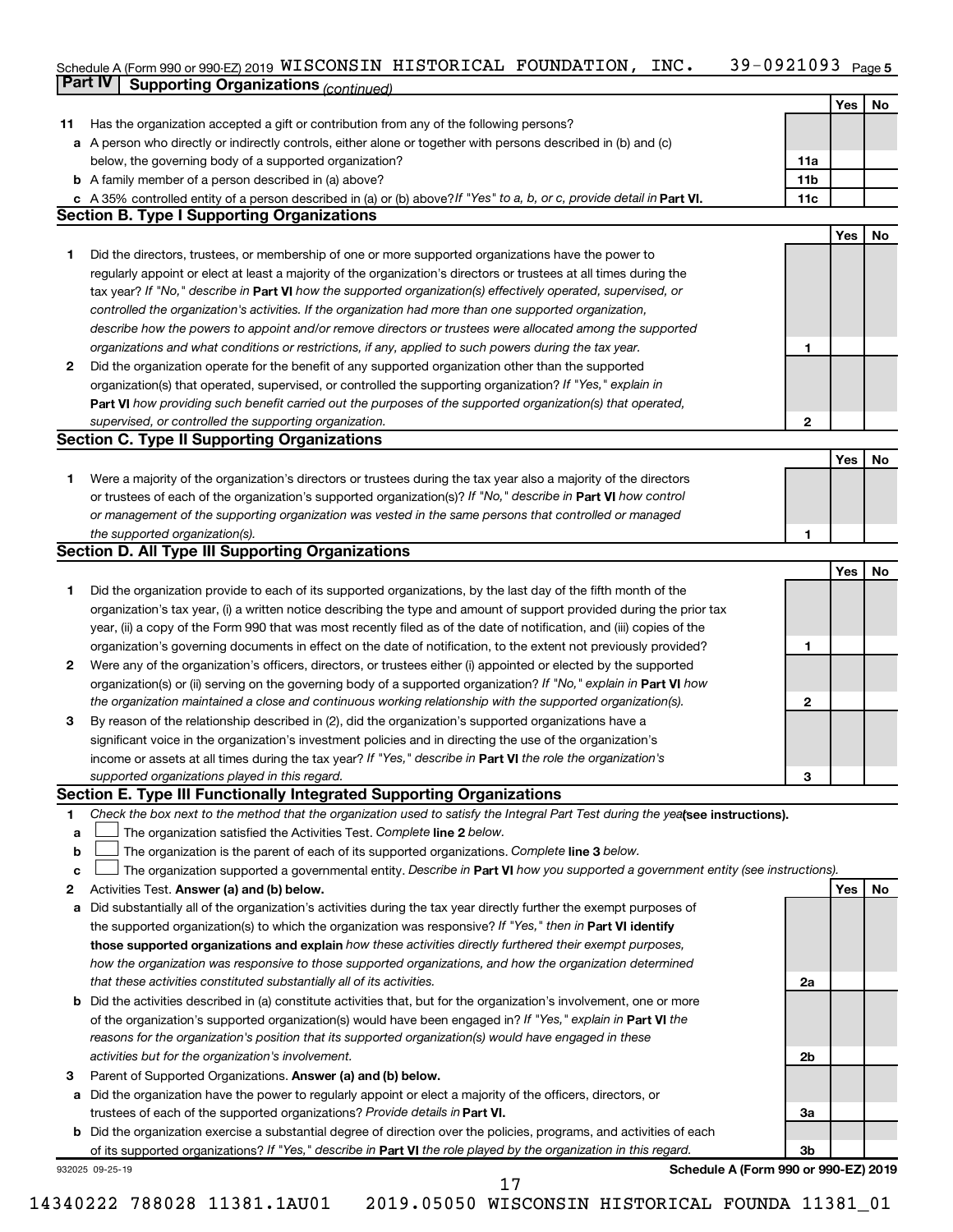| Schedule A (Form 990 or 990-EZ) 2019 WISCONSIN HISTORICAL FOUNDATION, INC.            |  |  | 39-0921093 <sub>Page 6</sub> |  |
|---------------------------------------------------------------------------------------|--|--|------------------------------|--|
| <b>Part V</b> Type III Non-Functionally Integrated 509(a)(3) Supporting Organizations |  |  |                              |  |

1 **Letter See instructions.** All Check here if the organization satisfied the Integral Part Test as a qualifying trust on Nov. 20, 1970 (explain in Part VI). See instructions. All other Type III non-functionally integrated supporting organizations must complete Sections A through E.

|              | Section A - Adjusted Net Income                                              |                | (A) Prior Year | (B) Current Year<br>(optional) |
|--------------|------------------------------------------------------------------------------|----------------|----------------|--------------------------------|
| 1            | Net short-term capital gain                                                  | 1              |                |                                |
| 2            | Recoveries of prior-year distributions                                       | $\mathbf{2}$   |                |                                |
| 3            | Other gross income (see instructions)                                        | 3              |                |                                |
| 4            | Add lines 1 through 3.                                                       | 4              |                |                                |
| 5            | Depreciation and depletion                                                   | 5              |                |                                |
| 6            | Portion of operating expenses paid or incurred for production or             |                |                |                                |
|              | collection of gross income or for management, conservation, or               |                |                |                                |
|              | maintenance of property held for production of income (see instructions)     | 6              |                |                                |
| 7            | Other expenses (see instructions)                                            | $\overline{7}$ |                |                                |
| 8            | <b>Adjusted Net Income</b> (subtract lines 5, 6, and 7 from line 4)          | 8              |                |                                |
|              | <b>Section B - Minimum Asset Amount</b>                                      |                | (A) Prior Year | (B) Current Year<br>(optional) |
| 1.           | Aggregate fair market value of all non-exempt-use assets (see                |                |                |                                |
|              | instructions for short tax year or assets held for part of year):            |                |                |                                |
|              | <b>a</b> Average monthly value of securities                                 | 1a             |                |                                |
|              | <b>b</b> Average monthly cash balances                                       | 1 <sub>b</sub> |                |                                |
|              | c Fair market value of other non-exempt-use assets                           | 1c             |                |                                |
|              | d Total (add lines 1a, 1b, and 1c)                                           | 1d             |                |                                |
|              | e Discount claimed for blockage or other                                     |                |                |                                |
|              | factors (explain in detail in <b>Part VI</b> ):                              |                |                |                                |
| $\mathbf{2}$ | Acquisition indebtedness applicable to non-exempt-use assets                 | $\mathbf{2}$   |                |                                |
| 3            | Subtract line 2 from line 1d.                                                | 3              |                |                                |
| 4            | Cash deemed held for exempt use. Enter 1-1/2% of line 3 (for greater amount, |                |                |                                |
|              | see instructions).                                                           | 4              |                |                                |
| 5            | Net value of non-exempt-use assets (subtract line 4 from line 3)             | 5              |                |                                |
| 6            | Multiply line 5 by .035.                                                     | 6              |                |                                |
| 7            | Recoveries of prior-year distributions                                       | $\overline{7}$ |                |                                |
| 8            | Minimum Asset Amount (add line 7 to line 6)                                  | 8              |                |                                |
|              | <b>Section C - Distributable Amount</b>                                      |                |                | <b>Current Year</b>            |
| 1            | Adjusted net income for prior year (from Section A, line 8, Column A)        | 1              |                |                                |
| 2            | Enter 85% of line 1.                                                         | $\mathbf{2}$   |                |                                |
| З            | Minimum asset amount for prior year (from Section B, line 8, Column A)       | 3              |                |                                |
| 4            | Enter greater of line 2 or line 3.                                           | 4              |                |                                |
| 5            | Income tax imposed in prior year                                             | 5              |                |                                |
| 6            | <b>Distributable Amount.</b> Subtract line 5 from line 4, unless subject to  |                |                |                                |
|              | emergency temporary reduction (see instructions).                            | 6              |                |                                |
|              |                                                                              |                |                |                                |

**7** Check here if the current year is the organization's first as a non-functionally integrated Type III supporting organization (see † instructions).

**Schedule A (Form 990 or 990-EZ) 2019**

932026 09-25-19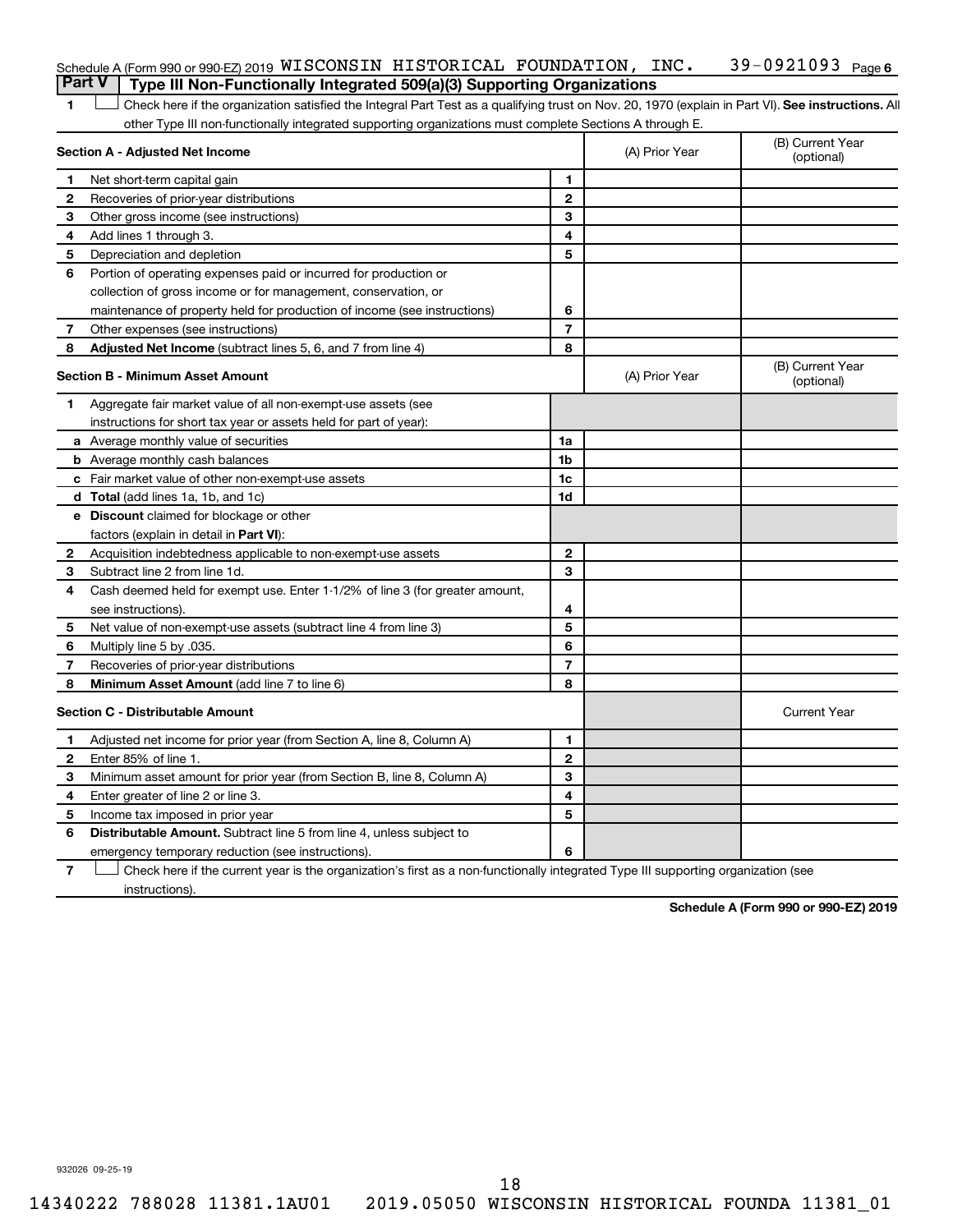#### 39-0921093 Page 7  $S$ chedule A (Form 990 or 990-EZ) 2019 WISCONSIN HISTORICAL FOUNDATION, INC  $\bullet$  39-0921093  $P_{\text{age}}$ WISCONSIN HISTORICAL FOUNDATION, INC. 39-0921093

| <b>Part V</b> | Type III Non-Functionally Integrated 509(a)(3) Supporting Organizations (continued)        |                                    |                                               |                                                         |
|---------------|--------------------------------------------------------------------------------------------|------------------------------------|-----------------------------------------------|---------------------------------------------------------|
|               | <b>Section D - Distributions</b>                                                           |                                    |                                               | <b>Current Year</b>                                     |
| 1             | Amounts paid to supported organizations to accomplish exempt purposes                      |                                    |                                               |                                                         |
| 2             | Amounts paid to perform activity that directly furthers exempt purposes of supported       |                                    |                                               |                                                         |
|               | organizations, in excess of income from activity                                           |                                    |                                               |                                                         |
| 3             | Administrative expenses paid to accomplish exempt purposes of supported organizations      |                                    |                                               |                                                         |
| 4             | Amounts paid to acquire exempt-use assets                                                  |                                    |                                               |                                                         |
| 5             | Qualified set-aside amounts (prior IRS approval required)                                  |                                    |                                               |                                                         |
| 6             | Other distributions (describe in <b>Part VI</b> ). See instructions.                       |                                    |                                               |                                                         |
| 7             | Total annual distributions. Add lines 1 through 6.                                         |                                    |                                               |                                                         |
| 8             | Distributions to attentive supported organizations to which the organization is responsive |                                    |                                               |                                                         |
|               | (provide details in Part VI). See instructions.                                            |                                    |                                               |                                                         |
| 9             | Distributable amount for 2019 from Section C, line 6                                       |                                    |                                               |                                                         |
| 10            | Line 8 amount divided by line 9 amount                                                     |                                    |                                               |                                                         |
|               | <b>Section E - Distribution Allocations (see instructions)</b>                             | (i)<br><b>Excess Distributions</b> | (ii)<br><b>Underdistributions</b><br>Pre-2019 | (iii)<br><b>Distributable</b><br><b>Amount for 2019</b> |
| 1.            | Distributable amount for 2019 from Section C, line 6                                       |                                    |                                               |                                                         |
| $\mathbf{2}$  | Underdistributions, if any, for years prior to 2019 (reason-                               |                                    |                                               |                                                         |
|               | able cause required- explain in Part VI). See instructions.                                |                                    |                                               |                                                         |
| 3             | Excess distributions carryover, if any, to 2019                                            |                                    |                                               |                                                         |
|               | a From 2014                                                                                |                                    |                                               |                                                         |
|               | <b>b</b> From 2015                                                                         |                                    |                                               |                                                         |
|               | c From 2016                                                                                |                                    |                                               |                                                         |
|               | d From 2017                                                                                |                                    |                                               |                                                         |
|               | e From 2018                                                                                |                                    |                                               |                                                         |
|               | f Total of lines 3a through e                                                              |                                    |                                               |                                                         |
|               | <b>g</b> Applied to underdistributions of prior years                                      |                                    |                                               |                                                         |
|               | <b>h</b> Applied to 2019 distributable amount                                              |                                    |                                               |                                                         |
|               | Carryover from 2014 not applied (see instructions)                                         |                                    |                                               |                                                         |
|               | Remainder. Subtract lines 3g, 3h, and 3i from 3f.                                          |                                    |                                               |                                                         |
| 4             | Distributions for 2019 from Section D,                                                     |                                    |                                               |                                                         |
|               | line $7:$                                                                                  |                                    |                                               |                                                         |
|               | <b>a</b> Applied to underdistributions of prior years                                      |                                    |                                               |                                                         |
|               | <b>b</b> Applied to 2019 distributable amount                                              |                                    |                                               |                                                         |
| с             | Remainder. Subtract lines 4a and 4b from 4.                                                |                                    |                                               |                                                         |
| 5             | Remaining underdistributions for years prior to 2019, if                                   |                                    |                                               |                                                         |
|               | any. Subtract lines 3g and 4a from line 2. For result greater                              |                                    |                                               |                                                         |
|               | than zero, explain in Part VI. See instructions.                                           |                                    |                                               |                                                         |
| 6             | Remaining underdistributions for 2019. Subtract lines 3h                                   |                                    |                                               |                                                         |
|               | and 4b from line 1. For result greater than zero, explain in                               |                                    |                                               |                                                         |
|               | <b>Part VI.</b> See instructions.                                                          |                                    |                                               |                                                         |
| $\mathbf{7}$  | Excess distributions carryover to 2020. Add lines 3j                                       |                                    |                                               |                                                         |
|               | and 4c.                                                                                    |                                    |                                               |                                                         |
| 8             | Breakdown of line 7:                                                                       |                                    |                                               |                                                         |
|               | a Excess from 2015                                                                         |                                    |                                               |                                                         |
|               | <b>b</b> Excess from 2016                                                                  |                                    |                                               |                                                         |
|               | c Excess from 2017                                                                         |                                    |                                               |                                                         |
|               | d Excess from 2018                                                                         |                                    |                                               |                                                         |
|               | e Excess from 2019                                                                         |                                    |                                               |                                                         |

**Schedule A (Form 990 or 990-EZ) 2019**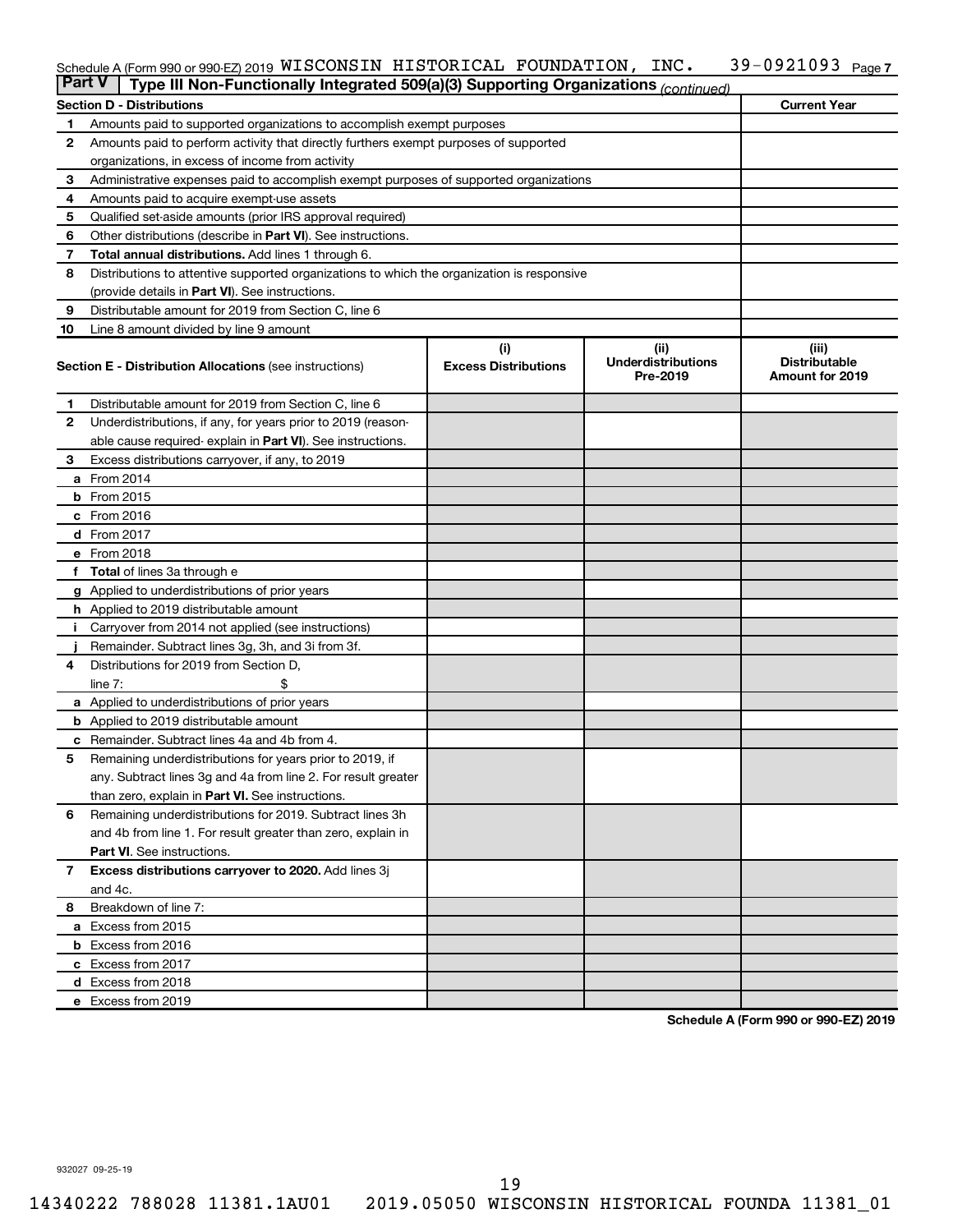| <b>Part VI</b>  | Supplemental Information. Provide the explanations required by Part II, line 10; Part II, line 17a or 17b; Part III, line 12;<br>Part IV, Section A, lines 1, 2, 3b, 3c, 4b, 4c, 5a, 6, 9a, 9b, 9c, 11a, 11b, and 11c; Part IV, Section B, lines 1 and 2; Part IV, Section C,<br>line 1; Part IV, Section D, lines 2 and 3; Part IV, Section E, lines 1c, 2a, 2b,<br>Section D, lines 5, 6, and 8; and Part V, Section E, lines 2, 5, and 6. Also complete this part for any additional information. |  |    | Schedule A (Form 990 or 990-EZ) 2019 WISCONSIN HISTORICAL FOUNDATION, INC. |  | 39-0921093 Page 8                    |  |
|-----------------|------------------------------------------------------------------------------------------------------------------------------------------------------------------------------------------------------------------------------------------------------------------------------------------------------------------------------------------------------------------------------------------------------------------------------------------------------------------------------------------------------|--|----|----------------------------------------------------------------------------|--|--------------------------------------|--|
|                 | (See instructions.)                                                                                                                                                                                                                                                                                                                                                                                                                                                                                  |  |    |                                                                            |  |                                      |  |
|                 |                                                                                                                                                                                                                                                                                                                                                                                                                                                                                                      |  |    |                                                                            |  |                                      |  |
|                 |                                                                                                                                                                                                                                                                                                                                                                                                                                                                                                      |  |    |                                                                            |  |                                      |  |
|                 |                                                                                                                                                                                                                                                                                                                                                                                                                                                                                                      |  |    |                                                                            |  |                                      |  |
|                 |                                                                                                                                                                                                                                                                                                                                                                                                                                                                                                      |  |    |                                                                            |  |                                      |  |
|                 |                                                                                                                                                                                                                                                                                                                                                                                                                                                                                                      |  |    |                                                                            |  |                                      |  |
|                 |                                                                                                                                                                                                                                                                                                                                                                                                                                                                                                      |  |    |                                                                            |  |                                      |  |
|                 |                                                                                                                                                                                                                                                                                                                                                                                                                                                                                                      |  |    |                                                                            |  |                                      |  |
|                 |                                                                                                                                                                                                                                                                                                                                                                                                                                                                                                      |  |    |                                                                            |  |                                      |  |
|                 |                                                                                                                                                                                                                                                                                                                                                                                                                                                                                                      |  |    |                                                                            |  |                                      |  |
|                 |                                                                                                                                                                                                                                                                                                                                                                                                                                                                                                      |  |    |                                                                            |  |                                      |  |
|                 |                                                                                                                                                                                                                                                                                                                                                                                                                                                                                                      |  |    |                                                                            |  |                                      |  |
|                 |                                                                                                                                                                                                                                                                                                                                                                                                                                                                                                      |  |    |                                                                            |  |                                      |  |
|                 |                                                                                                                                                                                                                                                                                                                                                                                                                                                                                                      |  |    |                                                                            |  |                                      |  |
|                 |                                                                                                                                                                                                                                                                                                                                                                                                                                                                                                      |  |    |                                                                            |  |                                      |  |
|                 |                                                                                                                                                                                                                                                                                                                                                                                                                                                                                                      |  |    |                                                                            |  |                                      |  |
|                 |                                                                                                                                                                                                                                                                                                                                                                                                                                                                                                      |  |    |                                                                            |  |                                      |  |
|                 |                                                                                                                                                                                                                                                                                                                                                                                                                                                                                                      |  |    |                                                                            |  |                                      |  |
|                 |                                                                                                                                                                                                                                                                                                                                                                                                                                                                                                      |  |    |                                                                            |  |                                      |  |
|                 |                                                                                                                                                                                                                                                                                                                                                                                                                                                                                                      |  |    |                                                                            |  |                                      |  |
|                 |                                                                                                                                                                                                                                                                                                                                                                                                                                                                                                      |  |    |                                                                            |  |                                      |  |
|                 |                                                                                                                                                                                                                                                                                                                                                                                                                                                                                                      |  |    |                                                                            |  |                                      |  |
|                 |                                                                                                                                                                                                                                                                                                                                                                                                                                                                                                      |  |    |                                                                            |  |                                      |  |
|                 |                                                                                                                                                                                                                                                                                                                                                                                                                                                                                                      |  |    |                                                                            |  |                                      |  |
|                 |                                                                                                                                                                                                                                                                                                                                                                                                                                                                                                      |  |    |                                                                            |  |                                      |  |
|                 |                                                                                                                                                                                                                                                                                                                                                                                                                                                                                                      |  |    |                                                                            |  |                                      |  |
|                 |                                                                                                                                                                                                                                                                                                                                                                                                                                                                                                      |  |    |                                                                            |  |                                      |  |
|                 |                                                                                                                                                                                                                                                                                                                                                                                                                                                                                                      |  |    |                                                                            |  |                                      |  |
|                 |                                                                                                                                                                                                                                                                                                                                                                                                                                                                                                      |  |    |                                                                            |  |                                      |  |
|                 |                                                                                                                                                                                                                                                                                                                                                                                                                                                                                                      |  |    |                                                                            |  |                                      |  |
|                 |                                                                                                                                                                                                                                                                                                                                                                                                                                                                                                      |  |    |                                                                            |  |                                      |  |
|                 |                                                                                                                                                                                                                                                                                                                                                                                                                                                                                                      |  |    |                                                                            |  |                                      |  |
|                 |                                                                                                                                                                                                                                                                                                                                                                                                                                                                                                      |  |    |                                                                            |  |                                      |  |
|                 |                                                                                                                                                                                                                                                                                                                                                                                                                                                                                                      |  |    |                                                                            |  |                                      |  |
|                 |                                                                                                                                                                                                                                                                                                                                                                                                                                                                                                      |  |    |                                                                            |  |                                      |  |
|                 |                                                                                                                                                                                                                                                                                                                                                                                                                                                                                                      |  |    |                                                                            |  |                                      |  |
|                 |                                                                                                                                                                                                                                                                                                                                                                                                                                                                                                      |  |    |                                                                            |  |                                      |  |
|                 |                                                                                                                                                                                                                                                                                                                                                                                                                                                                                                      |  |    |                                                                            |  |                                      |  |
|                 |                                                                                                                                                                                                                                                                                                                                                                                                                                                                                                      |  |    |                                                                            |  |                                      |  |
|                 |                                                                                                                                                                                                                                                                                                                                                                                                                                                                                                      |  |    |                                                                            |  |                                      |  |
|                 |                                                                                                                                                                                                                                                                                                                                                                                                                                                                                                      |  |    |                                                                            |  |                                      |  |
| 932028 09-25-19 |                                                                                                                                                                                                                                                                                                                                                                                                                                                                                                      |  | 20 |                                                                            |  | Schedule A (Form 990 or 990-EZ) 2019 |  |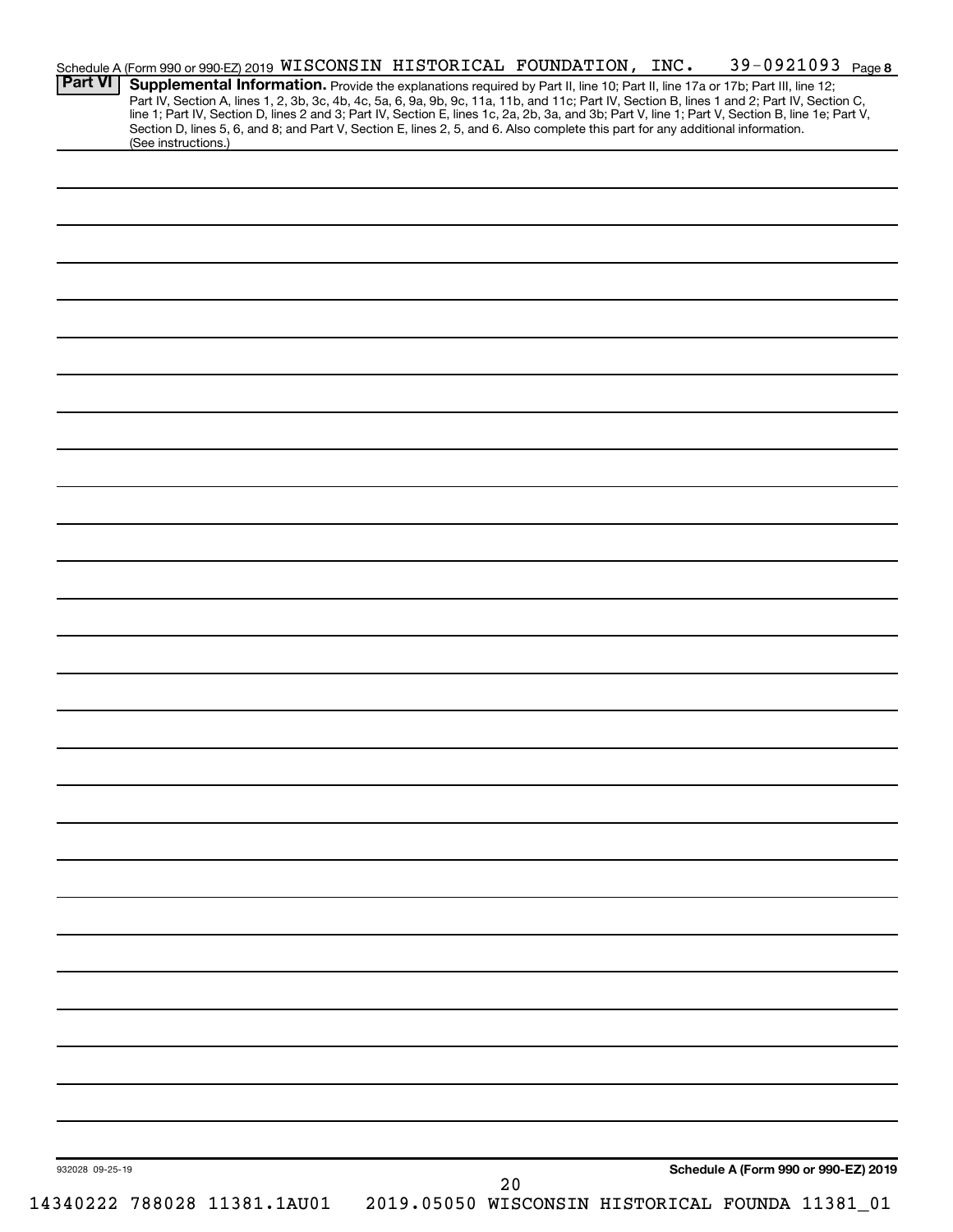**(Form 990, 990-EZ,**

Department of the Treasury Internal Revenue Service

Name of the organization

### \*\* PUBLIC DISCLOSURE COPY \*\*

# **Schedule B Schedule of Contributors**

**or 990-PF) | Attach to Form 990, Form 990-EZ, or Form 990-PF. | Go to www.irs.gov/Form990 for the latest information.** OMB No. 1545-0047

**2019**

**Employer identification number**

|                                       | WISCONSIN HISTORICAL FOUNDATION,<br>INC.                                           | 39-0921093 |
|---------------------------------------|------------------------------------------------------------------------------------|------------|
| <b>Organization type (check one):</b> |                                                                                    |            |
| Filers of:                            | Section:                                                                           |            |
| Form 990 or 990-EZ                    | $\boxed{\textbf{X}}$ 501(c)( 3) (enter number) organization                        |            |
|                                       | $4947(a)(1)$ nonexempt charitable trust <b>not</b> treated as a private foundation |            |
|                                       | 527 political organization                                                         |            |
| Form 990-PF                           | 501(c)(3) exempt private foundation                                                |            |
|                                       |                                                                                    |            |

4947(a)(1) nonexempt charitable trust treated as a private foundation  $\Box$ 

501(c)(3) taxable private foundation  $\Box$ 

Check if your organization is covered by the General Rule or a Special Rule.

**Note:**  Only a section 501(c)(7), (8), or (10) organization can check boxes for both the General Rule and a Special Rule. See instructions.

#### **General Rule**

 $\Box$ 

For an organization filing Form 990, 990-EZ, or 990-PF that received, during the year, contributions totaling \$5,000 or more (in money or property) from any one contributor. Complete Parts I and II. See instructions for determining a contributor's total contributions.

#### **Special Rules**

any one contributor, during the year, total contributions of the greater of (1) \$5,000; or (2) 2% of the amount on (i) Form 990, Part VIII, line 1h;  $\boxed{\text{X}}$  For an organization described in section 501(c)(3) filing Form 990 or 990-EZ that met the 33 1/3% support test of the regulations under sections 509(a)(1) and 170(b)(1)(A)(vi), that checked Schedule A (Form 990 or 990-EZ), Part II, line 13, 16a, or 16b, and that received from or (ii) Form 990-EZ, line 1. Complete Parts I and II.

year, total contributions of more than \$1,000 *exclusively* for religious, charitable, scientific, literary, or educational purposes, or for the For an organization described in section 501(c)(7), (8), or (10) filing Form 990 or 990-EZ that received from any one contributor, during the prevention of cruelty to children or animals. Complete Parts I, II, and III.  $\Box$ 

purpose. Don't complete any of the parts unless the General Rule applies to this organization because it received nonexclusively year, contributions exclusively for religious, charitable, etc., purposes, but no such contributions totaled more than \$1,000. If this box is checked, enter here the total contributions that were received during the year for an exclusively religious, charitable, etc., For an organization described in section 501(c)(7), (8), or (10) filing Form 990 or 990-EZ that received from any one contributor, during the religious, charitable, etc., contributions totaling \$5,000 or more during the year  $\ldots$  $\ldots$  $\ldots$  $\ldots$  $\ldots$  $\ldots$  $\Box$ 

**Caution:**  An organization that isn't covered by the General Rule and/or the Special Rules doesn't file Schedule B (Form 990, 990-EZ, or 990-PF),  **must** but it answer "No" on Part IV, line 2, of its Form 990; or check the box on line H of its Form 990-EZ or on its Form 990-PF, Part I, line 2, to certify that it doesn't meet the filing requirements of Schedule B (Form 990, 990-EZ, or 990-PF).

**For Paperwork Reduction Act Notice, see the instructions for Form 990, 990-EZ, or 990-PF. Schedule B (Form 990, 990-EZ, or 990-PF) (2019)** LHA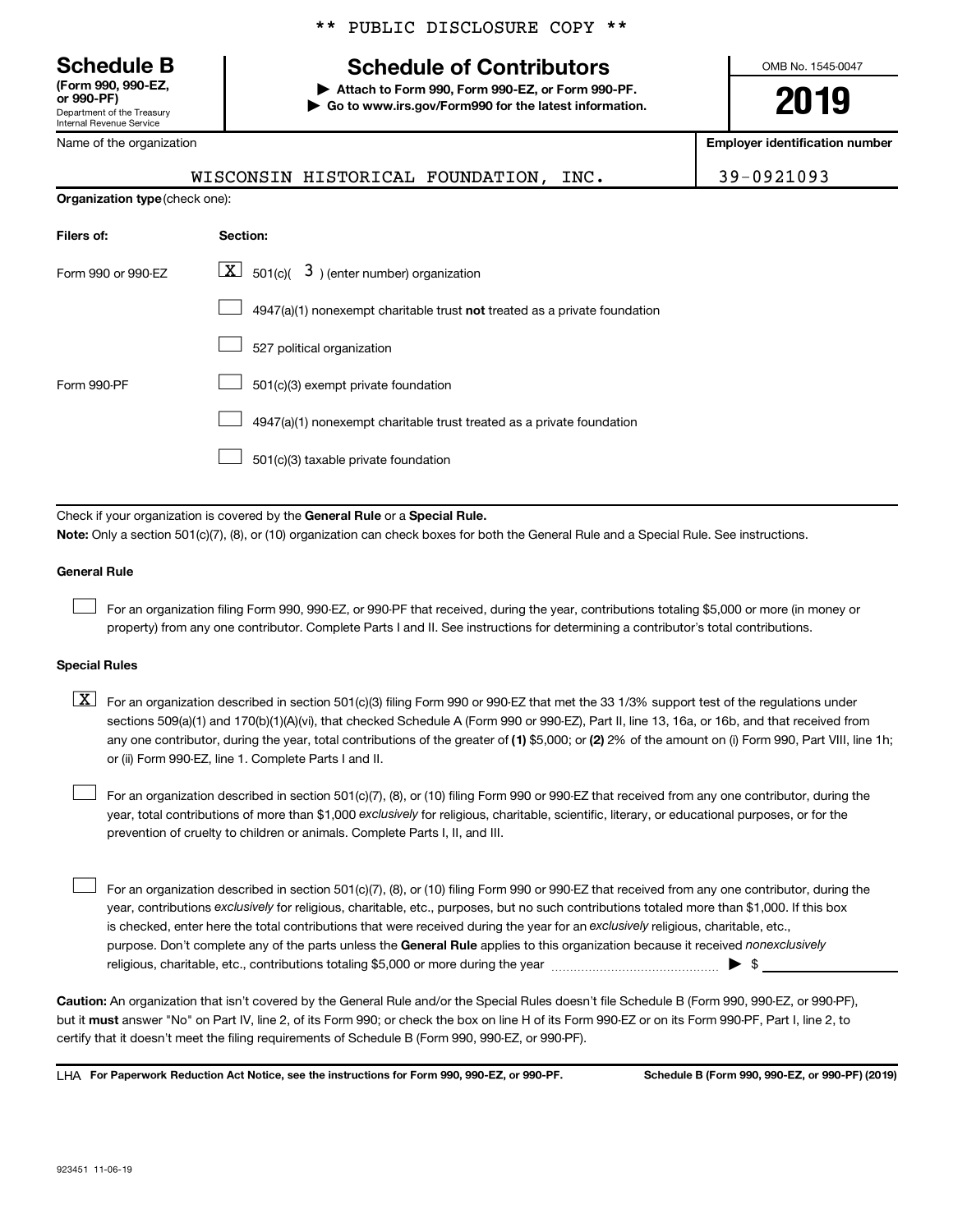| Schedule B (Form 990, 990-EZ, or 990-PF) (2019) | Page |
|-------------------------------------------------|------|
|-------------------------------------------------|------|

Name of organization

**Employer identification number**

## WISCONSIN HISTORICAL FOUNDATION, INC. 39-0921093

**Part I** Contributors (see instructions). Use duplicate copies of Part I if additional space is needed.

| (a)<br>No.      | (b)<br>Name, address, and ZIP + 4 | (c)<br><b>Total contributions</b>            | (d)<br>Type of contribution                                                                                                                |
|-----------------|-----------------------------------|----------------------------------------------|--------------------------------------------------------------------------------------------------------------------------------------------|
| 1               |                                   | 500,000.<br>\$                               | $\overline{\mathbf{X}}$<br>Person<br>Payroll<br>Noncash<br>(Complete Part II for<br>noncash contributions.)                                |
| (a)<br>No.      | (b)<br>Name, address, and ZIP + 4 | (c)<br><b>Total contributions</b>            | (d)<br>Type of contribution                                                                                                                |
| 2               |                                   | 1,000,000.<br>\$                             | $\overline{\text{X}}$<br>Person<br>Payroll<br>Noncash<br>(Complete Part II for<br>noncash contributions.)                                  |
| (a)<br>No.      | (b)<br>Name, address, and ZIP + 4 | (c)<br><b>Total contributions</b>            | (d)<br>Type of contribution                                                                                                                |
| 3               |                                   | 1,000,000.<br>\$                             | $\overline{\mathbf{X}}$<br>Person<br>Payroll<br>Noncash<br>(Complete Part II for<br>noncash contributions.)                                |
| (a)             | (b)                               | (c)                                          | (d)                                                                                                                                        |
| No.<br>4        | Name, address, and ZIP + 4        | <b>Total contributions</b><br>500,000.<br>\$ | Type of contribution<br>$\overline{\textbf{X}}$<br>Person<br>Payroll<br><b>Noncash</b><br>(Complete Part II for<br>noncash contributions.) |
| (a)<br>No.      | (b)<br>Name, address, and ZIP + 4 | (c)<br><b>Total contributions</b>            | (d)<br>Type of contribution                                                                                                                |
| 5               |                                   | 273,000.<br>$\$$                             | $\vert X \vert$<br>Person<br>Payroll<br>Noncash<br>(Complete Part II for<br>noncash contributions.)                                        |
| (a)<br>No.      | (b)<br>Name, address, and ZIP + 4 | (c)<br><b>Total contributions</b>            | (d)<br>Type of contribution                                                                                                                |
| 923452 11-06-19 |                                   | \$                                           | Person<br>Payroll<br>Noncash<br>(Complete Part II for<br>noncash contributions.)<br>Schedule B (Form 990, 990-EZ, or 990-PF) (2019)        |

14340222 788028 11381.1AU01 2019.05050 WISCONSIN HISTORICAL FOUNDA 11381\_01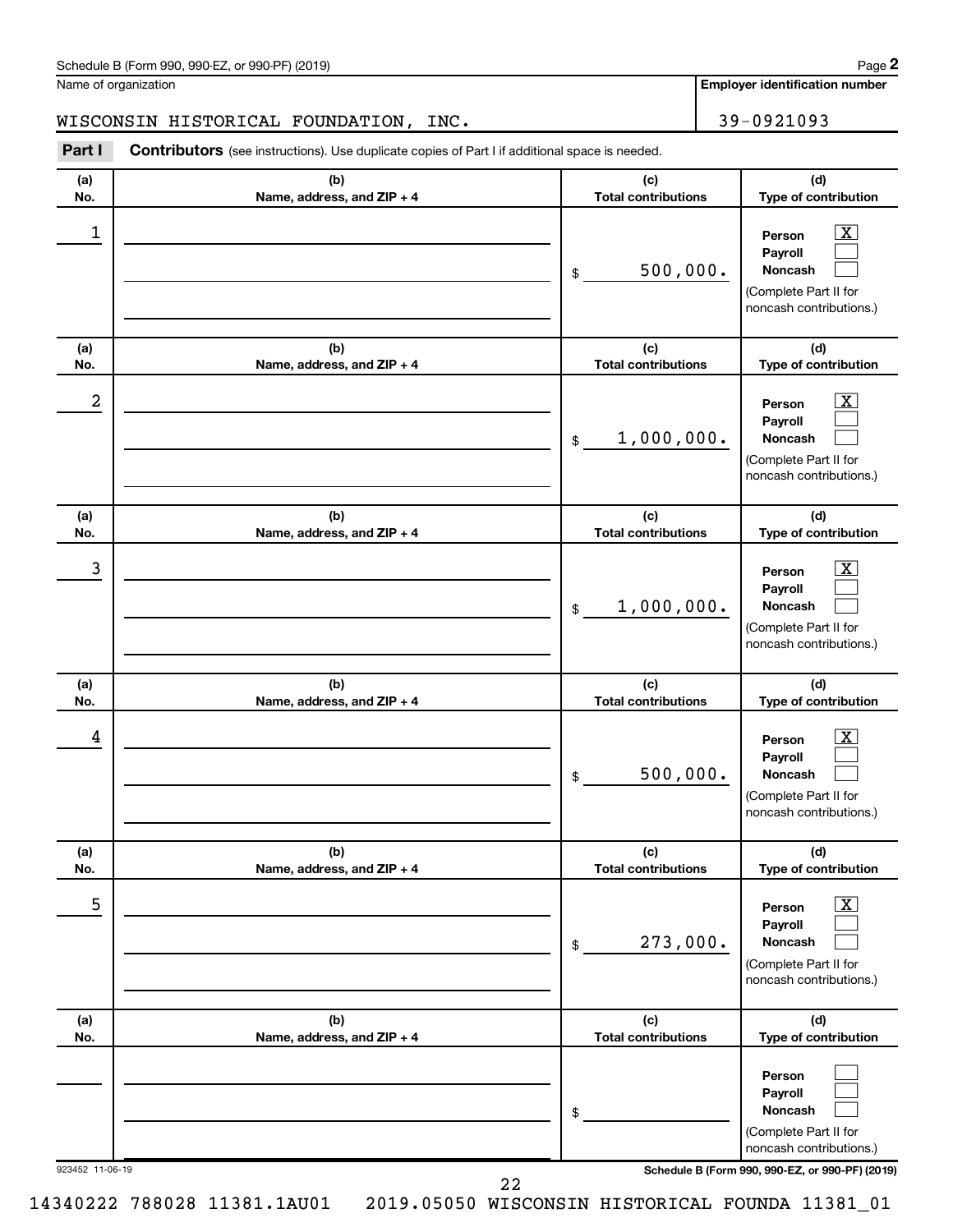| Schedule B (Form 990, 990-EZ, or 990-PF) (2019) | Page |
|-------------------------------------------------|------|
|-------------------------------------------------|------|

Name of organization

**Employer identification number**

## WISCONSIN HISTORICAL FOUNDATION, INC. 39-0921093

Part II Noncash Property (see instructions). Use duplicate copies of Part II if additional space is needed.

| (a)<br>No.<br>from<br>Part I | (b)<br>Description of noncash property given | (c)<br>FMV (or estimate)<br>(See instructions.) | (d)<br>Date received                            |
|------------------------------|----------------------------------------------|-------------------------------------------------|-------------------------------------------------|
|                              |                                              | $\qquad \qquad \bullet$                         |                                                 |
| (a)<br>No.<br>from<br>Part I | (b)<br>Description of noncash property given | (c)<br>FMV (or estimate)<br>(See instructions.) | (d)<br>Date received                            |
|                              |                                              | $\frac{1}{2}$                                   |                                                 |
| (a)<br>No.<br>from<br>Part I | (b)<br>Description of noncash property given | (c)<br>FMV (or estimate)<br>(See instructions.) | (d)<br>Date received                            |
|                              |                                              | $\frac{1}{2}$                                   |                                                 |
| (a)<br>No.<br>from<br>Part I | (b)<br>Description of noncash property given | (c)<br>FMV (or estimate)<br>(See instructions.) | (d)<br>Date received                            |
|                              |                                              | $\frac{1}{2}$                                   |                                                 |
| (a)<br>No.<br>from<br>Part I | (b)<br>Description of noncash property given | (c)<br>FMV (or estimate)<br>(See instructions.) | (d)<br>Date received                            |
|                              |                                              | \$                                              |                                                 |
| (a)<br>No.<br>from<br>Part I | (b)<br>Description of noncash property given | (c)<br>FMV (or estimate)<br>(See instructions.) | (d)<br>Date received                            |
| 923453 11-06-19              |                                              | \$                                              | Schedule B (Form 990, 990-EZ, or 990-PF) (2019) |

14340222 788028 11381.1AU01 2019.05050 WISCONSIN HISTORICAL FOUNDA 11381\_01

د ک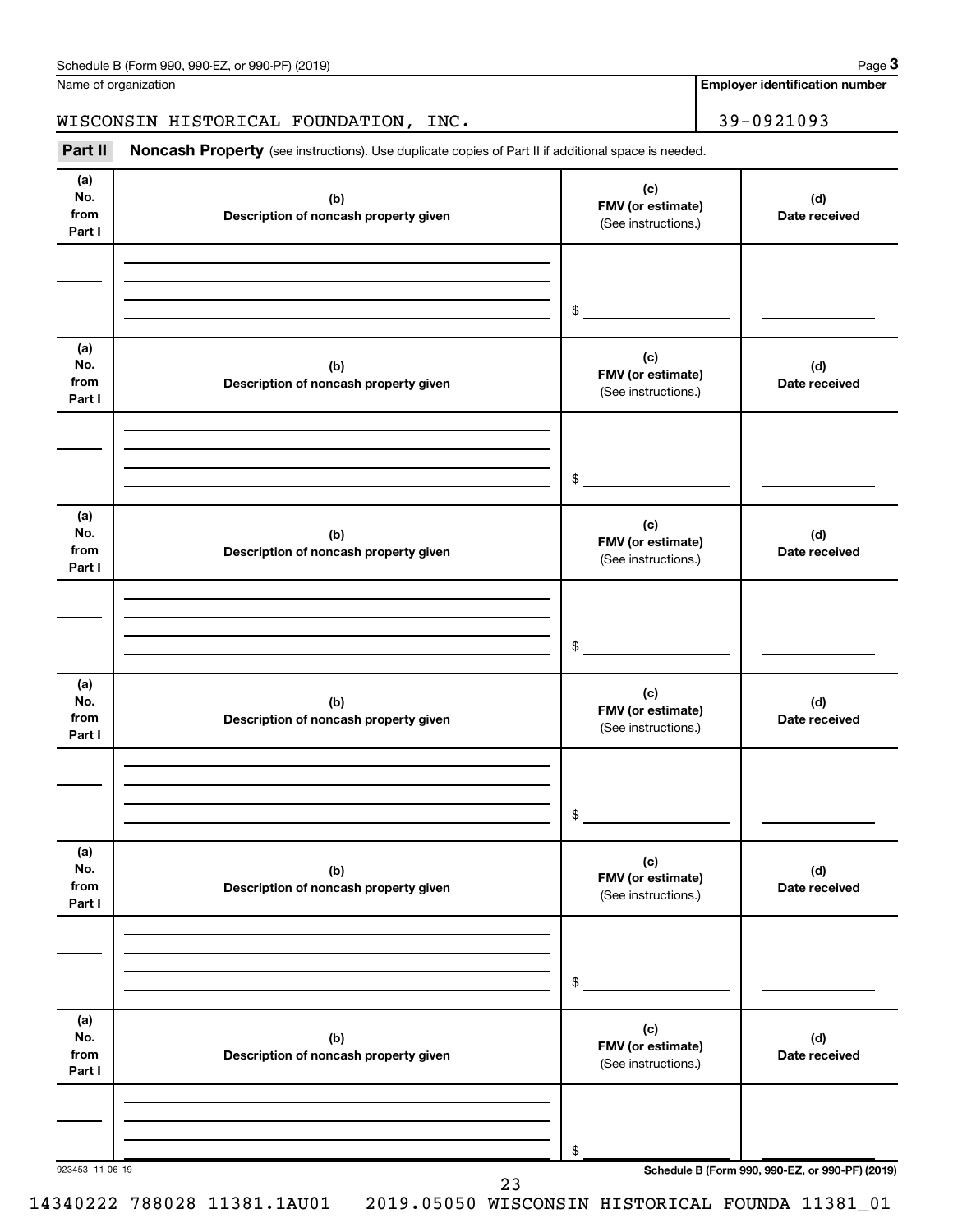| Name of organization       |                                                                                                                                                                                                                                                                                                                                                                                                                                                                                                             |                      | <b>Employer identification number</b>           |
|----------------------------|-------------------------------------------------------------------------------------------------------------------------------------------------------------------------------------------------------------------------------------------------------------------------------------------------------------------------------------------------------------------------------------------------------------------------------------------------------------------------------------------------------------|----------------------|-------------------------------------------------|
|                            | WISCONSIN HISTORICAL FOUNDATION, INC.                                                                                                                                                                                                                                                                                                                                                                                                                                                                       |                      | 39-0921093                                      |
| Part III                   | Exclusively religious, charitable, etc., contributions to organizations described in section 501(c)(7), (8), or (10) that total more than \$1,000 for the year<br>from any one contributor. Complete columns (a) through (e) and the following line entry. For organizations<br>completing Part III, enter the total of exclusively religious, charitable, etc., contributions of \$1,000 or less for the year. [Enter this info. once.]<br>Use duplicate copies of Part III if additional space is needed. |                      |                                                 |
| (a) No.<br>from<br>Part I  | (b) Purpose of gift                                                                                                                                                                                                                                                                                                                                                                                                                                                                                         | (c) Use of gift      | (d) Description of how gift is held             |
|                            |                                                                                                                                                                                                                                                                                                                                                                                                                                                                                                             |                      |                                                 |
|                            | Transferee's name, address, and ZIP + 4                                                                                                                                                                                                                                                                                                                                                                                                                                                                     | (e) Transfer of gift | Relationship of transferor to transferee        |
|                            |                                                                                                                                                                                                                                                                                                                                                                                                                                                                                                             |                      |                                                 |
| (a) No.<br>`from<br>Part I | (b) Purpose of gift                                                                                                                                                                                                                                                                                                                                                                                                                                                                                         | (c) Use of gift      | (d) Description of how gift is held             |
|                            |                                                                                                                                                                                                                                                                                                                                                                                                                                                                                                             | (e) Transfer of gift |                                                 |
|                            | Transferee's name, address, and ZIP + 4                                                                                                                                                                                                                                                                                                                                                                                                                                                                     |                      | Relationship of transferor to transferee        |
| (a) No.<br>from<br>Part I  | (b) Purpose of gift                                                                                                                                                                                                                                                                                                                                                                                                                                                                                         | (c) Use of gift      | (d) Description of how gift is held             |
|                            |                                                                                                                                                                                                                                                                                                                                                                                                                                                                                                             | (e) Transfer of gift |                                                 |
|                            | Transferee's name, address, and ZIP + 4                                                                                                                                                                                                                                                                                                                                                                                                                                                                     |                      | Relationship of transferor to transferee        |
| (a) No.<br>from            | (b) Purpose of gift                                                                                                                                                                                                                                                                                                                                                                                                                                                                                         | (c) Use of gift      | (d) Description of how gift is held             |
| Part I                     |                                                                                                                                                                                                                                                                                                                                                                                                                                                                                                             |                      |                                                 |
|                            |                                                                                                                                                                                                                                                                                                                                                                                                                                                                                                             | (e) Transfer of gift |                                                 |
|                            | Transferee's name, address, and ZIP + 4                                                                                                                                                                                                                                                                                                                                                                                                                                                                     |                      | Relationship of transferor to transferee        |
| 923454 11-06-19            |                                                                                                                                                                                                                                                                                                                                                                                                                                                                                                             |                      | Schedule B (Form 990, 990-EZ, or 990-PF) (2019) |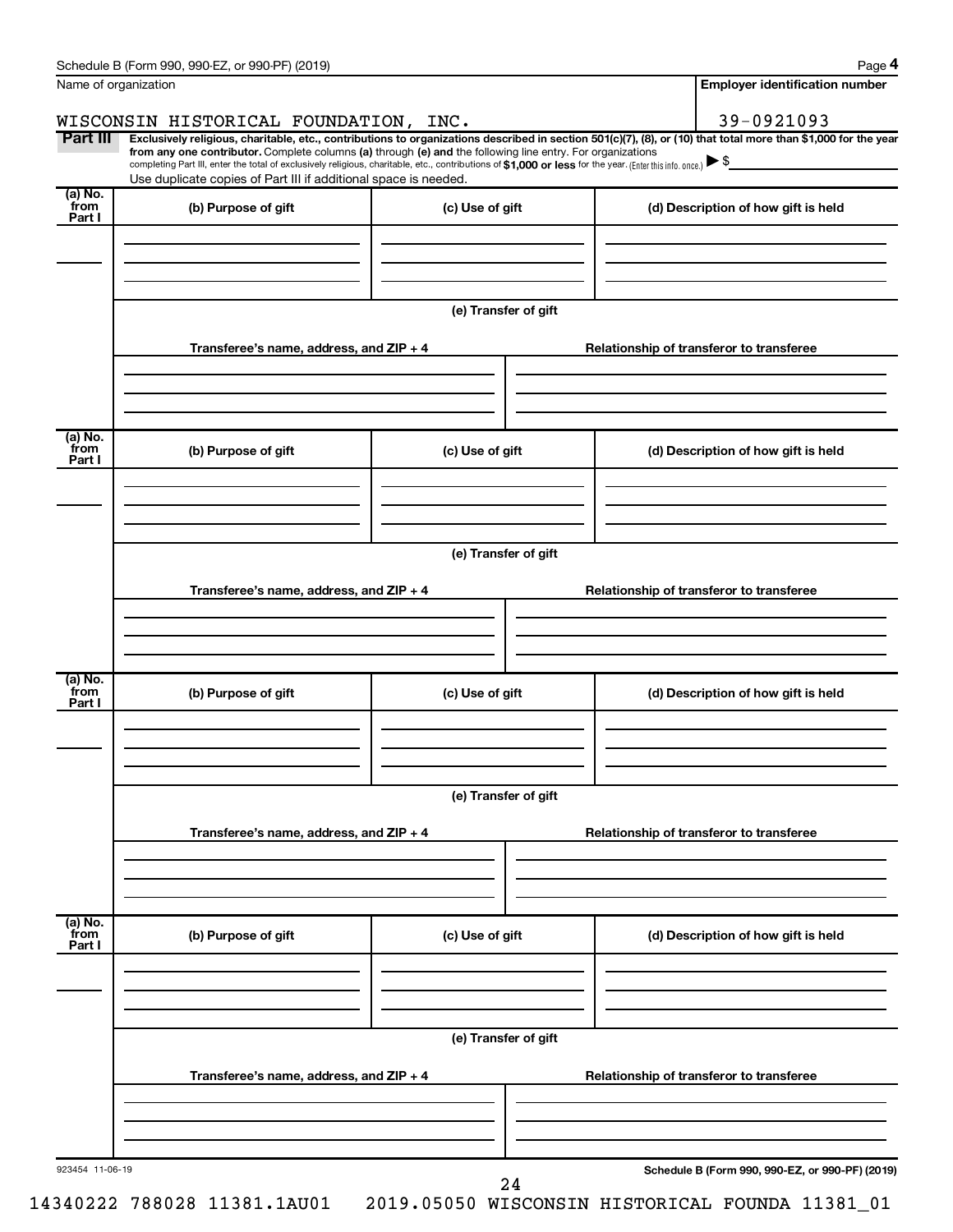| <b>SCHEDULE D</b> |  |
|-------------------|--|
|-------------------|--|

| (Form 990) |  |
|------------|--|
|------------|--|

# Supplemental Financial Statements<br> **2019** Complete if the organization answered "Yes" on Form 990.

**(Form 990) | Complete if the organization answered "Yes" on Form 990, Part IV, line 6, 7, 8, 9, 10, 11a, 11b, 11c, 11d, 11e, 11f, 12a, or 12b.**<br>■ Attach to Form 990.



Department of the Treasury Internal Revenue Service

**| Attach to Form 990. |Go to www.irs.gov/Form990 for instructions and the latest information.**

932051 10-02-19 **Held at the End of the Tax Year Name of the organization Employer identification number** (a) Donor advised funds **1 2 3 4 5 6**  $\boxed{\square}$  Yes  $\boxed{\text{X}}$  No  $\boxed{\phantom{1}}$  Yes  $\boxed{\phantom{1}}$  No **1 2** Complete lines 2a through 2d if the organization held a qualified conservation contribution in the form of a conservation easement on the last **3 4 5** Does the organization have a written policy regarding the periodic monitoring, inspection, handling of **6 7 8 9 a** Total number of conservation easements ~~~~~~~~~~~~~~~~~~~~~~~~~~~~~~~~ **b** Total acreage restricted by conservation easements ~~~~~~~~~~~~~~~~~~~~~~~~~~ **c** Number of conservation easements on a certified historic structure included in (a)  $\ldots$  $\ldots$  $\ldots$  $\ldots$  $\ldots$  $\ldots$ **d** Number of conservation easements included in (c) acquired after 7/25/06, and not on a historic structure **2a 2b 2c 2d Yes No Yes No** † † **1 a** If the organization elected, as permitted under FASB ASC 958, not to report in its revenue statement and balance sheet works **2** If the organization received or held works of art, historical treasures, or other similar assets for financial gain, provide **b** If the organization elected, as permitted under FASB ASC 958, to report in its revenue statement and balance sheet works of **(i)** Revenue included on Form 990, Part VIII, line 1 ~~~~~~~~~~~~~~~~~~~~~~~~~~~~ | \$ **(ii)** Assets included in Form 990, Part X ~~~~~~~~~~~~~~~~~~~~~~~~~~~~~~~~~ | \$ **a** Revenue included on Form 990, Part VIII, line 1 ~~~~~~~~~~~~~~~~~~~~~~~~~~~~~~ | \$ **b For Paperwork Reduction Act Notice, see the Instructions for Form 990. Schedule D (Form 990) 2019** LHA **Part I** | Organizations Maintaining Donor Advised Funds or Other Similar Funds or Accounts. Complete if the organization answered "Yes" on Form 990, Part IV, line 6. (b) Funds and other accounts Total number at end of year ~~~~~~~~~~~~~~~ Aggregate value of contributions to (during year)  $\quad \quad \ldots \ldots \ldots$ Aggregate value of grants from (during year) will contain the Aggregate value of grants from (during year) Aggregate value at end of year ~~~~~~~~~~~~~ Did the organization inform all donors and donor advisors in writing that the assets held in donor advised funds are the organization's property, subject to the organization's exclusive legal control?~~~~~~~~~~~~~~~~~~ Did the organization inform all grantees, donors, and donor advisors in writing that grant funds can be used only for charitable purposes and not for the benefit of the donor or donor advisor, or for any other purpose conferring impermissible private benefit? **Part II** Conservation Easements. Complete if the organization answered "Yes" on Form 990, Part IV, line 7. Purpose(s) of conservation easements held by the organization (check all that apply). **Preservation of land for public use (for example, recreation or education) Protection of natural habitat Fig. 1.1 The state of the state of the state of the state of the state of the state of the state of the state of the state of the state of the state of the state of the state of the state o** Preservation of open space Preservation of a historically important land area Preservation of a certified historic structure day of the tax year. listed in the National Register ~~~~~~~~~~~~~~~~~~~~~~~~~~~~~~~~~~~~~~ Number of conservation easements modified, transferred, released, extinguished, or terminated by the organization during the tax  $year$ Number of states where property subject to conservation easement is located  $\blacktriangleright$ violations, and enforcement of the conservation easements it holds? ~~~~~~~~~~~~~~~~~~~~~~~~~ Staff and volunteer hours devoted to monitoring, inspecting, handling of violations, and enforcing conservation easements during the year  $\blacktriangleright$ Amount of expenses incurred in monitoring, inspecting, handling of violations, and enforcing conservation easements during the year  $\triangleright$  \$ Does each conservation easement reported on line 2(d) above satisfy the requirements of section 170(h)(4)(B)(i) and section 170(h)(4)(B)(ii)? ~~~~~~~~~~~~~~~~~~~~~~~~~~~~~~~~~~~~~~~~~~~~~~ In Part XIII, describe how the organization reports conservation easements in its revenue and expense statement and balance sheet, and include, if applicable, the text of the footnote to the organization's financial statements that describes the organization's accounting for conservation easements. Complete if the organization answered "Yes" on Form 990, Part IV, line 8. of art, historical treasures, or other similar assets held for public exhibition, education, or research in furtherance of public service, provide in Part XIII the text of the footnote to its financial statements that describes these items. art, historical treasures, or other similar assets held for public exhibition, education, or research in furtherance of public service, provide the following amounts relating to these items: the following amounts required to be reported under FASB ASC 958 relating to these items: Assets included in Form 990, Part X | \$ **Part III Organizations Maintaining Collections of Art, Historical Treasures, or Other Similar Assets.**  $\Box$  $|$  Yes WISCONSIN HISTORICAL FOUNDATION, INC. 39-0921093 3 8,815. 714. 146,553. 25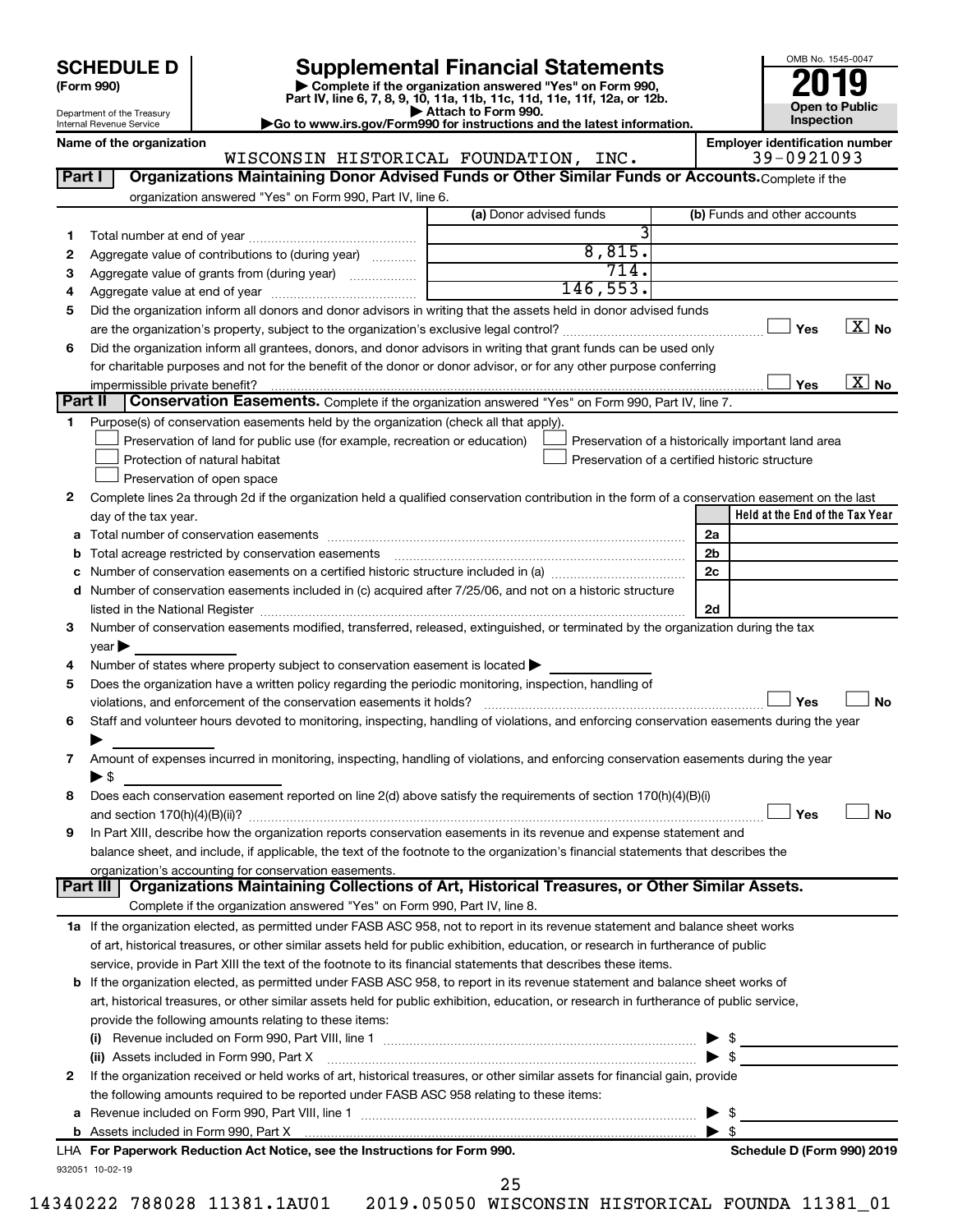|               | Schedule D (Form 990) 2019                                                                                                                                                                                                     | WISCONSIN HISTORICAL FOUNDATION, INC. |                |                          |             |                                                          |          | 39-0921093 Page 2          |                         |                          |
|---------------|--------------------------------------------------------------------------------------------------------------------------------------------------------------------------------------------------------------------------------|---------------------------------------|----------------|--------------------------|-------------|----------------------------------------------------------|----------|----------------------------|-------------------------|--------------------------|
|               | Organizations Maintaining Collections of Art, Historical Treasures, or Other Similar Assets(continued)<br>Part III                                                                                                             |                                       |                |                          |             |                                                          |          |                            |                         |                          |
| 3             | Using the organization's acquisition, accession, and other records, check any of the following that make significant use of its                                                                                                |                                       |                |                          |             |                                                          |          |                            |                         |                          |
|               | collection items (check all that apply):                                                                                                                                                                                       |                                       |                |                          |             |                                                          |          |                            |                         |                          |
| a             | Public exhibition                                                                                                                                                                                                              |                                       |                | Loan or exchange program |             |                                                          |          |                            |                         |                          |
| b             | Scholarly research                                                                                                                                                                                                             | e                                     | Other          |                          |             |                                                          |          |                            |                         |                          |
| c             | Preservation for future generations                                                                                                                                                                                            |                                       |                |                          |             |                                                          |          |                            |                         |                          |
| 4             | Provide a description of the organization's collections and explain how they further the organization's exempt purpose in Part XIII.                                                                                           |                                       |                |                          |             |                                                          |          |                            |                         |                          |
| 5             | During the year, did the organization solicit or receive donations of art, historical treasures, or other similar assets                                                                                                       |                                       |                |                          |             |                                                          |          |                            |                         |                          |
|               |                                                                                                                                                                                                                                |                                       |                |                          |             |                                                          |          | Yes                        |                         | No                       |
|               | <b>Part IV</b><br>Escrow and Custodial Arrangements. Complete if the organization answered "Yes" on Form 990, Part IV, line 9, or                                                                                              |                                       |                |                          |             |                                                          |          |                            |                         |                          |
|               | reported an amount on Form 990, Part X, line 21.                                                                                                                                                                               |                                       |                |                          |             |                                                          |          |                            |                         |                          |
|               | 1a Is the organization an agent, trustee, custodian or other intermediary for contributions or other assets not included                                                                                                       |                                       |                |                          |             |                                                          |          |                            |                         |                          |
|               |                                                                                                                                                                                                                                |                                       |                |                          |             |                                                          |          | Yes                        |                         | $\overline{\text{X}}$ No |
|               | <b>b</b> If "Yes," explain the arrangement in Part XIII and complete the following table:                                                                                                                                      |                                       |                |                          |             |                                                          |          |                            |                         |                          |
|               |                                                                                                                                                                                                                                |                                       |                |                          |             |                                                          |          | Amount                     |                         |                          |
|               | c Beginning balance                                                                                                                                                                                                            |                                       |                |                          |             | 1c                                                       |          |                            |                         |                          |
|               |                                                                                                                                                                                                                                |                                       |                |                          |             | 1d                                                       |          |                            |                         |                          |
|               | e Distributions during the year manufactured and continuum and contained and the year manufactured and contained and the year manufactured and contained and contained and contained and contained and contained and contained |                                       |                |                          |             | 1е                                                       |          |                            |                         |                          |
|               |                                                                                                                                                                                                                                |                                       |                |                          |             | 1f                                                       |          |                            |                         |                          |
|               | 2a Did the organization include an amount on Form 990, Part X, line 21, for escrow or custodial account liability?                                                                                                             |                                       |                |                          |             |                                                          |          | $\overline{X}$ Yes         |                         | No                       |
|               | <b>b</b> If "Yes," explain the arrangement in Part XIII. Check here if the explanation has been provided on Part XIII                                                                                                          |                                       |                |                          |             |                                                          |          |                            | $\overline{\texttt{x}}$ |                          |
| <b>Part V</b> | Endowment Funds. Complete if the organization answered "Yes" on Form 990, Part IV, line 10.                                                                                                                                    |                                       |                |                          |             |                                                          |          |                            |                         |                          |
|               |                                                                                                                                                                                                                                | (a) Current year                      | (b) Prior year | (c) Two years back       |             | $\vert$ (d) Three years back $\vert$ (e) Four years back |          |                            |                         |                          |
|               | 1a Beginning of year balance                                                                                                                                                                                                   | 13,892,544.                           | 11,918,392.    |                          | 10,574,703. | 9,486,372.                                               |          |                            | 9,940,984.              |                          |
| b             |                                                                                                                                                                                                                                | 228,955.                              | 1,992,188.     |                          | 1,045,307.  |                                                          | 482,178. |                            |                         | 374,207.                 |
|               | Net investment earnings, gains, and losses                                                                                                                                                                                     | 88,856.                               | 393,395.       |                          | 677,547.    | 1,234,199                                                |          |                            |                         | $-428,695.$              |
|               | <b>d</b> Grants or scholarships                                                                                                                                                                                                | 19,121.                               |                |                          |             |                                                          |          |                            |                         |                          |
|               | e Other expenditures for facilities                                                                                                                                                                                            |                                       |                |                          |             |                                                          |          |                            |                         |                          |
|               | and programs                                                                                                                                                                                                                   | 432,518.                              | 411, 431.      |                          | 379,165.    |                                                          | 628,046. |                            |                         | 400,124.                 |
|               | f Administrative expenses                                                                                                                                                                                                      |                                       |                |                          |             |                                                          |          |                            |                         |                          |
|               | End of year balance                                                                                                                                                                                                            | 13,758,716.                           | 13,892,544.    |                          | 11,918,392. | 10,574,703.                                              |          |                            |                         | 9,486,372.               |
| 2             | Provide the estimated percentage of the current year end balance (line 1g, column (a)) held as:                                                                                                                                |                                       |                |                          |             |                                                          |          |                            |                         |                          |
|               | Board designated or quasi-endowment                                                                                                                                                                                            | 13.87                                 | %              |                          |             |                                                          |          |                            |                         |                          |
| b             | 82.49<br>Permanent endowment                                                                                                                                                                                                   | %                                     |                |                          |             |                                                          |          |                            |                         |                          |
|               | 3.64%<br>c Term endowment $\blacktriangleright$                                                                                                                                                                                |                                       |                |                          |             |                                                          |          |                            |                         |                          |
|               | The percentages on lines 2a, 2b, and 2c should equal 100%.                                                                                                                                                                     |                                       |                |                          |             |                                                          |          |                            |                         |                          |
|               | ${\bf 3a}$ Are there endowment funds not in the possession of the organization that are held and administered for the organization                                                                                             |                                       |                |                          |             |                                                          |          |                            |                         |                          |
|               | by:                                                                                                                                                                                                                            |                                       |                |                          |             |                                                          |          |                            | Yes                     | No                       |
|               | (i)                                                                                                                                                                                                                            |                                       |                |                          |             |                                                          |          | 3a(i)                      | х                       |                          |
|               |                                                                                                                                                                                                                                |                                       |                |                          |             |                                                          |          | 3a(ii)                     |                         | х                        |
|               |                                                                                                                                                                                                                                |                                       |                |                          |             |                                                          |          | 3b                         |                         |                          |
|               | Describe in Part XIII the intended uses of the organization's endowment funds.                                                                                                                                                 |                                       |                |                          |             |                                                          |          |                            |                         |                          |
|               | Land, Buildings, and Equipment.<br>Part VI                                                                                                                                                                                     |                                       |                |                          |             |                                                          |          |                            |                         |                          |
|               | Complete if the organization answered "Yes" on Form 990, Part IV, line 11a. See Form 990, Part X, line 10.                                                                                                                     |                                       |                |                          |             |                                                          |          |                            |                         |                          |
|               | Description of property                                                                                                                                                                                                        | (a) Cost or other                     |                | (b) Cost or other        |             | (c) Accumulated                                          |          | (d) Book value             |                         |                          |
|               |                                                                                                                                                                                                                                | basis (investment)                    |                | basis (other)            |             | depreciation                                             |          |                            |                         |                          |
|               |                                                                                                                                                                                                                                |                                       |                |                          |             |                                                          |          |                            |                         |                          |
| b             |                                                                                                                                                                                                                                |                                       |                |                          |             |                                                          |          |                            |                         |                          |
|               |                                                                                                                                                                                                                                |                                       |                |                          |             |                                                          |          |                            |                         |                          |
|               |                                                                                                                                                                                                                                |                                       |                |                          |             |                                                          |          |                            |                         |                          |
|               |                                                                                                                                                                                                                                |                                       |                | 164,727.                 |             | 161,516.                                                 |          |                            | 3,211.                  |                          |
|               | Total. Add lines 1a through 1e. (Column (d) must equal Form 990, Part X, column (B), line 10c.)                                                                                                                                |                                       |                |                          |             |                                                          |          |                            | 3,211.                  |                          |
|               |                                                                                                                                                                                                                                |                                       |                |                          |             |                                                          |          | Schedule D (Form 990) 2019 |                         |                          |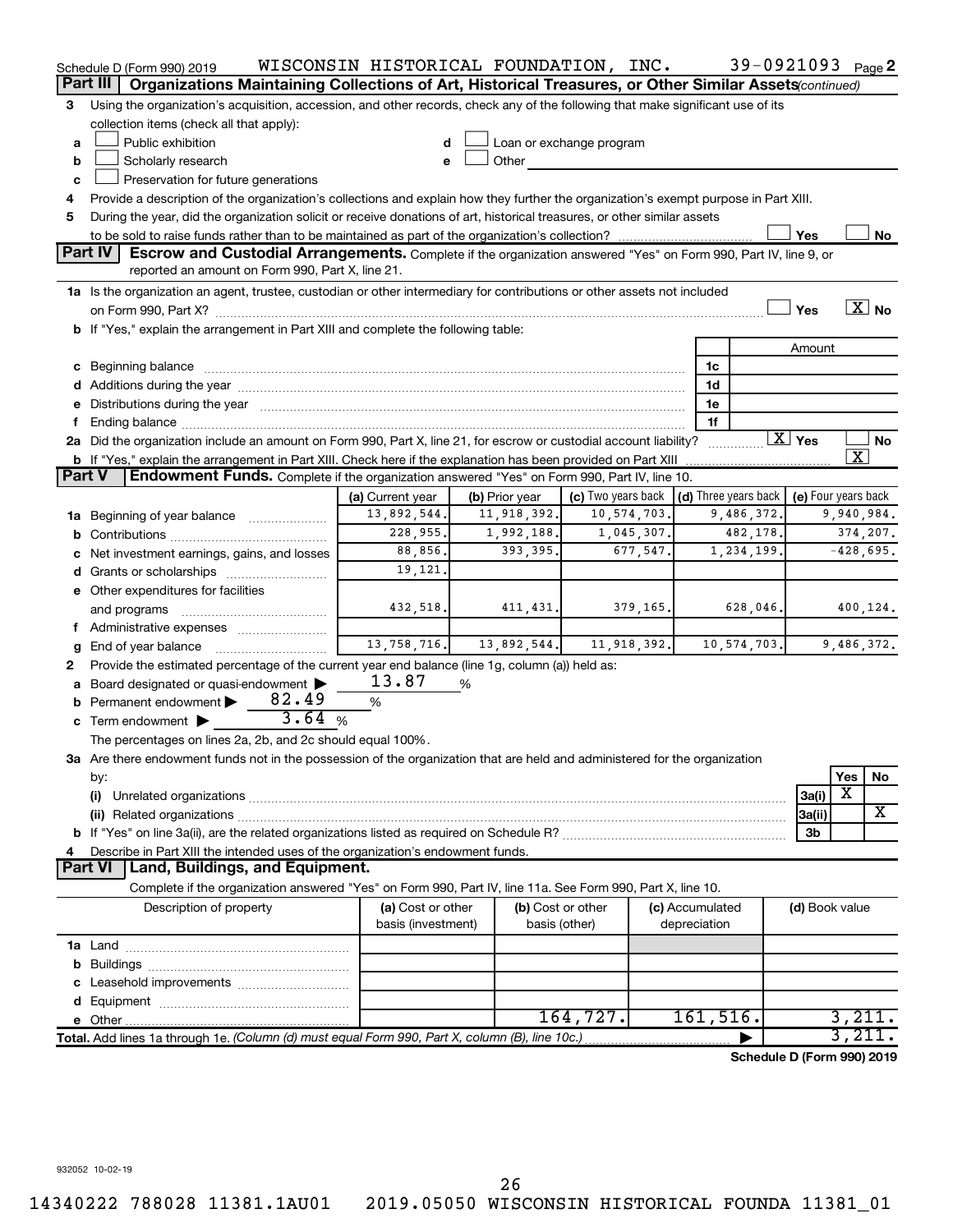| Part VII Investments - Other Securities.                                                                                                                                           |                 |                                                           |                |
|------------------------------------------------------------------------------------------------------------------------------------------------------------------------------------|-----------------|-----------------------------------------------------------|----------------|
| Complete if the organization answered "Yes" on Form 990, Part IV, line 11b. See Form 990, Part X, line 12.<br>(a) Description of security or category (including name of security) | (b) Book value  | (c) Method of valuation: Cost or end-of-year market value |                |
| (1) Financial derivatives                                                                                                                                                          |                 |                                                           |                |
|                                                                                                                                                                                    |                 |                                                           |                |
| $(3)$ Other                                                                                                                                                                        |                 |                                                           |                |
| (A)                                                                                                                                                                                |                 |                                                           |                |
| (B)                                                                                                                                                                                |                 |                                                           |                |
| (C)                                                                                                                                                                                |                 |                                                           |                |
| (D)                                                                                                                                                                                |                 |                                                           |                |
| (E)                                                                                                                                                                                |                 |                                                           |                |
| (F)                                                                                                                                                                                |                 |                                                           |                |
| (G)                                                                                                                                                                                |                 |                                                           |                |
| (H)                                                                                                                                                                                |                 |                                                           |                |
| Total. (Col. (b) must equal Form 990, Part X, col. (B) line 12.) $\blacktriangleright$                                                                                             |                 |                                                           |                |
| Part VIII Investments - Program Related.                                                                                                                                           |                 |                                                           |                |
| Complete if the organization answered "Yes" on Form 990, Part IV, line 11c. See Form 990, Part X, line 13.                                                                         |                 |                                                           |                |
| (a) Description of investment                                                                                                                                                      | (b) Book value  | (c) Method of valuation: Cost or end-of-year market value |                |
| (1)                                                                                                                                                                                |                 |                                                           |                |
| (2)                                                                                                                                                                                |                 |                                                           |                |
| (3)                                                                                                                                                                                |                 |                                                           |                |
| (4)                                                                                                                                                                                |                 |                                                           |                |
| (5)                                                                                                                                                                                |                 |                                                           |                |
| (6)                                                                                                                                                                                |                 |                                                           |                |
| (7)                                                                                                                                                                                |                 |                                                           |                |
| (8)                                                                                                                                                                                |                 |                                                           |                |
| (9)                                                                                                                                                                                |                 |                                                           |                |
| Total. (Col. (b) must equal Form 990, Part X, col. (B) line 13.) $\blacktriangleright$                                                                                             |                 |                                                           |                |
| Part IX<br><b>Other Assets.</b>                                                                                                                                                    |                 |                                                           |                |
| Complete if the organization answered "Yes" on Form 990, Part IV, line 11d. See Form 990, Part X, line 15.                                                                         |                 |                                                           |                |
|                                                                                                                                                                                    | (a) Description |                                                           | (b) Book value |
| (1)                                                                                                                                                                                |                 |                                                           |                |
| (2)                                                                                                                                                                                |                 |                                                           |                |
| (3)                                                                                                                                                                                |                 |                                                           |                |
| (4)                                                                                                                                                                                |                 |                                                           |                |
| (5)                                                                                                                                                                                |                 |                                                           |                |
| (6)                                                                                                                                                                                |                 |                                                           |                |
| (7)                                                                                                                                                                                |                 |                                                           |                |
| (8)                                                                                                                                                                                |                 |                                                           |                |
| (9)                                                                                                                                                                                |                 |                                                           |                |
| Total. (Column (b) must equal Form 990, Part X, col. (B) line 15.)<br><b>Other Liabilities.</b><br>Part X                                                                          |                 |                                                           |                |
| Complete if the organization answered "Yes" on Form 990, Part IV, line 11e or 11f. See Form 990, Part X, line 25.                                                                  |                 |                                                           |                |
| (a) Description of liability                                                                                                                                                       |                 |                                                           | (b) Book value |
| 1.<br>Federal income taxes<br>(1)                                                                                                                                                  |                 |                                                           |                |
| <b>ANNUAL GIFT ANNUITY</b><br>(2)                                                                                                                                                  |                 |                                                           | 57,820.        |
| (3)                                                                                                                                                                                |                 |                                                           |                |
| (4)                                                                                                                                                                                |                 |                                                           |                |
| (5)                                                                                                                                                                                |                 |                                                           |                |
| (6)                                                                                                                                                                                |                 |                                                           |                |
| (7)                                                                                                                                                                                |                 |                                                           |                |
| (8)                                                                                                                                                                                |                 |                                                           |                |
| (9)                                                                                                                                                                                |                 |                                                           |                |
|                                                                                                                                                                                    |                 |                                                           | 57,820.        |
| 2. Liability for uncertain tax positions. In Part XIII, provide the text of the footnote to the organization's financial statements that reports the                               |                 |                                                           |                |
| organization's liability for uncertain tax positions under FASB ASC 740. Check here if the text of the footnote has been provided in Part XIII.                                    |                 |                                                           |                |
|                                                                                                                                                                                    |                 |                                                           |                |

Schedule D (Form 990) 2019 WISCONSIN HISTORICAL FOUNDATION, INC. 39-0921093 Page

**Schedule D (Form 990) 2019**

39-0921093 Page 3

932053 10-02-19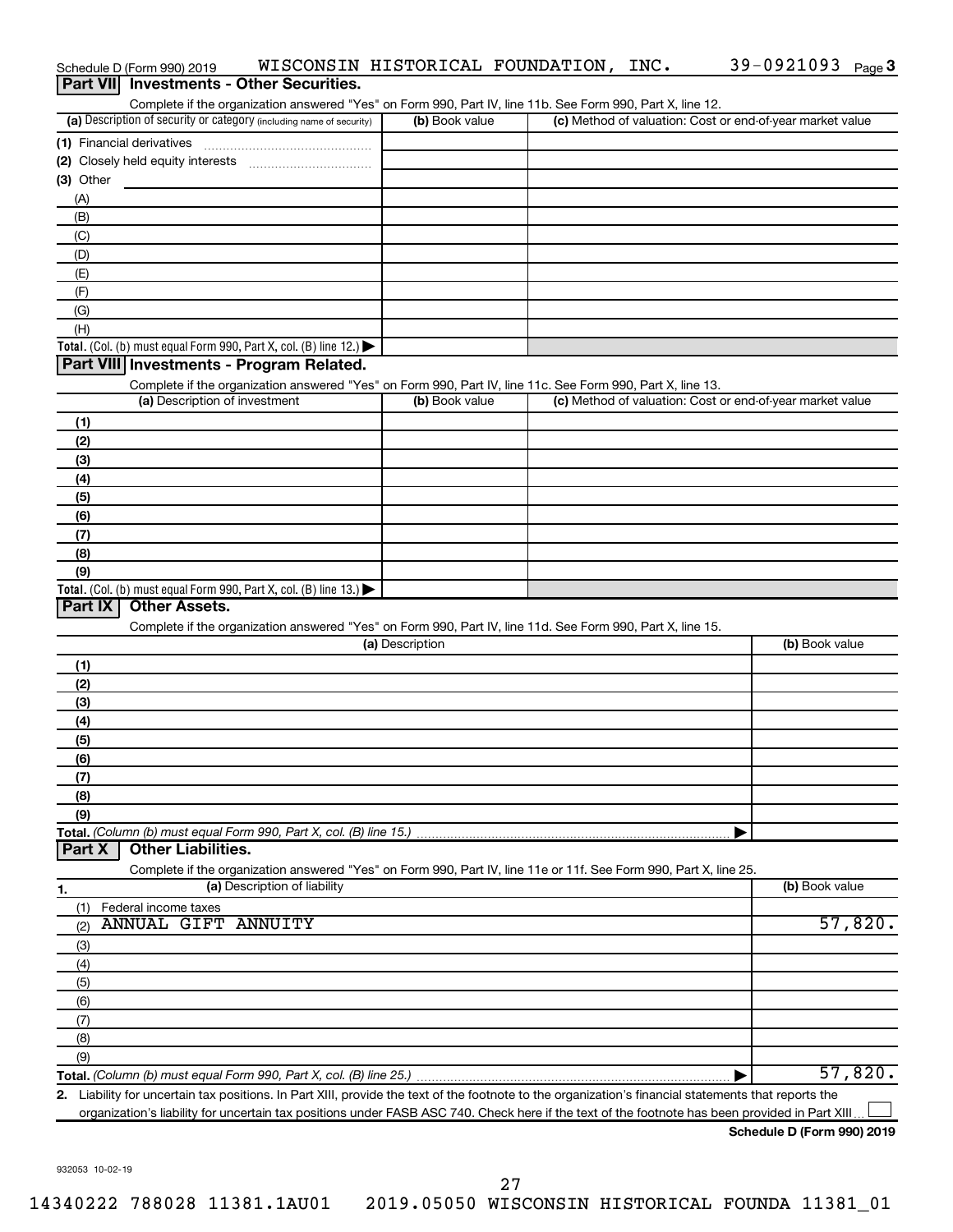|   | WISCONSIN HISTORICAL FOUNDATION, INC.<br>Schedule D (Form 990) 2019                                             |                |  |              | 39-0921093 $_{Page 4}$ |  |  |
|---|-----------------------------------------------------------------------------------------------------------------|----------------|--|--------------|------------------------|--|--|
|   | Part XI   Reconciliation of Revenue per Audited Financial Statements With Revenue per Return.                   |                |  |              |                        |  |  |
|   | Complete if the organization answered "Yes" on Form 990, Part IV, line 12a.                                     |                |  |              |                        |  |  |
| 1 | Total revenue, gains, and other support per audited financial statements                                        |                |  | $\mathbf{1}$ |                        |  |  |
| 2 | Amounts included on line 1 but not on Form 990, Part VIII, line 12:                                             |                |  |              |                        |  |  |
| a |                                                                                                                 | 2a             |  |              |                        |  |  |
|   |                                                                                                                 | 2 <sub>b</sub> |  |              |                        |  |  |
|   | 2c                                                                                                              |                |  |              |                        |  |  |
| d | Other (Describe in Part XIII.) (2000) (2000) (2000) (2010) (2010) (2010) (2010) (2010) (2010) (2010) (2010) (20 | 2d             |  |              |                        |  |  |
| е | Add lines 2a through 2d                                                                                         |                |  | 2е           |                        |  |  |
| З |                                                                                                                 |                |  | 3            |                        |  |  |
| 4 | Amounts included on Form 990, Part VIII, line 12, but not on line 1:                                            |                |  |              |                        |  |  |
|   |                                                                                                                 |                |  |              |                        |  |  |
|   |                                                                                                                 | 4 <sub>b</sub> |  |              |                        |  |  |
|   | Add lines 4a and 4b<br>c.<br>4c                                                                                 |                |  |              |                        |  |  |
| 5 |                                                                                                                 |                |  | 5            |                        |  |  |
|   | Part XII   Reconciliation of Expenses per Audited Financial Statements With Expenses per Return.                |                |  |              |                        |  |  |
|   | Complete if the organization answered "Yes" on Form 990, Part IV, line 12a.                                     |                |  |              |                        |  |  |
| 1 |                                                                                                                 |                |  | $\mathbf 1$  |                        |  |  |
| 2 | Amounts included on line 1 but not on Form 990, Part IX, line 25:                                               |                |  |              |                        |  |  |
| а |                                                                                                                 | 2a             |  |              |                        |  |  |
| b |                                                                                                                 | 2 <sub>b</sub> |  |              |                        |  |  |
|   | Other losses                                                                                                    | 2c             |  |              |                        |  |  |
| d |                                                                                                                 | 2d             |  |              |                        |  |  |
| е |                                                                                                                 |                |  | <b>2e</b>    |                        |  |  |
| з |                                                                                                                 |                |  | 3            |                        |  |  |
| 4 | Amounts included on Form 990, Part IX, line 25, but not on line 1:                                              |                |  |              |                        |  |  |
| a |                                                                                                                 | 4a             |  |              |                        |  |  |
| b |                                                                                                                 | 4 <sub>h</sub> |  |              |                        |  |  |
|   | c Add lines 4a and 4b                                                                                           |                |  | 4c           |                        |  |  |
| 5 |                                                                                                                 |                |  | 5            |                        |  |  |
|   | Part XIII Supplemental Information.                                                                             |                |  |              |                        |  |  |
|   |                                                                                                                 |                |  |              |                        |  |  |

Provide the descriptions required for Part II, lines 3, 5, and 9; Part III, lines 1a and 4; Part IV, lines 1b and 2b; Part V, line 4; Part X, line 2; Part XI, lines 2d and 4b; and Part XII, lines 2d and 4b. Also complete this part to provide any additional information.

#### PART IV, LINE 2B:

|  |  |  | THE WISCONSIN HISTORICAL FOUNDATION, INC. COLLECTS RECEIPTS AND MAKES |  |  |  |  |  |
|--|--|--|-----------------------------------------------------------------------|--|--|--|--|--|
|--|--|--|-----------------------------------------------------------------------|--|--|--|--|--|

DISBURSEMENTS ON BEHALF OF THE WISCONSIN HISTORICAL SOCIETY FOR THE

SOCIETY'S PRESS BOOK.

PART V, LINE 4:

THE WISCONSIN HISTORICAL FOUNDATION, INC. USES EARNINGS FROM ENDOWMENT

### FUNDS TO SUPPORT THE VARIOUS DIVISIONS WITHIN THE WISCONSIN HISTORICAL

SOCIETY INCLUDING HISTORIC SITES AND MUSEUMS, LIBRARY AND ARCHIVES, AND

### HISTORIC PRESERVATION AND PUBLIC HISTORY.

932054 10-02-19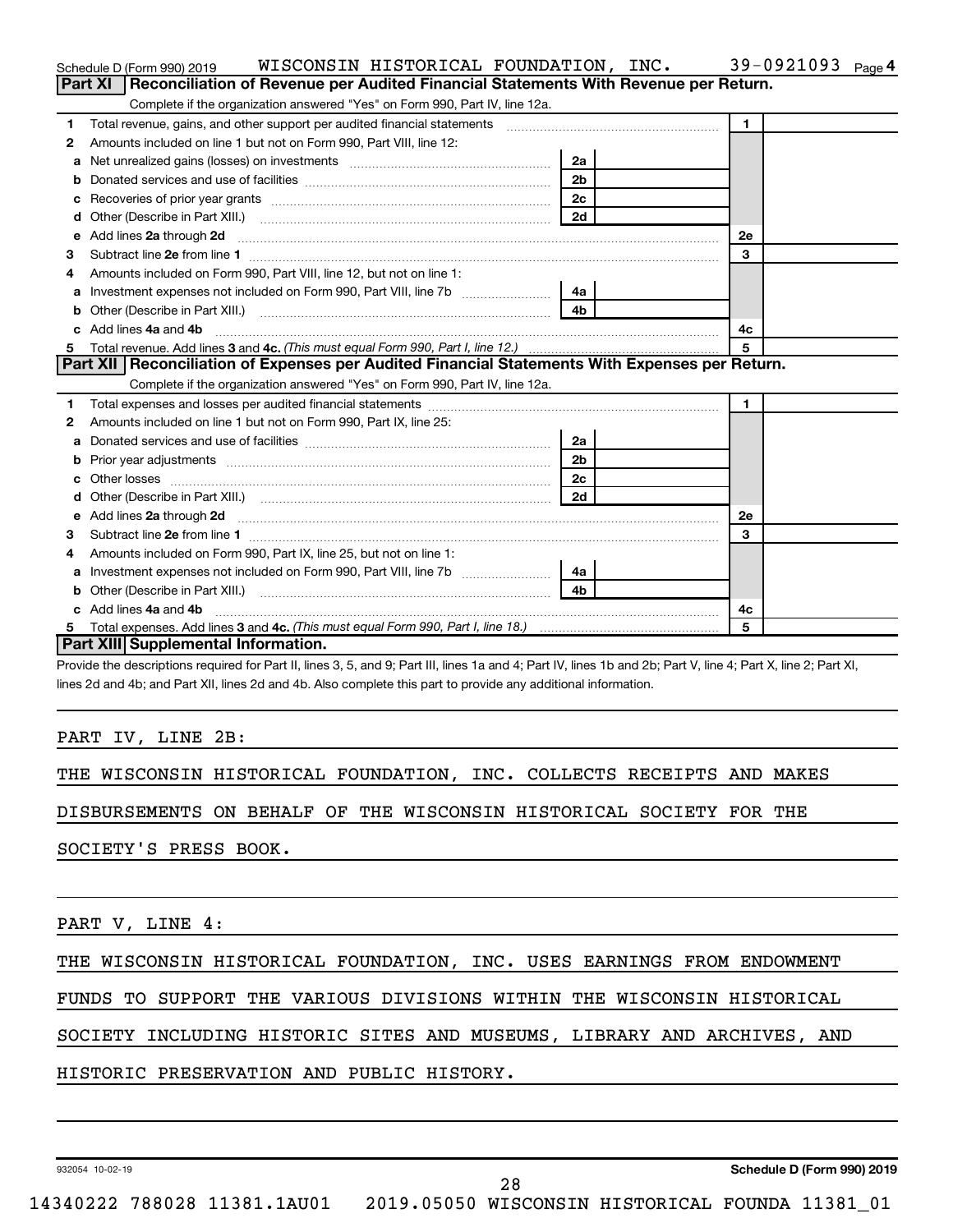| Schedule D (Form 990) 2019 WISCONSIN<br><b>Part XIII   Supplemental Information</b> (continued) |  | WISCONSIN HISTORICAL FOUNDATION, INC. | 39-0921093 Page 5          |  |
|-------------------------------------------------------------------------------------------------|--|---------------------------------------|----------------------------|--|
|                                                                                                 |  |                                       |                            |  |
|                                                                                                 |  |                                       |                            |  |
|                                                                                                 |  |                                       |                            |  |
|                                                                                                 |  |                                       |                            |  |
|                                                                                                 |  |                                       |                            |  |
|                                                                                                 |  |                                       |                            |  |
|                                                                                                 |  |                                       |                            |  |
|                                                                                                 |  |                                       |                            |  |
|                                                                                                 |  |                                       |                            |  |
|                                                                                                 |  |                                       |                            |  |
|                                                                                                 |  |                                       |                            |  |
|                                                                                                 |  |                                       |                            |  |
|                                                                                                 |  |                                       |                            |  |
|                                                                                                 |  |                                       |                            |  |
|                                                                                                 |  |                                       |                            |  |
|                                                                                                 |  |                                       |                            |  |
|                                                                                                 |  |                                       |                            |  |
|                                                                                                 |  |                                       |                            |  |
|                                                                                                 |  |                                       |                            |  |
|                                                                                                 |  |                                       |                            |  |
|                                                                                                 |  |                                       |                            |  |
|                                                                                                 |  |                                       |                            |  |
|                                                                                                 |  |                                       |                            |  |
|                                                                                                 |  |                                       |                            |  |
|                                                                                                 |  |                                       |                            |  |
|                                                                                                 |  |                                       |                            |  |
|                                                                                                 |  |                                       |                            |  |
|                                                                                                 |  |                                       |                            |  |
|                                                                                                 |  |                                       |                            |  |
|                                                                                                 |  |                                       |                            |  |
|                                                                                                 |  |                                       |                            |  |
|                                                                                                 |  |                                       |                            |  |
|                                                                                                 |  |                                       |                            |  |
|                                                                                                 |  |                                       |                            |  |
|                                                                                                 |  |                                       |                            |  |
|                                                                                                 |  |                                       |                            |  |
|                                                                                                 |  |                                       |                            |  |
|                                                                                                 |  |                                       |                            |  |
|                                                                                                 |  |                                       |                            |  |
|                                                                                                 |  |                                       |                            |  |
|                                                                                                 |  |                                       |                            |  |
|                                                                                                 |  |                                       |                            |  |
|                                                                                                 |  |                                       |                            |  |
|                                                                                                 |  |                                       |                            |  |
|                                                                                                 |  |                                       |                            |  |
|                                                                                                 |  |                                       |                            |  |
|                                                                                                 |  |                                       | Schedule D (Form 990) 2019 |  |
| 932055 10-02-19                                                                                 |  |                                       |                            |  |
|                                                                                                 |  | 29                                    |                            |  |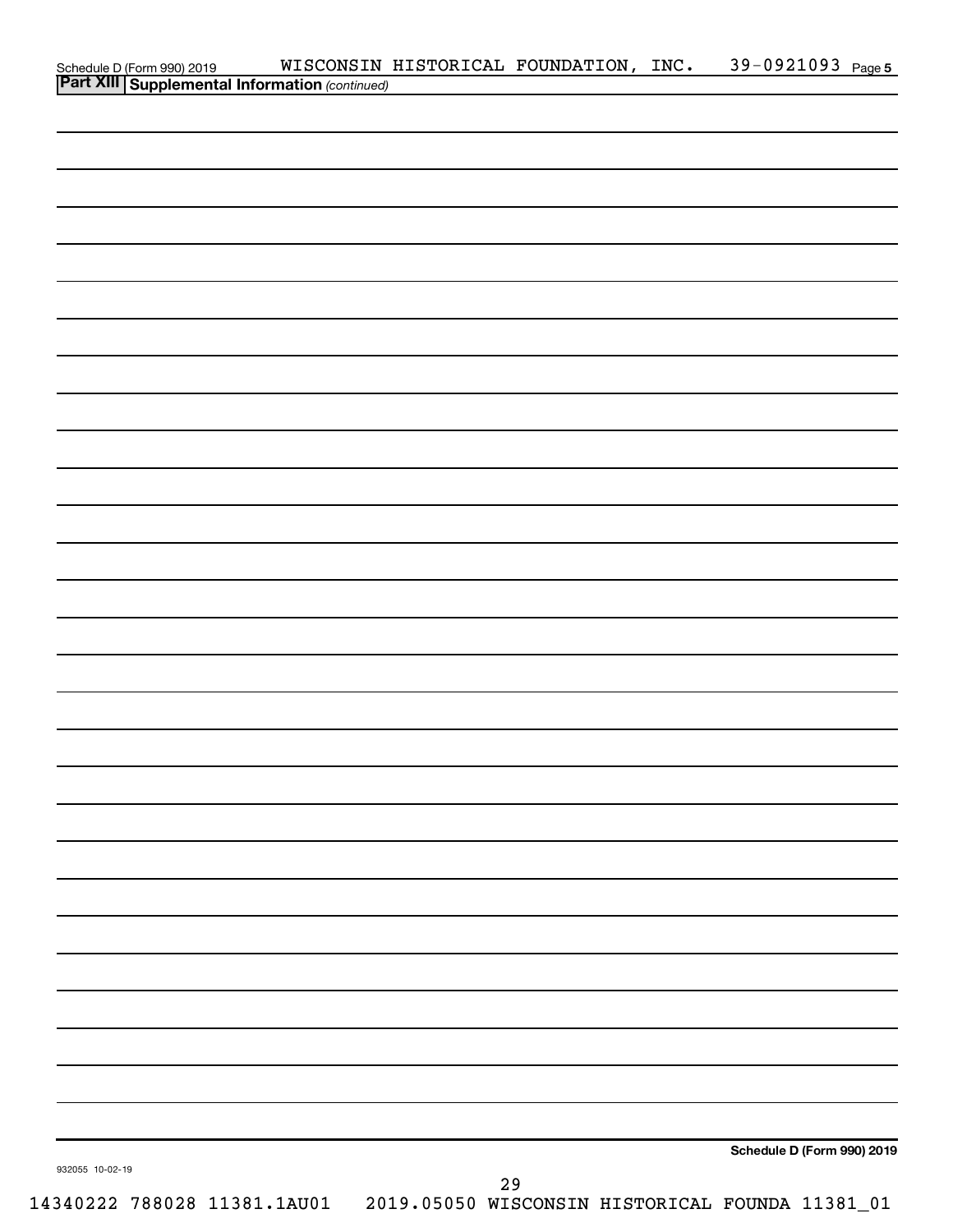| <b>SCHEDULE I</b><br>(Form 990)                        |                                                                                                                                                                                                                                                                                           |            | <b>Grants and Other Assistance to Organizations,</b><br>Governments, and Individuals in the United States<br>Complete if the organization answered "Yes" on Form 990, Part IV, line 21 or 22. |                                                                              |                                         |                                                                |                                          | OMB No. 1545-0047<br>19                             |
|--------------------------------------------------------|-------------------------------------------------------------------------------------------------------------------------------------------------------------------------------------------------------------------------------------------------------------------------------------------|------------|-----------------------------------------------------------------------------------------------------------------------------------------------------------------------------------------------|------------------------------------------------------------------------------|-----------------------------------------|----------------------------------------------------------------|------------------------------------------|-----------------------------------------------------|
| Department of the Treasury<br>Internal Revenue Service |                                                                                                                                                                                                                                                                                           |            |                                                                                                                                                                                               | Attach to Form 990.<br>Go to www.irs.gov/Form990 for the latest information. |                                         |                                                                |                                          | <b>Open to Public</b><br>Inspection                 |
|                                                        | Name of the organization                                                                                                                                                                                                                                                                  |            | WISCONSIN HISTORICAL FOUNDATION, INC.                                                                                                                                                         |                                                                              |                                         |                                                                |                                          | <b>Employer identification number</b><br>39-0921093 |
| Part I                                                 | <b>General Information on Grants and Assistance</b>                                                                                                                                                                                                                                       |            |                                                                                                                                                                                               |                                                                              |                                         |                                                                |                                          |                                                     |
| $\mathbf 1$<br>$\mathbf{2}$                            | Does the organization maintain records to substantiate the amount of the grants or assistance, the grantees' eligibility for the grants or assistance, and the selection<br>Describe in Part IV the organization's procedures for monitoring the use of grant funds in the United States. |            |                                                                                                                                                                                               |                                                                              |                                         |                                                                |                                          | $\boxed{\text{X}}$ Yes<br>l No                      |
| Part II                                                | Grants and Other Assistance to Domestic Organizations and Domestic Governments. Complete if the organization answered "Yes" on Form 990, Part IV, line 21, for any                                                                                                                        |            |                                                                                                                                                                                               |                                                                              |                                         |                                                                |                                          |                                                     |
|                                                        | recipient that received more than \$5,000. Part II can be duplicated if additional space is needed.                                                                                                                                                                                       |            |                                                                                                                                                                                               |                                                                              |                                         |                                                                |                                          |                                                     |
|                                                        | 1 (a) Name and address of organization<br>or government                                                                                                                                                                                                                                   | $(b)$ EIN  | (c) IRC section<br>(if applicable)                                                                                                                                                            | (d) Amount of<br>cash grant                                                  | (e) Amount of<br>non-cash<br>assistance | (f) Method of<br>valuation (book,<br>FMV, appraisal,<br>other) | (g) Description of<br>noncash assistance | (h) Purpose of grant<br>or assistance               |
| 816 STATE ST                                           | WISCONSIN HISTORICAL SOCIETY                                                                                                                                                                                                                                                              |            |                                                                                                                                                                                               |                                                                              |                                         |                                                                |                                          |                                                     |
|                                                        | MADISON, WI 53706-1417                                                                                                                                                                                                                                                                    | 39-6006447 | GOVERNMENT                                                                                                                                                                                    | 2,685,762.                                                                   | $\mathbf{0}$ .                          |                                                                |                                          | GENERAL SUPPORT                                     |
|                                                        |                                                                                                                                                                                                                                                                                           |            |                                                                                                                                                                                               |                                                                              |                                         |                                                                |                                          |                                                     |
| $\mathbf{2}$<br>3                                      |                                                                                                                                                                                                                                                                                           |            |                                                                                                                                                                                               |                                                                              |                                         |                                                                |                                          | ı.<br>$\overline{0}$ .                              |

**For Paperwork Reduction Act Notice, see the Instructions for Form 990. Schedule I (Form 990) (2019)** LHA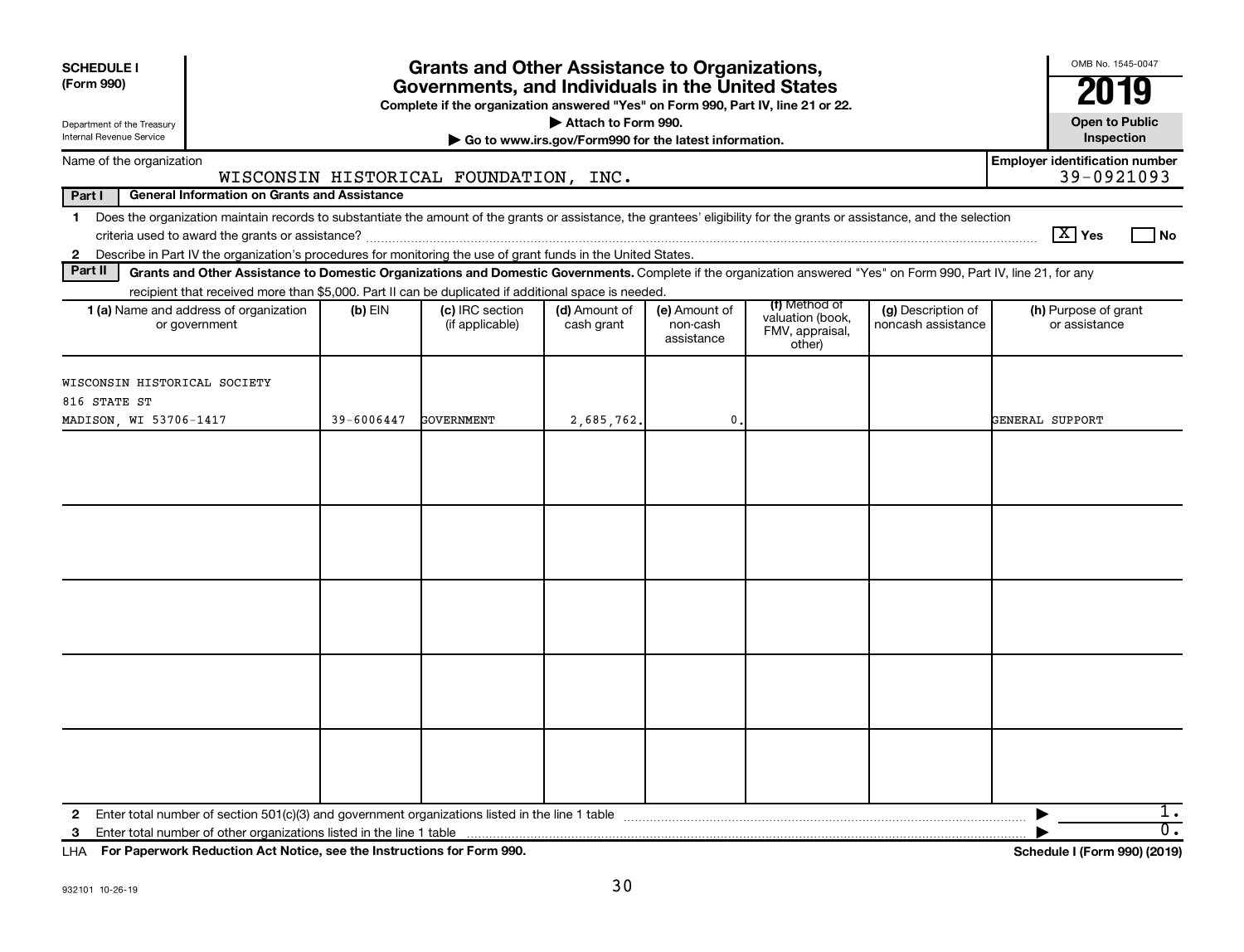Schedule I (Form 990) (2019) WISCONSIN HISTORICAL FOUNDATION, INC. 39-0921093 Page

**2**

Part III | Grants and Other Assistance to Domestic Individuals. Complete if the organization answered "Yes" on Form 990, Part IV, line 22. Part III can be duplicated if additional space is needed.

| (a) Type of grant or assistance | (b) Number of<br>recipients | (c) Amount of<br>cash grant | (d) Amount of non-<br>cash assistance | (e) Method of valuation<br>(book, FMV, appraisal, other) | (f) Description of noncash assistance |
|---------------------------------|-----------------------------|-----------------------------|---------------------------------------|----------------------------------------------------------|---------------------------------------|
|                                 |                             |                             |                                       |                                                          |                                       |
|                                 |                             |                             |                                       |                                                          |                                       |
|                                 |                             |                             |                                       |                                                          |                                       |
|                                 |                             |                             |                                       |                                                          |                                       |
|                                 |                             |                             |                                       |                                                          |                                       |
|                                 |                             |                             |                                       |                                                          |                                       |
|                                 |                             |                             |                                       |                                                          |                                       |
|                                 |                             |                             |                                       |                                                          |                                       |
|                                 |                             |                             |                                       |                                                          |                                       |
|                                 |                             |                             |                                       |                                                          |                                       |

Part IV | Supplemental Information. Provide the information required in Part I, line 2; Part III, column (b); and any other additional information.

PART I, LINE 2:

THE WISCONSIN HISTORICAL FOUNDATION'S MISSION IS TO ADVANCE THE MISSION OF

THE WISCONSIN HISTORICAL SOCIETY. STAFF FROM THE FOUNDATION WORK REGULARLY

WITH THE WISCONSIN HISTORICAL SOCIETY AS THEY ASSIST THE SOCIETY WITH

FUNDING REQUESTS. FOUNDATION STAFF RECEIVE INVOICES AND OTHER DOCUMENTS

FROM THE SOCIETY FOR SUPPORTED PROJECTS.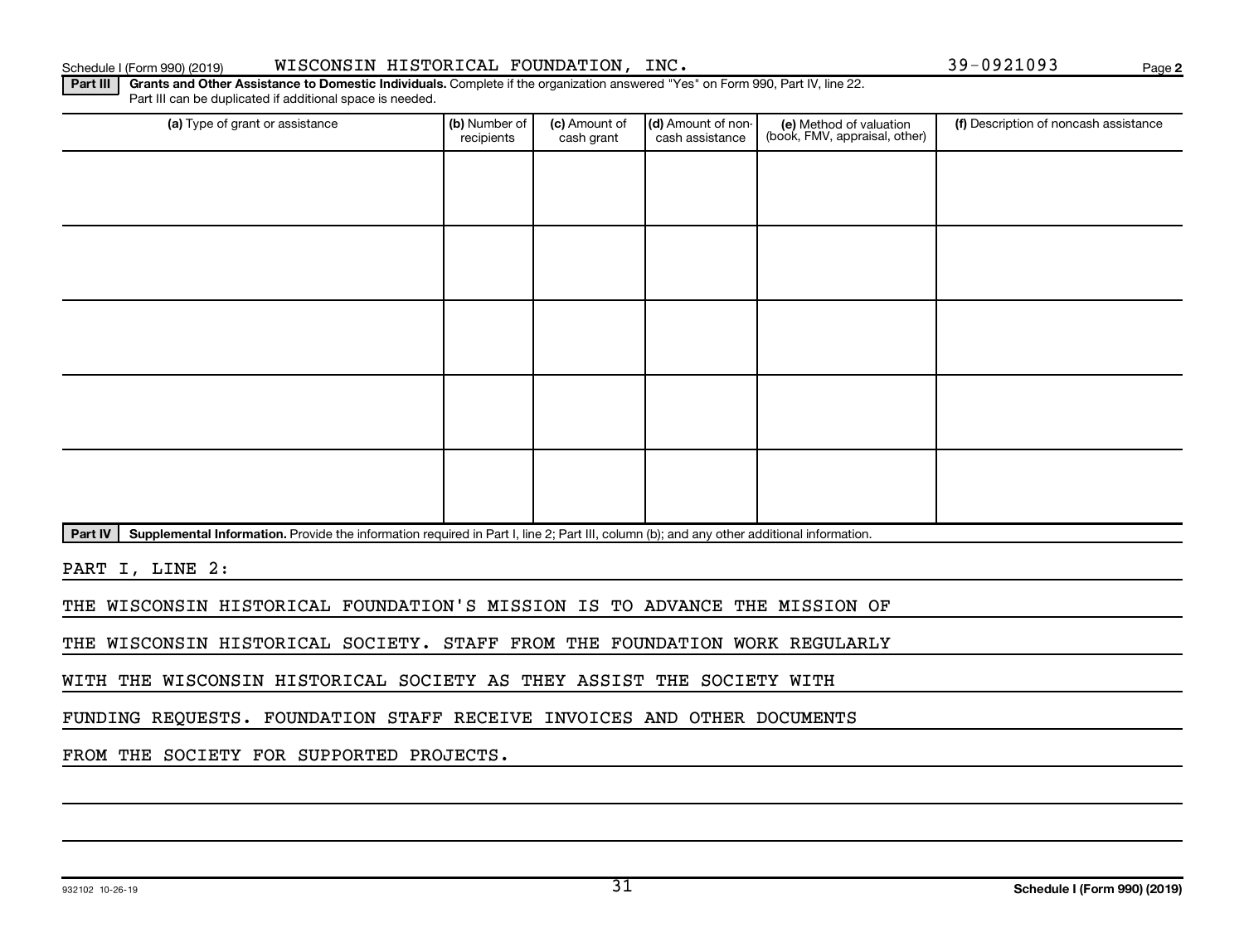### **SCHEDULE M (Form 990)**

# **Noncash Contributions**

OMB No. 1545-0047

| Department of the Treasury |
|----------------------------|
|                            |
| Internal Revenue Service   |

◆ Complete if the organizations answered "Yes" on Form 990, Part IV, lines 29 or 30.<br>▶ Complete if the organizations answered "Yes" on Form 990, Part IV, lines 29 or 30. **Attach to Form 990.**  $\blacktriangleright$ 

 **Go to www.irs.gov/Form990 for instructions and the latest information.** J

**Open to Public Inspection**

| Name of the organization |
|--------------------------|
|--------------------------|

| <b>Employer identification number</b> |
|---------------------------------------|
| $39 - 0921093$                        |

|                               | WISCONSIN HISTORICAL | <b>FOUNDATION,</b> | INC. | 39-0921093 |
|-------------------------------|----------------------|--------------------|------|------------|
| l Part I<br>Tynes of Pronerty |                      |                    |      |            |

|     | i jihad ah ili dipang                                                                                                          |                               |                                      |                                                                                                      |                                                              |     |     |    |  |  |  |  |
|-----|--------------------------------------------------------------------------------------------------------------------------------|-------------------------------|--------------------------------------|------------------------------------------------------------------------------------------------------|--------------------------------------------------------------|-----|-----|----|--|--|--|--|
|     |                                                                                                                                | (a)<br>Check if<br>applicable | (b)<br>Number of<br>contributions or | (c)<br>Noncash contribution<br>amounts reported on<br>items contributed Form 990, Part VIII, line 1g | (d)<br>Method of determining<br>noncash contribution amounts |     |     |    |  |  |  |  |
| 1.  |                                                                                                                                |                               |                                      |                                                                                                      |                                                              |     |     |    |  |  |  |  |
| 2   |                                                                                                                                |                               |                                      |                                                                                                      |                                                              |     |     |    |  |  |  |  |
| З   |                                                                                                                                |                               |                                      |                                                                                                      |                                                              |     |     |    |  |  |  |  |
| 4   | Books and publications                                                                                                         |                               |                                      |                                                                                                      |                                                              |     |     |    |  |  |  |  |
| 5   | Clothing and household goods                                                                                                   |                               |                                      |                                                                                                      |                                                              |     |     |    |  |  |  |  |
| 6   |                                                                                                                                |                               |                                      |                                                                                                      |                                                              |     |     |    |  |  |  |  |
| 7   |                                                                                                                                |                               |                                      |                                                                                                      |                                                              |     |     |    |  |  |  |  |
|     |                                                                                                                                |                               |                                      |                                                                                                      |                                                              |     |     |    |  |  |  |  |
| 8   |                                                                                                                                | $\overline{\text{x}}$         | 51                                   |                                                                                                      | 52, 242. QUOTED MARKET PRICES                                |     |     |    |  |  |  |  |
| 9   | Securities - Publicly traded                                                                                                   |                               |                                      |                                                                                                      |                                                              |     |     |    |  |  |  |  |
| 10  | Securities - Closely held stock                                                                                                |                               |                                      |                                                                                                      |                                                              |     |     |    |  |  |  |  |
| 11  | Securities - Partnership, LLC, or                                                                                              |                               |                                      |                                                                                                      |                                                              |     |     |    |  |  |  |  |
|     | trust interests                                                                                                                |                               |                                      |                                                                                                      |                                                              |     |     |    |  |  |  |  |
| 12  | Securities - Miscellaneous                                                                                                     |                               |                                      |                                                                                                      |                                                              |     |     |    |  |  |  |  |
| 13  | Qualified conservation contribution -                                                                                          |                               |                                      |                                                                                                      |                                                              |     |     |    |  |  |  |  |
|     | Historic structures<br>Qualified conservation contribution - Other                                                             |                               |                                      |                                                                                                      |                                                              |     |     |    |  |  |  |  |
| 14  |                                                                                                                                |                               |                                      |                                                                                                      |                                                              |     |     |    |  |  |  |  |
| 15  | Real estate - Residential                                                                                                      |                               |                                      |                                                                                                      |                                                              |     |     |    |  |  |  |  |
| 16  | Real estate - Commercial                                                                                                       |                               |                                      |                                                                                                      |                                                              |     |     |    |  |  |  |  |
| 17  |                                                                                                                                |                               |                                      |                                                                                                      |                                                              |     |     |    |  |  |  |  |
| 18  |                                                                                                                                |                               |                                      |                                                                                                      |                                                              |     |     |    |  |  |  |  |
| 19  |                                                                                                                                |                               |                                      |                                                                                                      |                                                              |     |     |    |  |  |  |  |
| 20  | Drugs and medical supplies                                                                                                     |                               |                                      |                                                                                                      |                                                              |     |     |    |  |  |  |  |
| 21  |                                                                                                                                |                               |                                      |                                                                                                      |                                                              |     |     |    |  |  |  |  |
| 22  |                                                                                                                                |                               |                                      |                                                                                                      |                                                              |     |     |    |  |  |  |  |
| 23  |                                                                                                                                |                               |                                      |                                                                                                      |                                                              |     |     |    |  |  |  |  |
| 24  |                                                                                                                                |                               |                                      |                                                                                                      |                                                              |     |     |    |  |  |  |  |
| 25  | Other $\blacktriangleright$                                                                                                    |                               |                                      |                                                                                                      |                                                              |     |     |    |  |  |  |  |
| 26  | Other $\blacktriangleright$                                                                                                    |                               |                                      |                                                                                                      |                                                              |     |     |    |  |  |  |  |
| 27  | Other $\blacktriangleright$                                                                                                    |                               |                                      |                                                                                                      |                                                              |     |     |    |  |  |  |  |
| 28  | Other                                                                                                                          |                               |                                      |                                                                                                      |                                                              |     |     |    |  |  |  |  |
| 29  | Number of Forms 8283 received by the organization during the tax year for contributions                                        |                               |                                      |                                                                                                      |                                                              |     |     |    |  |  |  |  |
|     | for which the organization completed Form 8283, Part IV, Donee Acknowledgement                                                 |                               |                                      | 29                                                                                                   |                                                              |     | 0   |    |  |  |  |  |
|     |                                                                                                                                |                               |                                      |                                                                                                      |                                                              |     | Yes | No |  |  |  |  |
|     | 30a During the year, did the organization receive by contribution any property reported in Part I, lines 1 through 28, that it |                               |                                      |                                                                                                      |                                                              |     |     |    |  |  |  |  |
|     | must hold for at least three years from the date of the initial contribution, and which isn't required to be used for          |                               |                                      |                                                                                                      |                                                              |     |     |    |  |  |  |  |
|     | <b>30a</b>                                                                                                                     |                               |                                      |                                                                                                      |                                                              |     |     |    |  |  |  |  |
|     | <b>b</b> If "Yes," describe the arrangement in Part II.                                                                        |                               |                                      |                                                                                                      |                                                              |     |     |    |  |  |  |  |
| 31  | Does the organization have a gift acceptance policy that requires the review of any nonstandard contributions?                 |                               |                                      |                                                                                                      |                                                              | 31  | х   |    |  |  |  |  |
|     | 32a Does the organization hire or use third parties or related organizations to solicit, process, or sell noncash              |                               |                                      |                                                                                                      |                                                              |     |     |    |  |  |  |  |
|     | contributions?                                                                                                                 |                               |                                      |                                                                                                      |                                                              | 32a |     | x  |  |  |  |  |
|     | <b>b</b> If "Yes," describe in Part II.                                                                                        |                               |                                      |                                                                                                      |                                                              |     |     |    |  |  |  |  |
| 33  | If the organization didn't report an amount in column (c) for a type of property for which column (a) is checked,              |                               |                                      |                                                                                                      |                                                              |     |     |    |  |  |  |  |
|     | describe in Part II.                                                                                                           |                               |                                      |                                                                                                      |                                                              |     |     |    |  |  |  |  |
| LHA | For Paperwork Reduction Act Notice, see the Instructions for Form 990.<br>Schedule M (Form 990) 2019                           |                               |                                      |                                                                                                      |                                                              |     |     |    |  |  |  |  |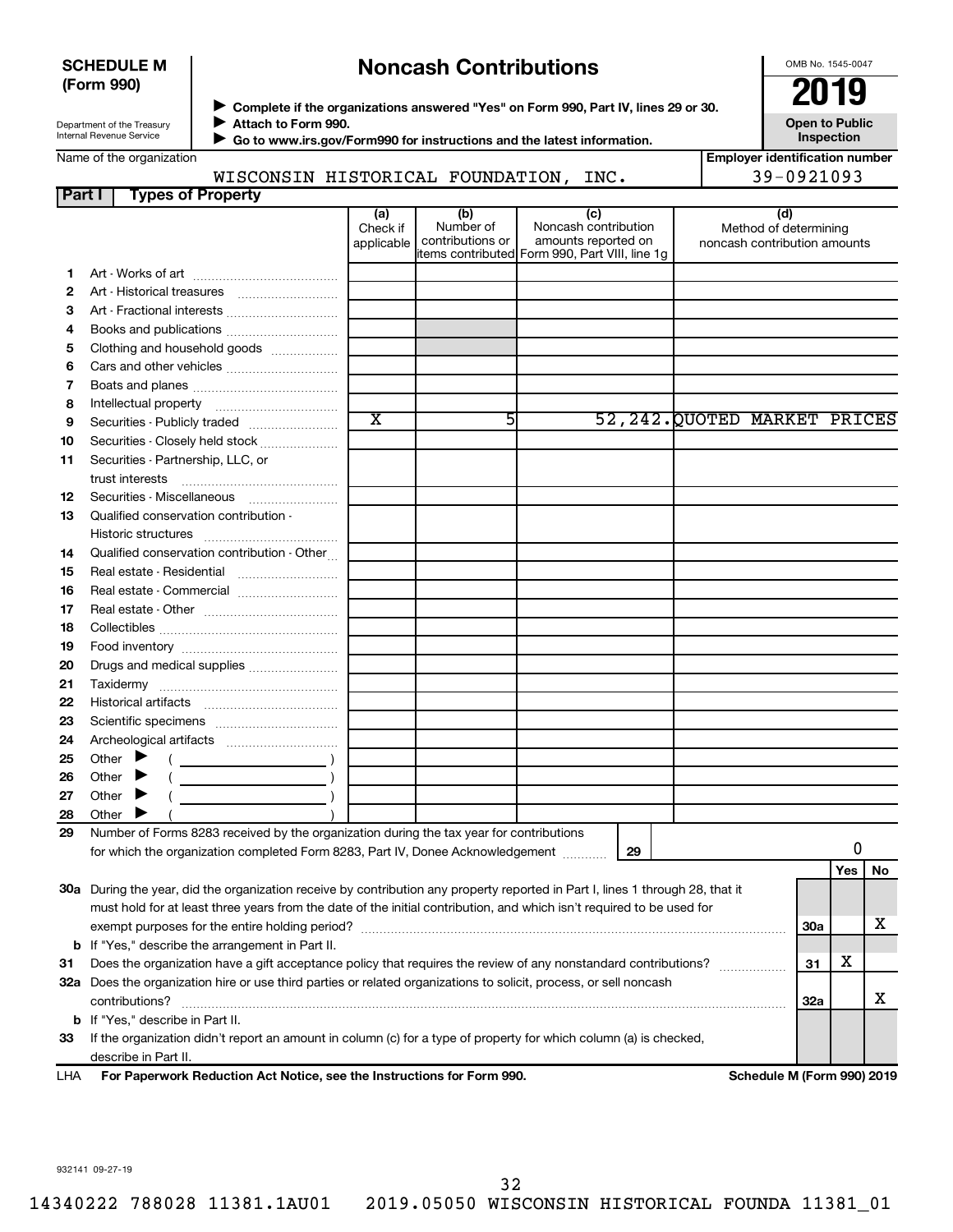|         |                 |  |  | this part for any additional information. |  |  |                                                                     |  |                            |
|---------|-----------------|--|--|-------------------------------------------|--|--|---------------------------------------------------------------------|--|----------------------------|
|         |                 |  |  | SCHEDULE M, PART I, COLUMN (B):           |  |  |                                                                     |  |                            |
|         |                 |  |  |                                           |  |  | THE ORGANIZATION IS REPORTING THE NUMBER OF CONTRIBUTIONS IN COLUMN |  |                            |
| $(B)$ . |                 |  |  |                                           |  |  |                                                                     |  |                            |
|         |                 |  |  |                                           |  |  |                                                                     |  |                            |
|         |                 |  |  |                                           |  |  |                                                                     |  |                            |
|         |                 |  |  |                                           |  |  |                                                                     |  |                            |
|         |                 |  |  |                                           |  |  |                                                                     |  |                            |
|         |                 |  |  |                                           |  |  |                                                                     |  |                            |
|         |                 |  |  |                                           |  |  |                                                                     |  |                            |
|         |                 |  |  |                                           |  |  |                                                                     |  |                            |
|         |                 |  |  |                                           |  |  |                                                                     |  |                            |
|         |                 |  |  |                                           |  |  |                                                                     |  |                            |
|         |                 |  |  |                                           |  |  |                                                                     |  |                            |
|         |                 |  |  |                                           |  |  |                                                                     |  |                            |
|         |                 |  |  |                                           |  |  |                                                                     |  |                            |
|         |                 |  |  |                                           |  |  |                                                                     |  |                            |
|         |                 |  |  |                                           |  |  |                                                                     |  |                            |
|         |                 |  |  |                                           |  |  |                                                                     |  |                            |
|         |                 |  |  |                                           |  |  |                                                                     |  |                            |
|         |                 |  |  |                                           |  |  |                                                                     |  |                            |
|         |                 |  |  |                                           |  |  |                                                                     |  |                            |
|         |                 |  |  |                                           |  |  |                                                                     |  |                            |
|         |                 |  |  |                                           |  |  |                                                                     |  |                            |
|         |                 |  |  |                                           |  |  |                                                                     |  |                            |
|         |                 |  |  |                                           |  |  |                                                                     |  |                            |
|         |                 |  |  |                                           |  |  |                                                                     |  |                            |
|         |                 |  |  |                                           |  |  |                                                                     |  |                            |
|         |                 |  |  |                                           |  |  |                                                                     |  |                            |
|         |                 |  |  |                                           |  |  |                                                                     |  |                            |
|         |                 |  |  |                                           |  |  |                                                                     |  |                            |
|         |                 |  |  |                                           |  |  |                                                                     |  |                            |
|         |                 |  |  |                                           |  |  |                                                                     |  |                            |
|         |                 |  |  |                                           |  |  |                                                                     |  |                            |
|         | 932142 09-27-19 |  |  |                                           |  |  |                                                                     |  | Schedule M (Form 990) 2019 |

Schedule M (Form 990) 2019  $\,$  <code>WISCONSIN</code> <code>HISTORICAL FOUNDATION</code> , <code>INC</code> .  $\,$   $\,$  <code>39–0921093</code>  $\,$  <code>Page</code>

14340222 788028 11381.1AU01 2019.05050 WISCONSIN HISTORICAL FOUNDA 11381\_01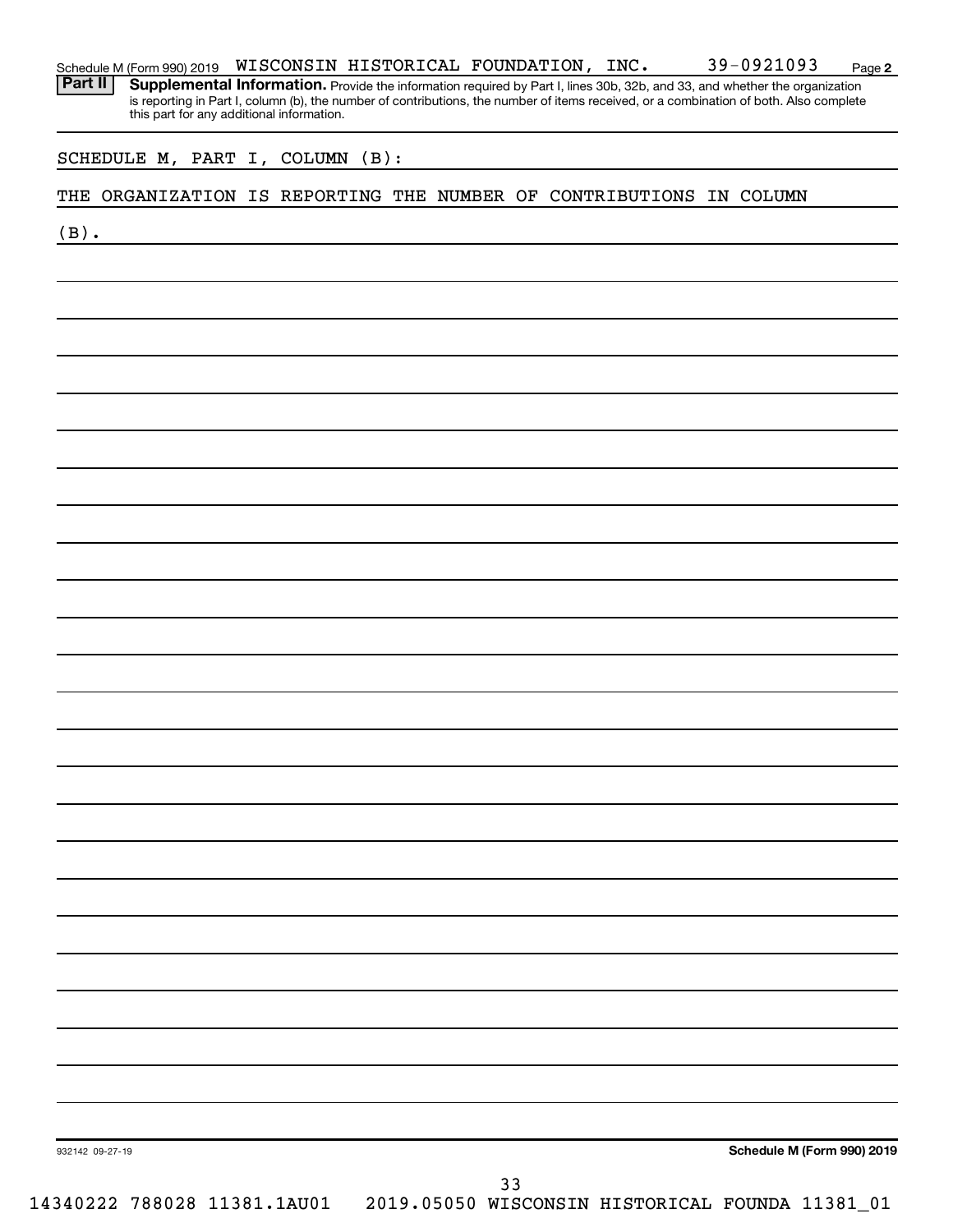Department of the Treasury **(Form 990 or 990-EZ)**

Name of the organization

Internal Revenue Service

**Complete to provide information for responses to specific questions on Form 990 or 990-EZ or to provide any additional information. | Attach to Form 990 or 990-EZ. | Go to www.irs.gov/Form990 for the latest information. SCHEDULE O Supplemental Information to Form 990 or 990-EZ 2019** 



WISCONSIN HISTORICAL FOUNDATION, INC. 39-0921093

FORM 990, PART I, LINE 1, DESCRIPTION OF ORGANIZATION MISSION:

SOCIETY: TO HELP PEOPLE CONNECT TO THE PAST BY COLLECTING, PRESERVING

AND SHARING STORIES.

FORM 990, PART VI, SECTION B, LINE 11B:

THE PREPARED FORM 990 IS REVIEWED BY THE MEMBERS OF THE AUDIT COMMITTEE

BEFORE THE RETURN IS FILED WITH THE IRS.

FORM 990, PART VI, SECTION B, LINE 12C:

ALL OFFICERS, DIRECTORS, AND EMPLOYEES ARE REQUIRED TO SIGN A CONFLICT OF INTEREST STATEMENT ON AN ANNUAL BASIS. IN CONNECTION WITH ANY ACTUAL OR POSSIBLE REPORTED CONFLICT OF INTEREST, AN INTERESTED PERSON MUST DISCLOSE THE EXISTENCE OF THE INTEREST AND BE GIVEN THE OPPORTUNITY TO DISCLOSE ALL MATERIAL FACTS TO THE DIRECTORS AND MEMBERS OF COMMITTEES WITH GOVERNING BODY DELEGATED POWERS. A DIRECTOR, OFFICER, OR EMPLOYEES WITH A CONFLICT OF INTEREST IS PROHIBITED FROM PARTICIPATING IN DELIBERATIONS AND DECISIONS REGARDING THE TRANSACTION. THE GOVERNING BODY OR DESIGNATED COMMITTEE CONDUCTS PERIODIC REVIEWS TO ENSURE THAT THE ORGANIZATION DOES NOT ENGAGE IN ACTIVITIES THAT COULD JEOPARDIZE ITS TAX-EXEMPT STATUS.

FORM 990, PART VI, SECTION B, LINE 15:

COMPENSATION LEVELS ARE ESTABLISHED BASED ON AN ANNUAL PERFORMANCE REVIEW GIVEN BY THE BOARD CHAIR BASED ON INPUT FROM THE EXECUTIVE COMMITTEE.

FORM 990, PART VI, SECTION C, LINE 19:

932211 09-06-19 LHA For Paperwork Reduction Act Notice, see the Instructions for Form 990 or 990-EZ. Schedule O (Form 990 or 990-EZ) (2019) THE ORGANIZATION MAKES ITS GOVERNING DOCUMENTS, CONFLICT OF INTEREST 34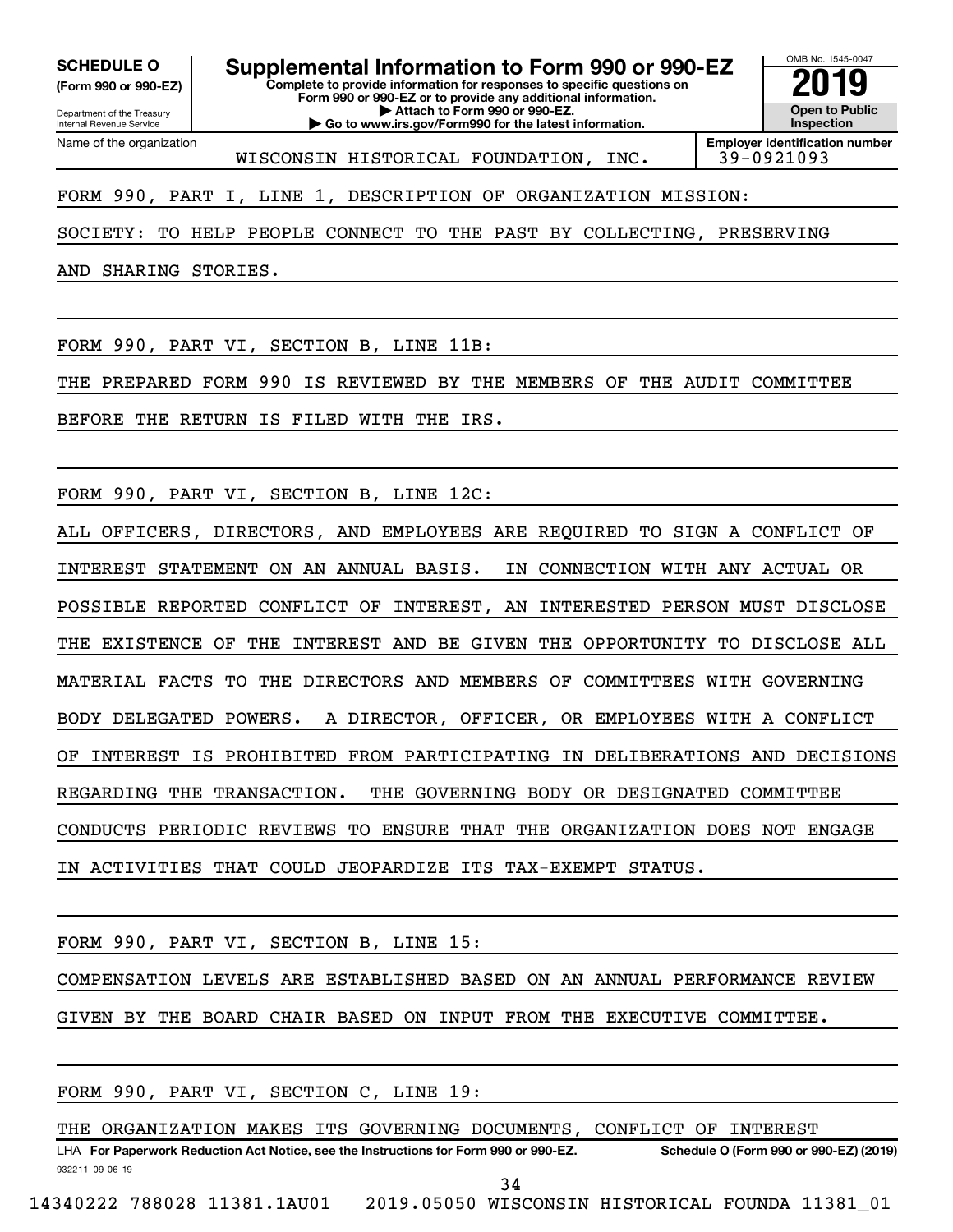| Name of the organization | Schedule O (Form 990 or 990-EZ) (2019) |                                                                              |    |  |  |                                                  | Page 2 |
|--------------------------|----------------------------------------|------------------------------------------------------------------------------|----|--|--|--------------------------------------------------|--------|
|                          |                                        | WISCONSIN HISTORICAL FOUNDATION, INC.                                        |    |  |  | Employer identification number<br>$39 - 0921093$ |        |
|                          |                                        | POLICY, AND FINANCIAL STATEMENTS AVAILABLE TO THE PUBLIC UPON REQUEST.       |    |  |  |                                                  |        |
|                          |                                        |                                                                              |    |  |  |                                                  |        |
|                          |                                        |                                                                              |    |  |  |                                                  |        |
|                          |                                        |                                                                              |    |  |  |                                                  |        |
|                          |                                        |                                                                              |    |  |  |                                                  |        |
|                          |                                        |                                                                              |    |  |  |                                                  |        |
|                          |                                        |                                                                              |    |  |  |                                                  |        |
|                          |                                        |                                                                              |    |  |  |                                                  |        |
|                          |                                        |                                                                              |    |  |  |                                                  |        |
|                          |                                        |                                                                              |    |  |  |                                                  |        |
|                          |                                        |                                                                              |    |  |  |                                                  |        |
|                          |                                        |                                                                              |    |  |  |                                                  |        |
|                          |                                        |                                                                              |    |  |  |                                                  |        |
|                          |                                        |                                                                              |    |  |  |                                                  |        |
|                          |                                        |                                                                              |    |  |  |                                                  |        |
|                          |                                        |                                                                              |    |  |  |                                                  |        |
|                          |                                        |                                                                              |    |  |  |                                                  |        |
|                          |                                        |                                                                              |    |  |  |                                                  |        |
|                          |                                        |                                                                              |    |  |  |                                                  |        |
|                          |                                        |                                                                              |    |  |  |                                                  |        |
|                          |                                        |                                                                              |    |  |  |                                                  |        |
|                          |                                        |                                                                              |    |  |  |                                                  |        |
|                          |                                        |                                                                              |    |  |  |                                                  |        |
|                          |                                        |                                                                              |    |  |  |                                                  |        |
|                          |                                        |                                                                              |    |  |  |                                                  |        |
|                          |                                        |                                                                              |    |  |  |                                                  |        |
|                          |                                        |                                                                              |    |  |  |                                                  |        |
|                          |                                        |                                                                              |    |  |  |                                                  |        |
|                          |                                        |                                                                              |    |  |  |                                                  |        |
|                          |                                        |                                                                              |    |  |  |                                                  |        |
|                          |                                        |                                                                              |    |  |  |                                                  |        |
| 932212 09-06-19          |                                        |                                                                              | 35 |  |  | Schedule O (Form 990 or 990-EZ) (2019)           |        |
|                          |                                        | 14340222 788028 11381.1AU01  2019.05050 WISCONSIN HISTORICAL FOUNDA 11381_01 |    |  |  |                                                  |        |

**<sup>2</sup>**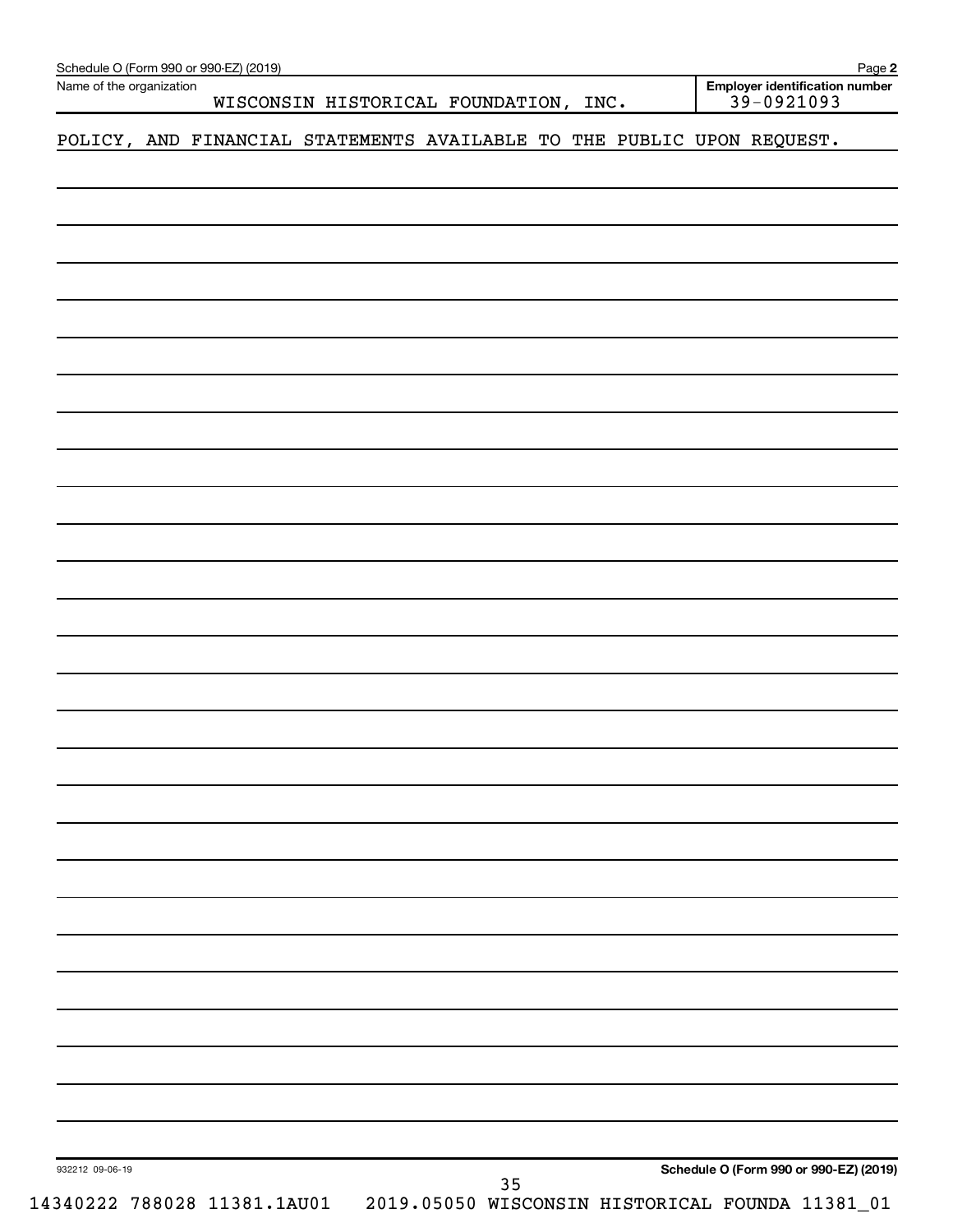| <b>SCHEDULE R</b> |
|-------------------|
|                   |

Department of the Treasury

## **Related Organizations and Unrelated Partnerships**

**(Form 990) Complete if the organization answered "Yes" on Form 990, Part IV, line 33, 34, 35b, 36, or 37.** |

**Attach to Form 990. Contract to Form 990. Contract to Public** 

OMB No. 1545-0047

**| Go to www.irs.gov/Form990 for instructions and the latest information. Inspection 2019**<br>Open to Public

**Employer identification number**

Internal Revenue Service Name of the organization

#### WISCONSIN HISTORICAL FOUNDATION, INC.

Part I ldentification of Disregarded Entities. Complete if the organization answered "Yes" on Form 990, Part IV, line 33.

| (a)<br>Name, address, and EIN (if applicable)<br>of disregarded entity | (b)<br>Primary activity | (c)<br>Legal domicile (state or<br>foreign country) | (d)<br>Total income | (e)<br>End-of-year assets | (f)<br>Direct controlling<br>entity |
|------------------------------------------------------------------------|-------------------------|-----------------------------------------------------|---------------------|---------------------------|-------------------------------------|
|                                                                        |                         |                                                     |                     |                           |                                     |
|                                                                        |                         |                                                     |                     |                           |                                     |
|                                                                        |                         |                                                     |                     |                           |                                     |
|                                                                        |                         |                                                     |                     |                           |                                     |

#### **Part II** Identification of Related Tax-Exempt Organizations. Complete if the organization answered "Yes" on Form 990, Part IV, line 34, because it had one or more related tax-exempt<br>Part II acconizations during the tax ye organizations during the tax year.

| (a)<br>Name, address, and EIN<br>of related organization         | (b)<br>Primary activity | (d)<br>(c)<br>(f)<br>(e)<br>Legal domicile (state or<br><b>Exempt Code</b><br>Public charity<br>Direct controlling<br>status (if section<br>section<br>entity<br>foreign country) |           |            |                  | $(g)$<br>Section 512(b)(13) | controlled<br>entity? |
|------------------------------------------------------------------|-------------------------|-----------------------------------------------------------------------------------------------------------------------------------------------------------------------------------|-----------|------------|------------------|-----------------------------|-----------------------|
|                                                                  |                         |                                                                                                                                                                                   |           | 501(c)(3)) |                  | Yes                         | No                    |
| WISCONSIN HISTORICAL REAL ESTATE FOUNDATION.                     |                         |                                                                                                                                                                                   |           |            | WISCONSIN        |                             |                       |
| INC. - 30-0595385, 816 STATE ST, MADISON, WI HOLDS TITLE TO REAL |                         |                                                                                                                                                                                   |           | LINE 12C,  | HISTORICAL       |                             |                       |
| 53706-1417                                                       | PROPERTY                | WISCONSIN                                                                                                                                                                         | 501(C)(3) | III-FI     | FOUNDATION, INC. |                             | X                     |
|                                                                  |                         |                                                                                                                                                                                   |           |            |                  |                             |                       |
|                                                                  |                         |                                                                                                                                                                                   |           |            |                  |                             |                       |
|                                                                  |                         |                                                                                                                                                                                   |           |            |                  |                             |                       |
|                                                                  |                         |                                                                                                                                                                                   |           |            |                  |                             |                       |
|                                                                  |                         |                                                                                                                                                                                   |           |            |                  |                             |                       |
|                                                                  |                         |                                                                                                                                                                                   |           |            |                  |                             |                       |

**For Paperwork Reduction Act Notice, see the Instructions for Form 990. Schedule R (Form 990) 2019**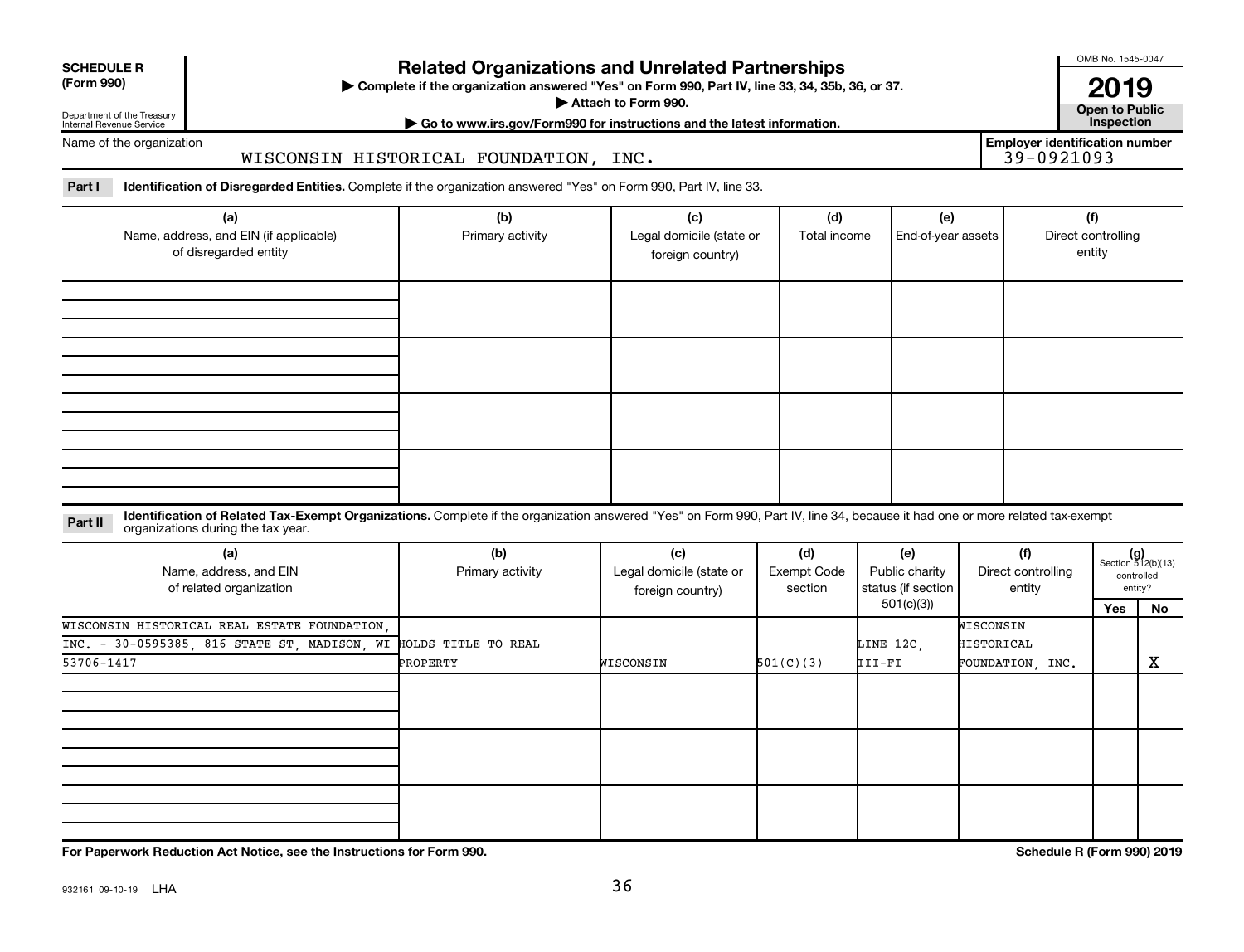#### Schedule R (Form 990) 2019  $\,$  <code>WISCONSIN</code> <code>HISTORICAL FOUNDATION</code> , <code>INC</code> .  $\,$  <code> Sechedule R (Form 990) 2019  $\,$  <code>Page</code></code>

**2**

Part III Identification of Related Organizations Taxable as a Partnership. Complete if the organization answered "Yes" on Form 990, Part IV, line 34, because it had one or more related<br>Read to the organizations tracted as organizations treated as a partnership during the tax year.

| ייטיי<br>extracted that we can extend the coming and tax your.<br>(a)                                                                                                                                                                                                       | (b)              | (c)                                                   | (d)                          |                                                    | (e)                                                                                       | (f)                           | (g)                                             | (h) |                                        | (i)                                                                     |  | (i)                                         | (k)                                                 |  |
|-----------------------------------------------------------------------------------------------------------------------------------------------------------------------------------------------------------------------------------------------------------------------------|------------------|-------------------------------------------------------|------------------------------|----------------------------------------------------|-------------------------------------------------------------------------------------------|-------------------------------|-------------------------------------------------|-----|----------------------------------------|-------------------------------------------------------------------------|--|---------------------------------------------|-----------------------------------------------------|--|
| Name, address, and EIN<br>of related organization                                                                                                                                                                                                                           | Primary activity | Legal<br>domicile<br>(state or<br>foreign<br>country) | Direct controlling<br>entity |                                                    | Predominant income<br>related, unrelated,<br>excluded from tax under<br>sections 512-514) | Share of total<br>income      | Share of<br>end-of-year<br>assets<br><b>Yes</b> |     | Disproportionate<br>allocations?<br>No | Code V-UBI<br>amount in box<br>20 of Schedule<br>K-1 (Form 1065) Yes No |  | General or Percentage<br>managing ownership |                                                     |  |
|                                                                                                                                                                                                                                                                             |                  |                                                       |                              |                                                    |                                                                                           |                               |                                                 |     |                                        |                                                                         |  |                                             |                                                     |  |
|                                                                                                                                                                                                                                                                             |                  |                                                       |                              |                                                    |                                                                                           |                               |                                                 |     |                                        |                                                                         |  |                                             |                                                     |  |
|                                                                                                                                                                                                                                                                             |                  |                                                       |                              |                                                    |                                                                                           |                               |                                                 |     |                                        |                                                                         |  |                                             |                                                     |  |
|                                                                                                                                                                                                                                                                             |                  |                                                       |                              |                                                    |                                                                                           |                               |                                                 |     |                                        |                                                                         |  |                                             |                                                     |  |
|                                                                                                                                                                                                                                                                             |                  |                                                       |                              |                                                    |                                                                                           |                               |                                                 |     |                                        |                                                                         |  |                                             |                                                     |  |
|                                                                                                                                                                                                                                                                             |                  |                                                       |                              |                                                    |                                                                                           |                               |                                                 |     |                                        |                                                                         |  |                                             |                                                     |  |
|                                                                                                                                                                                                                                                                             |                  |                                                       |                              |                                                    |                                                                                           |                               |                                                 |     |                                        |                                                                         |  |                                             |                                                     |  |
|                                                                                                                                                                                                                                                                             |                  |                                                       |                              |                                                    |                                                                                           |                               |                                                 |     |                                        |                                                                         |  |                                             |                                                     |  |
| Identification of Related Organizations Taxable as a Corporation or Trust. Complete if the organization answered "Yes" on Form 990, Part IV, line 34, because it had one or more related<br>Part IV<br>organizations treated as a corporation or trust during the tax year. |                  |                                                       |                              |                                                    |                                                                                           |                               |                                                 |     |                                        |                                                                         |  |                                             |                                                     |  |
| (a)<br>Name, address, and EIN                                                                                                                                                                                                                                               |                  |                                                       | (b)<br>Primary activity      | (c)                                                | (d)<br>Direct controlling                                                                 | (e)<br>Type of entity         | (f)<br>Share of total                           |     |                                        | (g)<br>Share of                                                         |  | (h)<br>Percentage                           | (i)<br>Section                                      |  |
| of related organization                                                                                                                                                                                                                                                     |                  |                                                       |                              | Legal domicile<br>(state or<br>foreign<br>country) | entity                                                                                    | (C corp, S corp,<br>or trust) | income                                          |     |                                        | end-of-year<br>assets                                                   |  | ownership                                   | $512(b)(13)$ controlled<br>entity?<br>$Yes \mid No$ |  |
|                                                                                                                                                                                                                                                                             |                  |                                                       |                              |                                                    |                                                                                           |                               |                                                 |     |                                        |                                                                         |  |                                             |                                                     |  |
|                                                                                                                                                                                                                                                                             |                  |                                                       |                              |                                                    |                                                                                           |                               |                                                 |     |                                        |                                                                         |  |                                             |                                                     |  |
|                                                                                                                                                                                                                                                                             |                  |                                                       |                              |                                                    |                                                                                           |                               |                                                 |     |                                        |                                                                         |  |                                             |                                                     |  |
|                                                                                                                                                                                                                                                                             |                  |                                                       |                              |                                                    |                                                                                           |                               |                                                 |     |                                        |                                                                         |  |                                             |                                                     |  |
|                                                                                                                                                                                                                                                                             |                  |                                                       |                              |                                                    |                                                                                           |                               |                                                 |     |                                        |                                                                         |  |                                             |                                                     |  |
|                                                                                                                                                                                                                                                                             |                  |                                                       |                              |                                                    |                                                                                           |                               |                                                 |     |                                        |                                                                         |  |                                             |                                                     |  |
|                                                                                                                                                                                                                                                                             |                  |                                                       |                              |                                                    |                                                                                           |                               |                                                 |     |                                        |                                                                         |  |                                             |                                                     |  |
|                                                                                                                                                                                                                                                                             |                  |                                                       |                              |                                                    |                                                                                           |                               |                                                 |     |                                        |                                                                         |  |                                             |                                                     |  |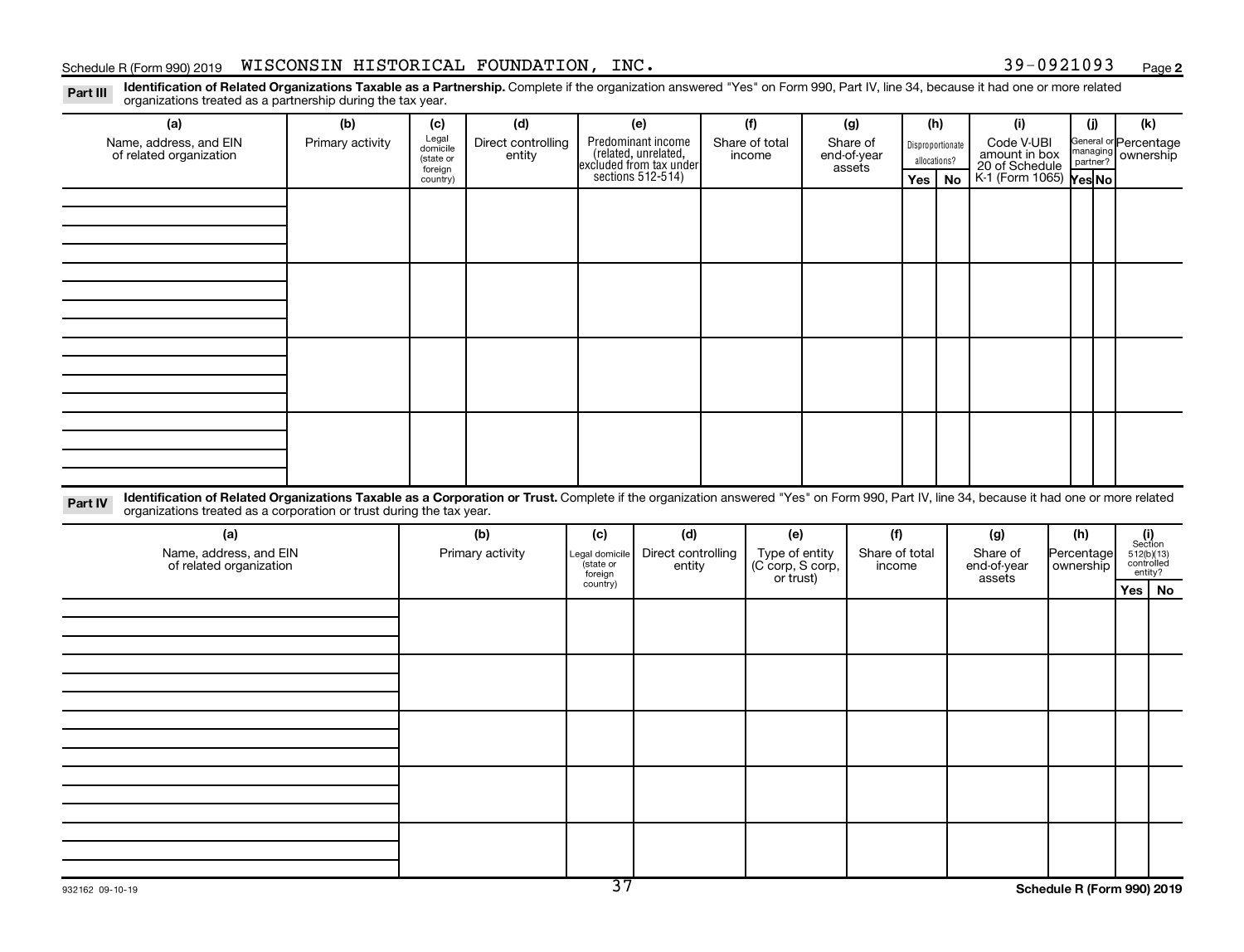### Schedule R (Form 990) 2019  $\,$  <code>WISCONSIN</code> <code>HISTORICAL FOUNDATION</code> , <code>INC</code> .  $\,$  <code> Sechedule R (Form 990) 2019  $\,$  <code>Page</code></code>

|  |  |  |  | Part V Transactions With Related Organizations. Complete if the organization answered "Yes" on Form 990, Part IV, line 34, 35b, or 36. |
|--|--|--|--|----------------------------------------------------------------------------------------------------------------------------------------|
|--|--|--|--|----------------------------------------------------------------------------------------------------------------------------------------|

|   | Note: Complete line 1 if any entity is listed in Parts II, III, or IV of this schedule.                                                                                                                                                          |  |  |  |                | Yes   No |                              |  |  |
|---|--------------------------------------------------------------------------------------------------------------------------------------------------------------------------------------------------------------------------------------------------|--|--|--|----------------|----------|------------------------------|--|--|
|   | During the tax year, did the organization engage in any of the following transactions with one or more related organizations listed in Parts II-IV?                                                                                              |  |  |  |                |          |                              |  |  |
|   |                                                                                                                                                                                                                                                  |  |  |  | 1a             |          | $\overline{\mathbf{x}}$      |  |  |
|   | b Gift, grant, or capital contribution to related organization(s) manufaction content and content and contribution to related organization(s) manufaction content and content and contribution to related organization(s) manu                   |  |  |  | 1 <sub>b</sub> |          | $\overline{\mathbf{x}}$      |  |  |
|   |                                                                                                                                                                                                                                                  |  |  |  | 1 <sub>c</sub> |          | $\overline{\texttt{x}}$      |  |  |
|   | d Loans or loan guarantees to or for related organization(s) www.communities.com/www.communities.com/www.communities.com/www.communities.com/www.communities.com/www.communities.com/www.communities.com/www.communities.com/w                   |  |  |  | 1 <sub>d</sub> |          | $\overline{\mathbf{x}}$      |  |  |
|   |                                                                                                                                                                                                                                                  |  |  |  | 1e             |          | $\overline{\texttt{x}}$      |  |  |
|   |                                                                                                                                                                                                                                                  |  |  |  |                |          |                              |  |  |
|   | Dividends from related organization(s) www.andron.com/www.andron.com/www.andron.com/www.andron.com/www.andron.com/www.andron.com/www.andron.com/www.andron.com/www.andron.com/www.andron.com/www.andron.com/www.andron.com/www                   |  |  |  | 1f             |          | X<br>$\overline{\texttt{x}}$ |  |  |
| g | Sale of assets to related organization(s) www.communically.com/www.communically.com/www.communically.com/www.communically.com/www.communically.com/www.communically.com/www.communically.com/www.communically.com/www.communic<br>1 <sub>q</sub> |  |  |  |                |          |                              |  |  |
|   | h Purchase of assets from related organization(s) manufactured content to content the content of the content of the content of the content of the content of the content of the content of the content of the content of the c<br>1 <sub>h</sub> |  |  |  |                |          |                              |  |  |
|   | 1i.<br>Exchange of assets with related organization(s) www.walescommunity.com/walescommunity/walescommunity/walescommunity/walescommunity/walescommunity/walescommunity/walescommunity/walescommunity/walescommunity/walescommunity/w            |  |  |  |                |          |                              |  |  |
|   | 1j                                                                                                                                                                                                                                               |  |  |  |                |          |                              |  |  |
|   |                                                                                                                                                                                                                                                  |  |  |  |                |          |                              |  |  |
|   | 1k                                                                                                                                                                                                                                               |  |  |  |                |          |                              |  |  |
|   |                                                                                                                                                                                                                                                  |  |  |  | 11             |          | $\overline{\texttt{x}}$      |  |  |
|   |                                                                                                                                                                                                                                                  |  |  |  | 1 <sub>m</sub> |          | $\overline{\mathbf{x}}$      |  |  |
|   |                                                                                                                                                                                                                                                  |  |  |  | 1n             | X        |                              |  |  |
|   | <b>o</b> Sharing of paid employees with related organization(s)                                                                                                                                                                                  |  |  |  | 1 <sub>0</sub> |          | $\overline{\mathbf{x}}$      |  |  |
|   |                                                                                                                                                                                                                                                  |  |  |  |                |          |                              |  |  |
|   |                                                                                                                                                                                                                                                  |  |  |  | 1p             |          | X                            |  |  |
| a |                                                                                                                                                                                                                                                  |  |  |  | 1q             |          | $\overline{\textbf{x}}$      |  |  |
|   |                                                                                                                                                                                                                                                  |  |  |  |                |          |                              |  |  |
|   | Other transfer of cash or property to related organization(s) with an examinary content to the transfer of cash or property to related organization(s)                                                                                           |  |  |  | 1r             |          | X                            |  |  |
|   |                                                                                                                                                                                                                                                  |  |  |  | 1s             |          | $\overline{\mathbf{x}}$      |  |  |
|   | 2 If the answer to any of the above is "Yes," see the instructions for information on who must complete this line, including covered relationships and transaction thresholds.                                                                   |  |  |  |                |          |                              |  |  |
|   | (b)<br>(d)<br>(c)<br>(a)<br>Name of related organization<br>Amount involved<br>Method of determining amount involved<br>Transaction<br>type (a-s)                                                                                                |  |  |  |                |          |                              |  |  |

|                                  | type (a-s) |                       |
|----------------------------------|------------|-----------------------|
| WISCONSIN HISTORICAL REAL ESTATE |            |                       |
| $(1)$ FOUNDATION, INC.           | N          | 625,708. MARKET VALUE |
|                                  |            |                       |
| (2)                              |            |                       |
| (3)                              |            |                       |
| (4)                              |            |                       |
| (5)                              |            |                       |
|                                  |            |                       |
| (6)                              |            |                       |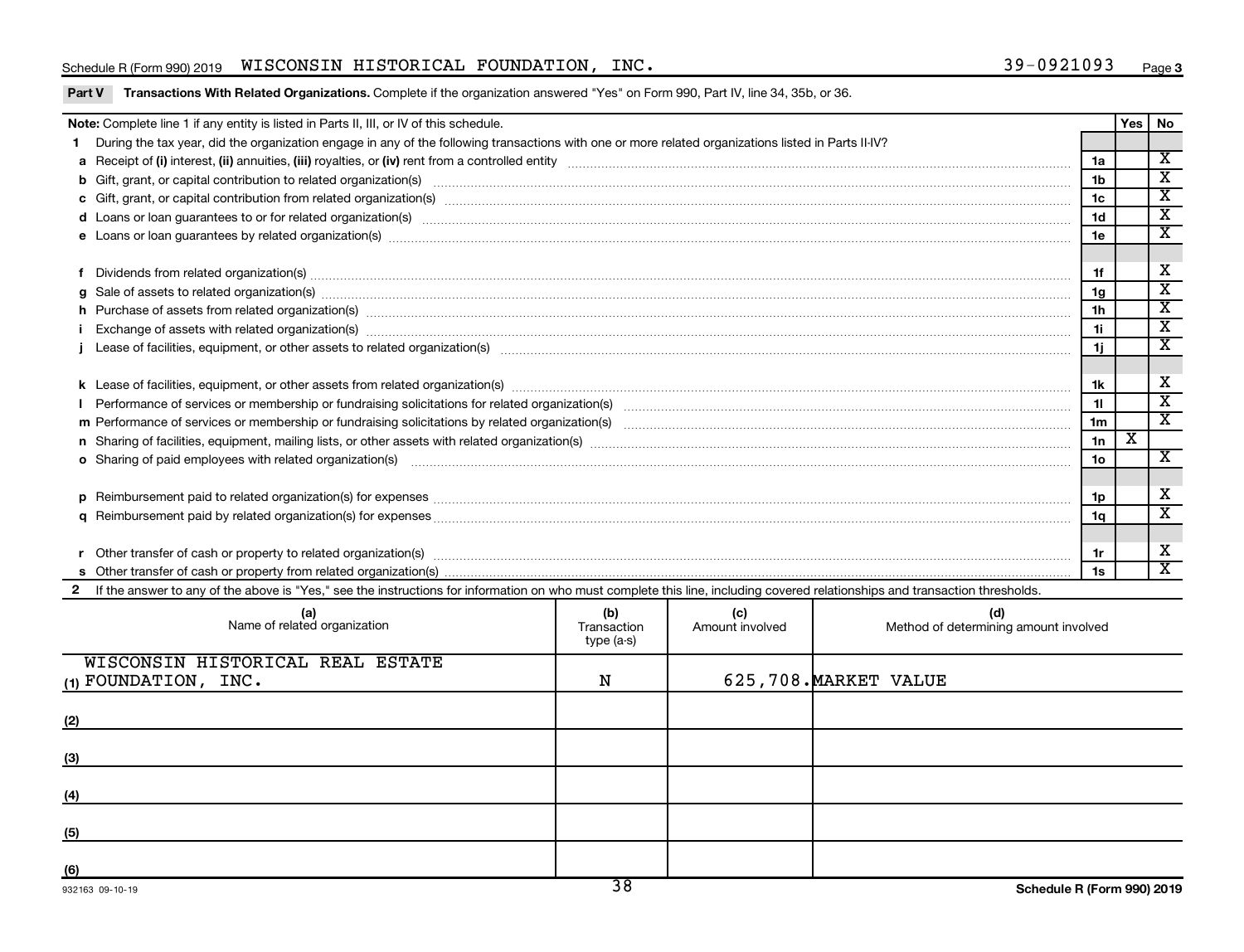### Schedule R (Form 990) 2019  $\,$  <code>WISCONSIN</code> <code>HISTORICAL FOUNDATION</code> , <code>INC</code> .  $\,$  <code> Sechedule R (Form 990) 2019  $\,$  <code>Page</code></code>

#### Part VI Unrelated Organizations Taxable as a Partnership. Complete if the organization answered "Yes" on Form 990, Part IV, line 37.

Provide the following information for each entity taxed as a partnership through which the organization conducted more than five percent of its activities (measured by total assets or gross revenue) that was not a related organization. See instructions regarding exclusion for certain investment partnerships.

| (a)<br>Name, address, and EIN<br>of entity | - - -<br>(b)<br>Primary activity | (c)<br>Legal domicile<br>(state or foreign<br>country) | - - - - <sub>1</sub> - - 1<br>(d)<br>Predominant income<br>(related, unrelated,<br>excluded from tax under<br>sections 512-514) | (e)<br>Are all<br>partners sec.<br>$\frac{501(c)(3)}{0rgs?}$<br>Yes No | (f)<br>Share of<br>total<br>income | (g)<br>Share of<br>end-of-year<br>assets | Dispropor-<br>tionate<br>allocations?<br>Yes No | (h) | (i)<br>Code V-UBI<br>amount in box 20 managing<br>of Schedule K-1<br>(Form 1065)<br>$\overline{Y_{\text{res}}}\overline{NQ}$ | (i)<br>Yes NO | (k) |
|--------------------------------------------|----------------------------------|--------------------------------------------------------|---------------------------------------------------------------------------------------------------------------------------------|------------------------------------------------------------------------|------------------------------------|------------------------------------------|-------------------------------------------------|-----|------------------------------------------------------------------------------------------------------------------------------|---------------|-----|
|                                            |                                  |                                                        |                                                                                                                                 |                                                                        |                                    |                                          |                                                 |     |                                                                                                                              |               |     |
|                                            |                                  |                                                        |                                                                                                                                 |                                                                        |                                    |                                          |                                                 |     |                                                                                                                              |               |     |
|                                            |                                  |                                                        |                                                                                                                                 |                                                                        |                                    |                                          |                                                 |     |                                                                                                                              |               |     |
|                                            |                                  |                                                        |                                                                                                                                 |                                                                        |                                    |                                          |                                                 |     |                                                                                                                              |               |     |
|                                            |                                  |                                                        |                                                                                                                                 |                                                                        |                                    |                                          |                                                 |     |                                                                                                                              |               |     |
|                                            |                                  |                                                        |                                                                                                                                 |                                                                        |                                    |                                          |                                                 |     |                                                                                                                              |               |     |
|                                            |                                  |                                                        |                                                                                                                                 |                                                                        |                                    |                                          |                                                 |     |                                                                                                                              |               |     |
|                                            |                                  |                                                        |                                                                                                                                 |                                                                        |                                    |                                          |                                                 |     |                                                                                                                              |               |     |

**Schedule R (Form 990) 2019**